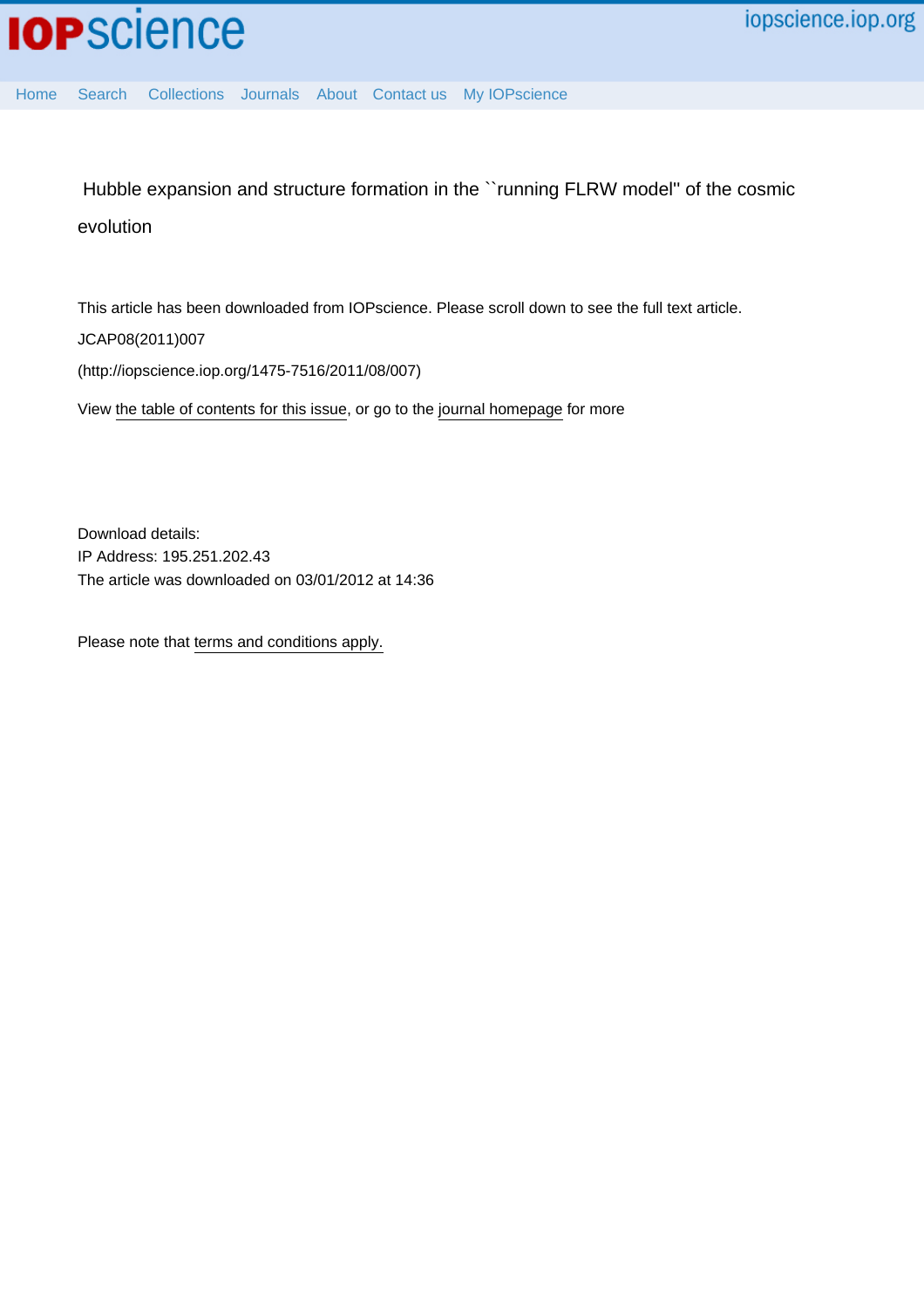# Hubble expansion and structure formation in the "running FLRW model" of the cosmic evolution

Javier Grande,<sup>a</sup> Joan Solà,<sup>a</sup> Spyros Basilakos<sup>b,a</sup> and Manolis Plionis $^{c,d}$ 

 ${}^a$ High Energy Physics Group, Dept. ECM, and Institut de Ciències del Cosmos, Univ. de Barcelona, Av. Diagonal 647, E-08028 Barcelona, Catalonia, Spain  ${}^b$ Academy of Athens, Research Center for Astronomy and Applied Mathematics, Soranou Efesiou 4, 11527, Athens, Greece c Institute of Astronomy & Astrophysics, National Observatory of Athens, Thessio 11810, Athens, Greece  ${}^{d}$ Instituto Nacional de Astrofísica, Óptica y Electrónica, 72000 Puebla, Mexico E-mail: [jgrande@ecm.ub.es,](mailto:jgrande@ecm.ub.es) [sola@ecm.ub.es,](mailto:sola@ecm.ub.es) [svasil@academyofathens.gr,](mailto:svasil@academyofathens.gr) [mplionis@astro.noa.gr](mailto:mplionis@astro.noa.gr) Received March 29, 2011

Revised July 17, 2011 Accepted July 21, 2011 Published August 5, 2011

Abstract. A new class of Friedmann-Lemaître-Robertson-Walker (FLRW) cosmological models with time-evolving fundamental parameters should emerge naturally from a description of the expansion of the universe based on the first principles of quantum field theory and string theory. Within this general paradigm, one expects that both the gravitational Newton's coupling G and the cosmological term  $\Lambda$  should not be strictly constant but appear rather as smooth functions of the Hubble rate  $H(t)$ . This scenario ("running FLRW model") predicts, in a natural way, the existence of dynamical dark energy without invoking the participation of extraneous scalar fields. In this paper, we perform a detailed study of some of these models in the light of the latest cosmological data, which serves to illustrate the phenomenological viability of the new dark energy paradigm as a serious alternative to the traditional scalar field approaches. By performing a joint likelihood analysis of the recent supernovae type Ia data (SNIa), the Cosmic Microwave Background (CMB) shift parameter, and the Baryonic Acoustic Oscillations (BAOs) traced by the Sloan Digital Sky Survey (SDSS), we put tight constraints on the main cosmological parameters. Furthermore, we derive the theoretically predicted dark-matter halo mass function and the corresponding redshift distribution of cluster-size halos for the "running" models studied. Despite the fact that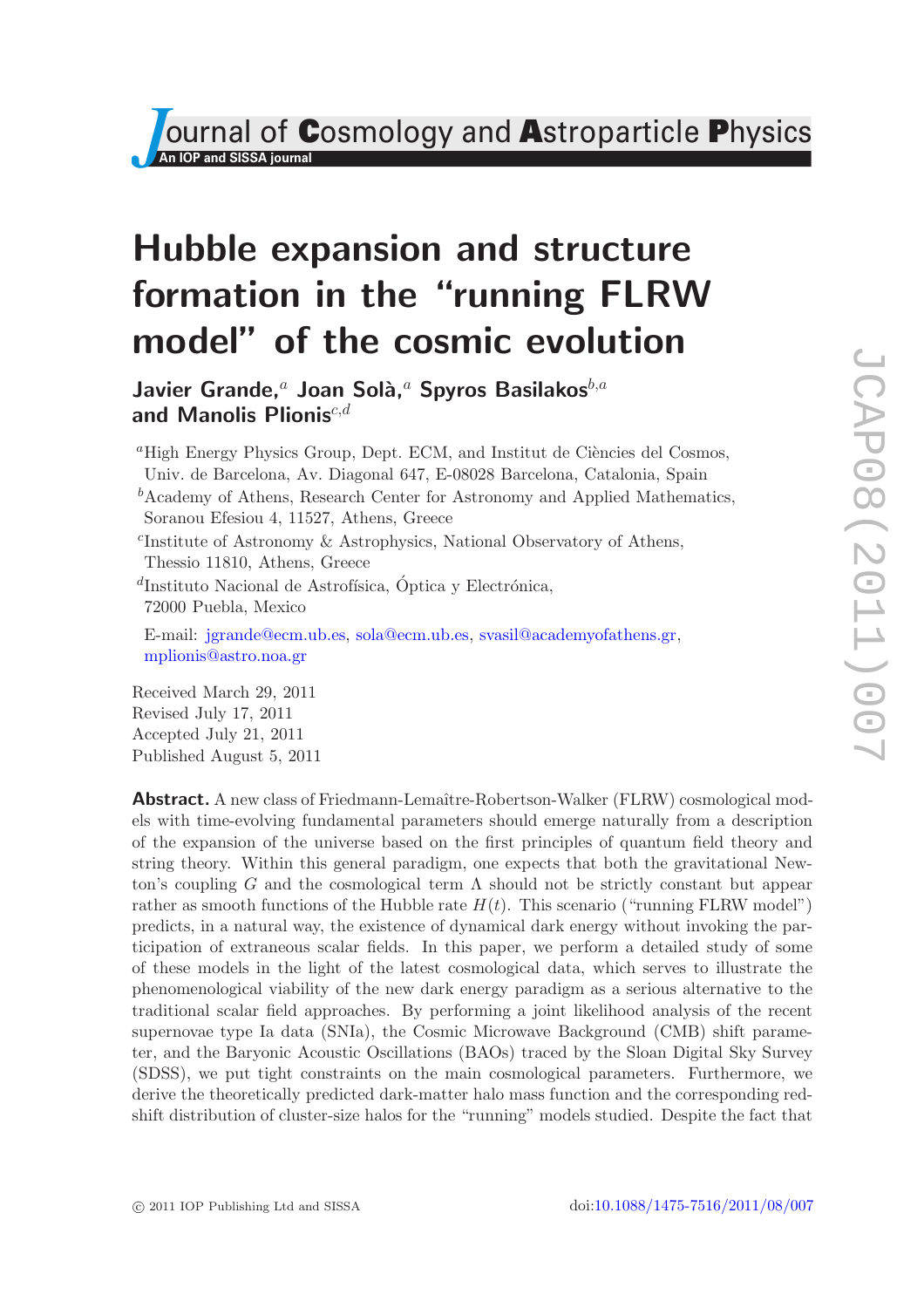these models closely reproduce the standard ΛCDM Hubble expansion, their normalization of the perturbation's power-spectrum varies, imposing, in many cases, a significantly different cluster-size halo redshift distribution. This fact indicates that it should be relatively easy to distinguish between the "running" models and the ΛCDM using realistic future X-ray and Sunyaev-Zeldovich cluster surveys.

Keywords: dark energy theory, galaxy clusters, cosmological perturbation theory, Sunyaev-Zeldovich effect

ArXiv ePrint: [1103.4632](http://arxiv.org/abs/1103.4632)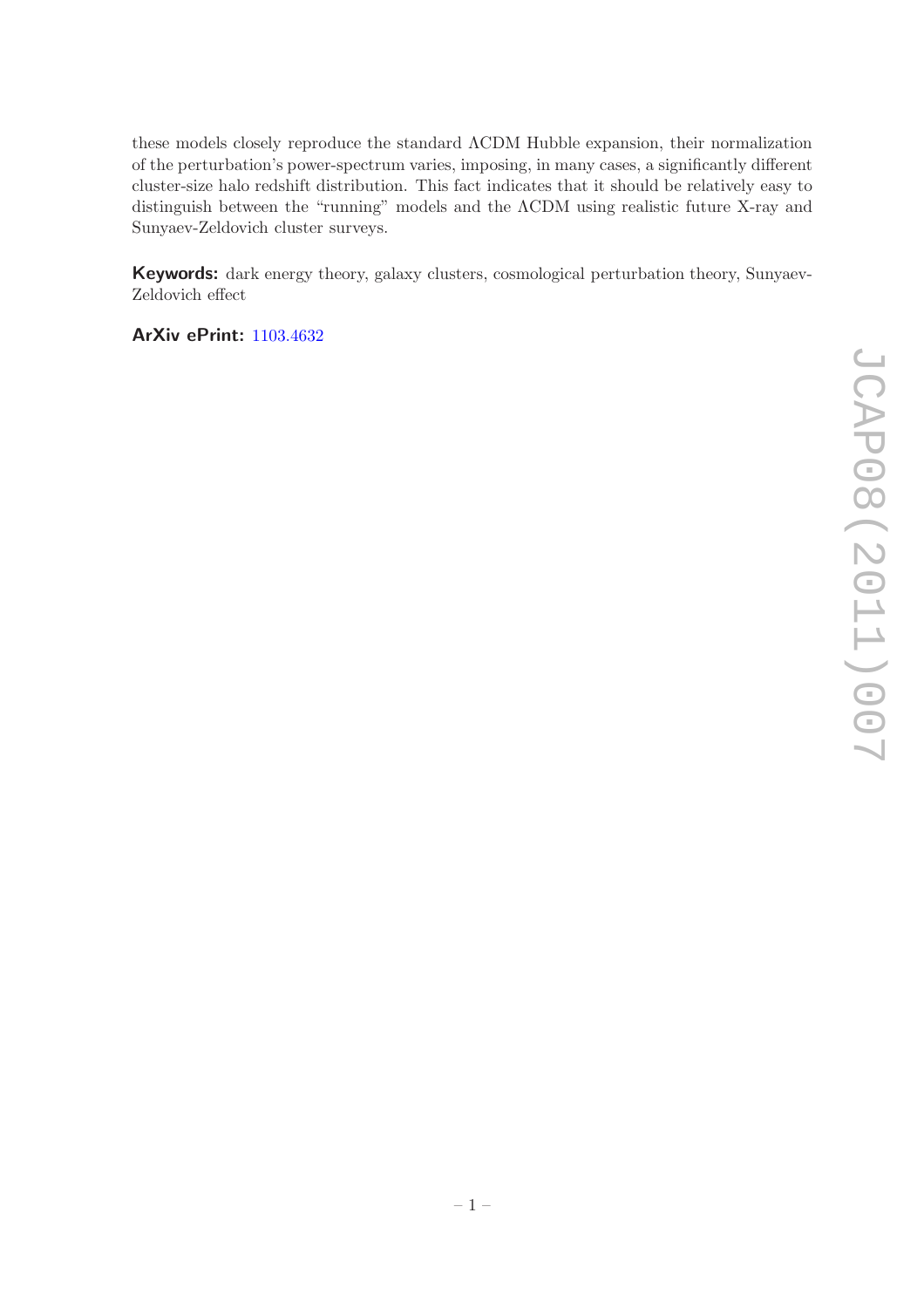### Contents

|   | 1 Introduction                                                                   | $\mathbf{1}$ |  |  |  |  |  |  |  |
|---|----------------------------------------------------------------------------------|--------------|--|--|--|--|--|--|--|
|   | 2 Models with time-evolving cosmological parameters                              |              |  |  |  |  |  |  |  |
|   | 3 A FLRW-like model with running G and $\Lambda$ : the $\Lambda_t G_t$ CDM model | $\bf{6}$     |  |  |  |  |  |  |  |
|   | 4 A FLRW-like model in which only $\Lambda$ varies: the $\Lambda_t$ CDM model    | 12           |  |  |  |  |  |  |  |
|   | 5 Equation of state analysis of the running vacuum models                        |              |  |  |  |  |  |  |  |
|   | 6 Confronting the running vacuum models with the latest observations             |              |  |  |  |  |  |  |  |
|   | 7 Halo abundances and their evolution in dark energy models                      | <b>20</b>    |  |  |  |  |  |  |  |
|   | Collapse threshold and mass variance of the running vacuum models<br>7.1         | <b>22</b>    |  |  |  |  |  |  |  |
|   | Halo mass function $\&$ number counts of the running vacuum models<br>7.2        | 23           |  |  |  |  |  |  |  |
| 8 | Conclusions                                                                      | 29           |  |  |  |  |  |  |  |
|   | A The critical overdensity in time-varying vacuum models                         | 30           |  |  |  |  |  |  |  |

#### <span id="page-3-0"></span>1 Introduction

The high-quality observations performed during the last two decades have enabled cosmologists to gain substantial confidence that modern cosmology is capable of quantitatively reproducing the details of the many observed cosmic phenomena [\[1](#page-36-0)[–3\]](#page-36-1), including the accelerated expansion of the universe at the present epoch [\[4](#page-37-0)]. The field of cosmology, therefore, is no longer a pure realm of philosophical speculation, but a rigorous branch of experimental physics. In view of this fact, the status of modern cosmology can be declared as very healthy and highly satisfactory from the point of view of the empirical sciences. Nevertheless, if we pause for a moment and make a deeper reflection, we soon come to realize that the ultimate understanding of these magnificent observations is still highly blurred, if not completely opaque, to the light of the first principles of fundamental theoretical physics, e.g. from the viewpoint of Quantum Field Theory (QFT) and string theory.

Indeed, we realize that what we have been able to do throughout the last decade is to furnish a rather precise numerical fit to the parameters of the Friedmann-Lemaître-Robertson-Walker (FLRW) model in the light of the most accurate observations, but at the moment these observational successes are not accompanied by a deeper theoretical insight into the meaning of the preciously collected data on dark matter (DM) and dark energy (DE). Needless to say, the resulting high quality of this combined fit (from independent data sources) speaks very well for the FLRW model as a likely correct starting point to understand the structure of our cosmos. However, it does not provide a single clue to the meaning of — or on the physical substratum lying underneath — the fitted energy density parameters at the present time  $\Omega_m^0$  and  $\Omega_\Lambda^0$  (except for the baryonic part  $\Omega_b^0 \simeq 0.04$ , of course, which we know from primordial nucleosynthesis), nor does it explain why the geometric parameter  $\Omega_K^0$  is comparatively much smaller. In practice, observations tell us that  $\Omega_m^0 \simeq 0.28$  and  $\Omega_\Lambda^0 \simeq 0.72$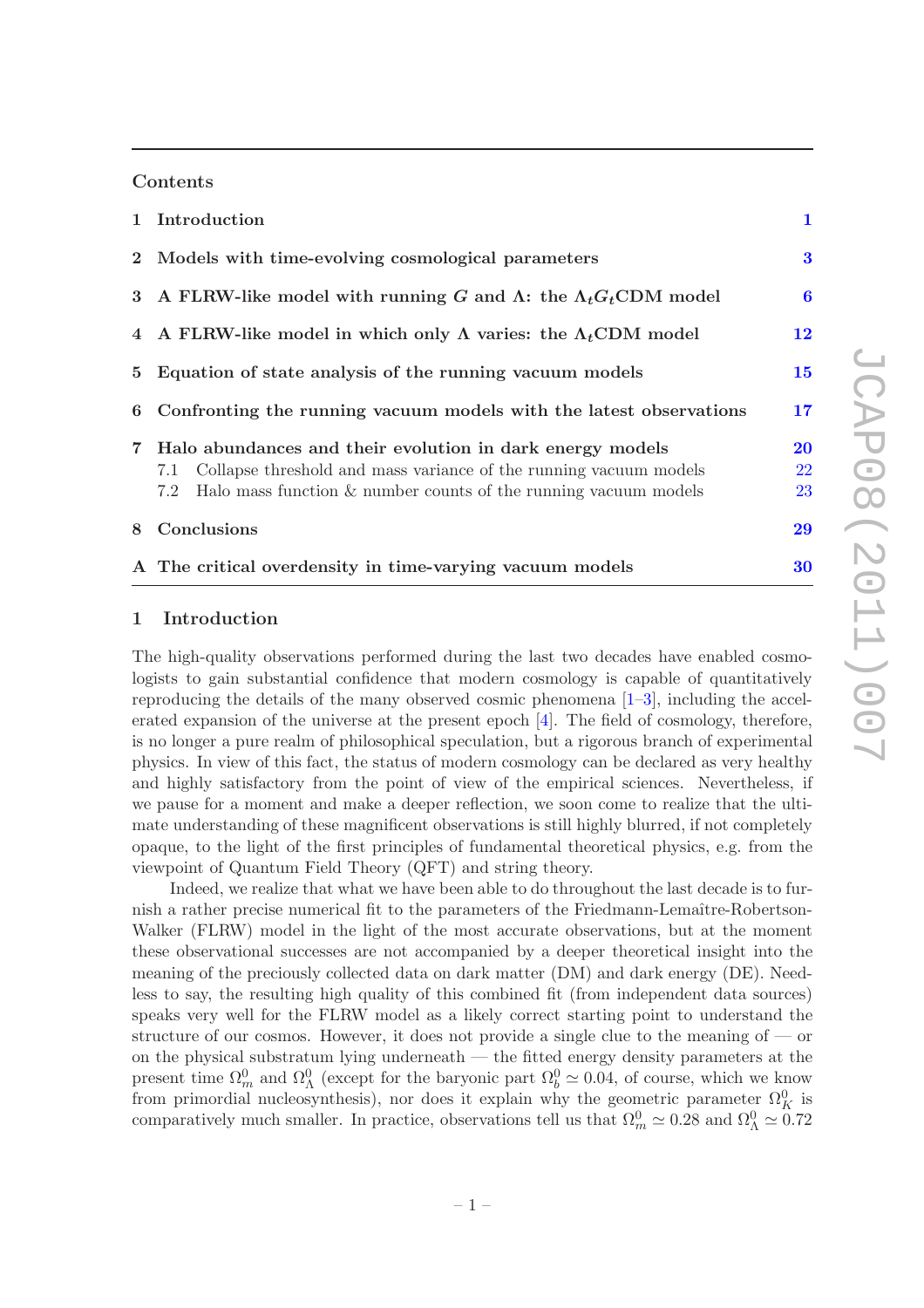(with  $\Omega_K^0 \lesssim 0.01$ . It follows that most of the matter content of the universe is non-baryonic DM, and that the value of the cosmological constant density  $\rho_{\Lambda}^0 = \Lambda/(8\pi G)$ , or, in general, the current dark energy (DE) density, is

<span id="page-4-0"></span>
$$
\rho_{\Lambda}^{0} = \Omega_{\Lambda}^{0} \rho_{c}^{0} \simeq 6 h^{2} \times 10^{-47} \,\text{GeV}^{4} \simeq 3 \times 10^{-47} \,\text{GeV}^{4},\tag{1.1}
$$

where  $\rho_c^0 \simeq (3.0 \sqrt{h} \times 10^{-12} \text{ GeV})^4 \sim 4 \times 10^{-47} \text{ GeV}^4$  is the present value of the critical density and  $H_0 = 100 h \text{ km/s/Mpc}$ , with  $h \approx 0.704$ , the current Hubble's rate.

Despite the "scandal" of our having to admit full ignorance about the identity of most  $({\sim 90\%})$  of the matter budget of the universe, this trouble pales in comparison to the colossal enigma hidden behind the value  $(1.1)$ . Understanding this value is perhaps the biggest scientific mystery of all times: "the cosmological constant problem" [\[5](#page-37-1), [6\]](#page-37-2), which manifests itself as the double conundrum of the tiny observed value of the cosmological constant (CC) in Einstein's equations — the "old CC problem"  $[7]$  —, and also the puzzling fact that this value is so close to the current matter density (the "cosmic coincidence problem" [\[8\]](#page-37-4)), including the mystery of a possible phantom behavior near our time. Solving these problems surely requires introducing new fundamental ideas of profound theoretical meaning and scope. Some promising new avenues have recently been proposed  $[9-13]^1$  $[9-13]^1$  $[9-13]^1$  — see also the recent alternative attempts [\[15](#page-38-0)[–18](#page-38-1)].

For a long time model builders have pursued an explanation of these cosmological puzzles in terms of dynamical scalar fields [\[19\]](#page-38-2), later adapted into the idea of quintessence [\[20](#page-39-0)]. Quintessence was proposed without attempting to explain the smallness of the CC, but only to cope with some aspects of the cosmic coincidence problem [\[6](#page-37-2)]. These scalar field models ignore ab initio the huge vacuum energy from the Standard Model (SM) of strong and electroweak interactions, which is 55 orders of magnitude larger than the measured value [\(1.1\)](#page-4-0) — see [\[9\]](#page-37-5) (section 2 and appendix B) for a very detailed discussion. Moreover, quintessence models usually postulate a preposterously tiny mass for these scalar fields of the order of  $10^{-33}$  eV, i.e. comparable to the current Hubble rate  $H_0$ . This is a great disadvantage, not to mention the fact that they are plagued with the same fine tuning problems as the original CC approach itself, as emphasized in [\[9\]](#page-37-5).

From our point of view, a sensible possibility that should not be neglected is to think of a "dynamical  $\Lambda$ " or "effective vacuum energy"  $\rho_{\text{Aeff}}$ , where, rather than replacing  $\Lambda$  by a collection of ad hoc ersatz fields, we stick to the idea that the CC term in Einstein's equations is still a "true cosmological term", although we permit that "the observable CC at each epoch" can be an effective quantity evolving with the expansion of the universe:  $\rho_{\text{Aeff}} = \rho_{\text{Aeff}}(H)$ , where  $H$  is the Hubble rate. While the old phenomenological models for time-evolving CC [\[21,](#page-39-1) [22](#page-39-2)] lacked of a fundamental motivation, a general dynamical  $\Lambda$  approach within QFT has more recently been emphasized in  $[23-26]$  and also in the past from the point of view of QFT in curved space-time — see  $[12]$  and  $[27-29]$ .

The more modern idea of a slowly running CC is based on the possibility that quantum effects in curved space-time  $[30]$  can be responsible for the renormalization group  $(RG)$  running of the vacuum energy. One can show that these models [\[14](#page-38-3)] are nicely compatible with the most recent experimental data [\[31](#page-40-3)], and this fact spurs us to further explore their impact both in the cosmological and astrophysical domain. We shall concentrate here on a class of RG models in which the vacuum energy is a function of cosmic time  $t$  though the Hubble rate  $H = H(t)$ . An archetype example is the quantum field vacuum model based on the

<span id="page-4-1"></span><sup>&</sup>lt;sup>1</sup>For a recent review of some of these ideas, see [\[14](#page-38-3)] and references therein.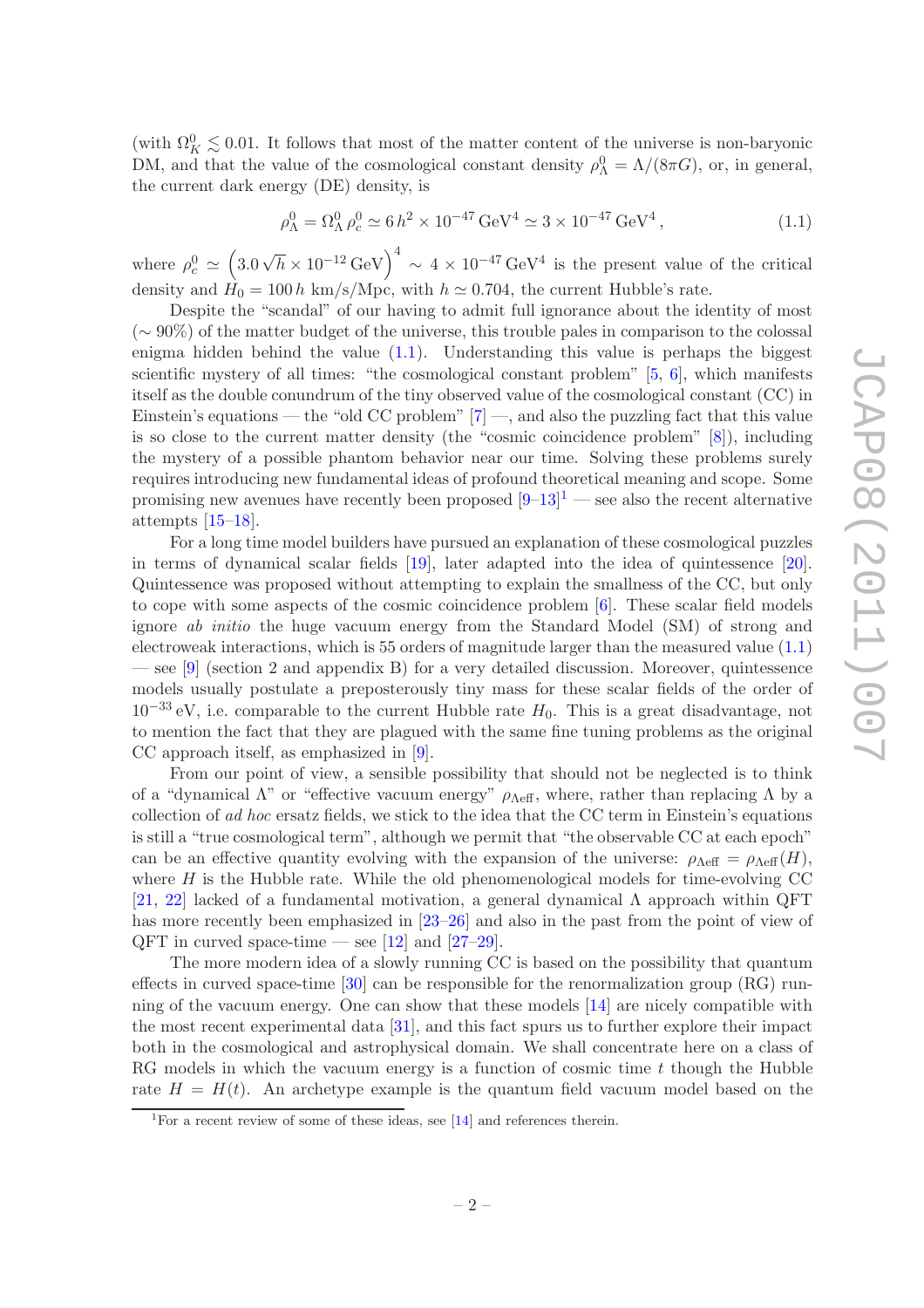evolution law  $\Lambda(H) = n_0 + n_2 H^2$ . In ref. [\[31\]](#page-40-3) some of us have investigated the global dynamics of this cosmological model (together with various alternative  $\Lambda(t)$  models), in the light of the most recent cosmological data. However, in that paper we assumed that the vacuum decayed into matter, whereas here we wish to explore the complementary possibility that matter is conserved thanks to a logarithmically variable gravitational coupling  $G = G(H)$ . This is very appealing because, if matter is conserved, then one cannot run into potential problems related with the fact that the vacuum energy could decay in part into baryons and photons, which would be of course undesirable. We shall call such FLRW-like model, with  $G = G(H)$  and  $\Lambda = \Lambda(H)$ , the "running FLRW model" (hereafter  $\Lambda_t G_t$ CDM), in contrast to the "running  $\Lambda$ CDM model" (denoted  $\Lambda_t$ CDM) in which only  $\Lambda$  evolves with time at the expense of maintaining an interaction with matter [\[28\]](#page-40-4).

In this paper, we wish to test the two basic types of running models in the light of the most recent cosmological data on SNIa+BAO+CMB (i.e., distant type Ia supernovae, baryonic acoustic oscillations and cosmic microwave background anisotropies). The clustering properties of the vacuum energy can also be of high interest as they may help to shed some light on the fundamental issue of non-linear structure formation. The subject has been discussed for different DE models, although mainly based on scalar fields [\[32\]](#page-40-5)–[\[33](#page-40-6)] (and references therein). A first study in this direction for running vacuum models was recently presented by some of us in [\[41](#page-41-0)]. In the current work, however, we emphasize on the implications for the formation and distribution of the collapsed cosmic structures (i.e. galaxy clusters) along the lines of the methods utilized in [\[31](#page-40-3)], which we apply here to the  $\Lambda_t G_t$ CDM model, and leave the presentation of the clustering effects in this model for a separate work  $[42]$ . Therefore, we focus here on the study of the dark-matter halo mass function and the redshift distribution of cluster-size halos, and compare with the corresponding results for the  $\Lambda_t G_t$ CDM and the concordance  $\Lambda$ CDM model.

The paper is organized as follows. In the next section, we discuss some scenarios with variable  $\Lambda$  and G. In section [3,](#page-8-0) the FLRW model with running G and  $\Lambda$  (i.e. the  $\Lambda_t G_t$ CDM model) is introduced, while in section [4](#page-14-0) we review the  $\Lambda_t$ CDM model. The confrontation of these models with the latest cosmological data is made in section [6,](#page-19-0) and their predictions concerning the formation of the galaxy cluster-size halos and the evolution of their abundance is presented in section [7.](#page-22-0) In the last section, we deliver our conclusions. Finally, in an appendix we provide details of the calculation of the linearly extrapolated critical density for the RG models under consideration.

#### <span id="page-5-0"></span>2 Models with time-evolving cosmological parameters

The idea that the vacuum energy should not be a 'rigid' quantity in cosmology is a most natural one [\[14](#page-38-3)]. It is difficult to conceive an expanding universe with a strictly constant CC energy density,  $\rho_{\Lambda} = \Lambda/(8\pi G)$ , namely one that has remained immutable since the origin of time. A smoothly-evolving vacuum energy  $\rho_{\Lambda} = \rho_{\Lambda}(t)$  that inherits its time-dependence from cosmological functions such as the scale factor  $a(t)$  or the Hubble rate  $H(t)$ , is not only a qualitatively more plausible and intuitive idea, but is also suggested by fundamental physics, in particular by quantum field theory  $(QFT)$  in curved space-time [\[30\]](#page-40-2). To implement this notion, it is not strictly necessary to resort to *ad hoc* scalar fields, as usually done in the literature (e.g. in quintessence formulations and the like [\[20\]](#page-39-0)). A "running" Λ term can be expected on very similar grounds as one expects (and observes) the running of couplings and masses with a physical energy scale in QFT.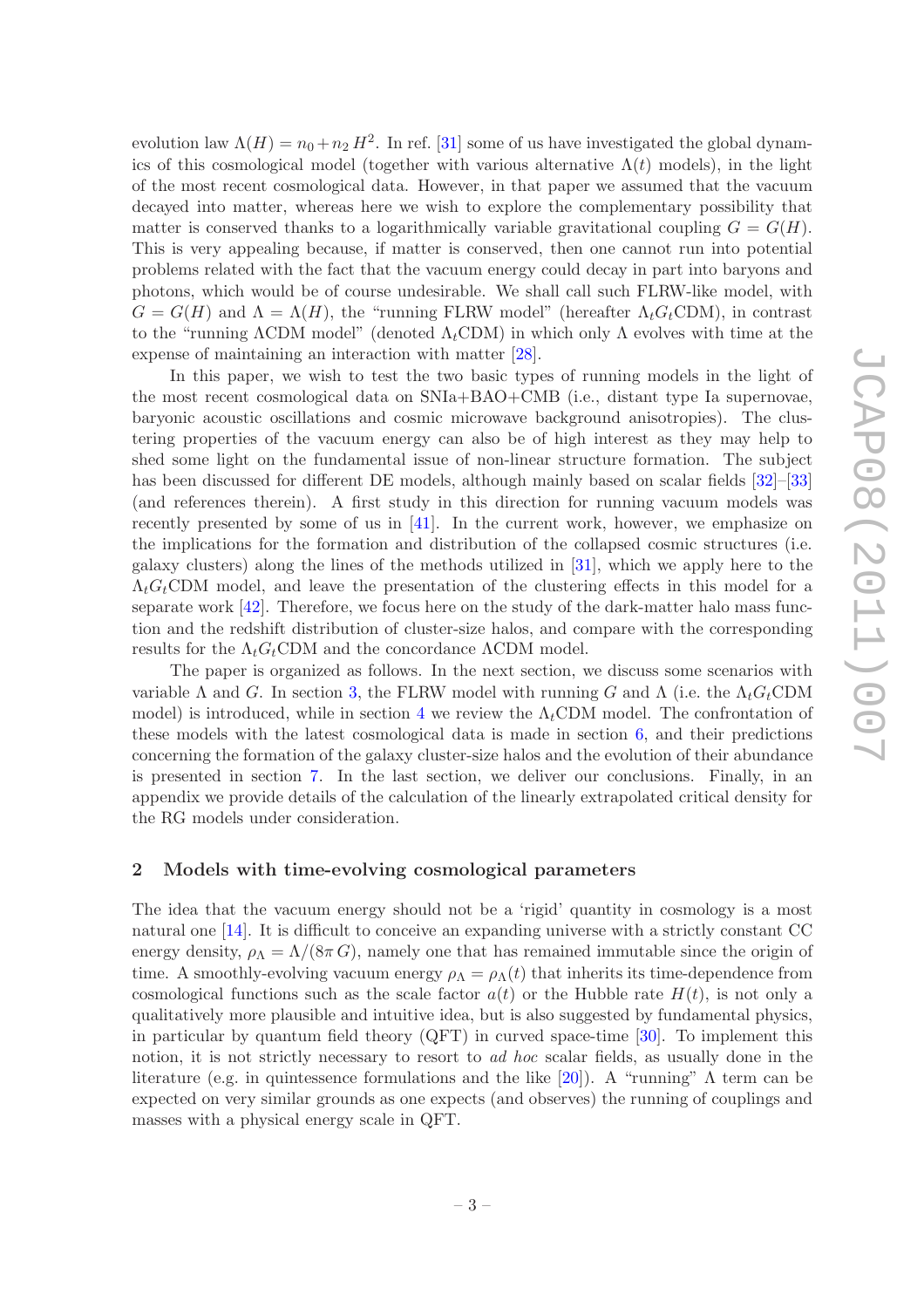Therefore, the guiding paradigm that we adopt in this paper is that the CC density should naturally be a function of the cosmic time  $t$ , or equivalently of the cosmological redshift z. The generalization of this possibility to all the cosmological parameters, with an eye on trying to explain many surprising features of the dark energy (DE) — such as the apparent phantom-like behavior near our time — has been put forward in [\[12\]](#page-37-7). Within this context, all the cosmological parameters are viewed as effective couplings whose running can be studied from the semi-classical formulation of QFT in curved space-time [\[30](#page-40-2)]. Interestingly enough, the possibility to derive this evolution from an effective action has also been addressed in some particular cases [\[23,](#page-39-3) [43](#page-41-2)]. Let us also remark that these ideas have been pursued in the literature from different points of view since long ago [\[27](#page-40-0)[–29](#page-40-1), [44,](#page-41-3) [45](#page-41-4)], and they have been recently re-examined both from the theoretical point of view [\[24\]](#page-39-5) and also from the viewpoint of various kinds of possible phenomenological implications [\[31](#page-40-3), [41,](#page-41-0) [46](#page-42-0)[–48\]](#page-42-1).

In this framework, the variation of "fundamental constants" such as  $\Lambda$  and  $G$  could emerge as an effective description of some deeper dynamics associated to QFT in curved space-time, or quantum gravity or even string theory, all of which share the powerful renormalization group (RG) approach. The latter entails the possibility to analyze the potential impact of the leading quantum effects from matter particles on the cosmological observables such as vacuum energy and gravitational coupling. These effects should eventually lead to definite time-evolution laws  $\rho_{\Lambda} = \rho_{\Lambda}(t)$ ,  $G = G(t)$ . However, given a fundamental model based on QFT, the parameter  $\rho_{\Lambda}$  will primarily depend on some cosmological functions (matter density  $\rho_m$ , Hubble expansion rate H, etc) which evolve with time or redshift. Similarly for the Newton coupling G. Therefore, in general we will have the two following functions of the cosmic time or the cosmological redshift [\[12\]](#page-37-7):

<span id="page-6-0"></span>
$$
\rho_{\Lambda}(z) = \rho_{\Lambda}(\rho_m(z), H(z), \dots), \qquad G(z) = G(\rho_m(z), H(z), \dots). \tag{2.1}
$$

Of course, other fundamental parameters could also be variable. For example, the fine structure constant has long been speculated as being potentially variable with the cosmic time (and therefore with the redshift) including some experimental evidences — see e.g. [\[49](#page-42-2)]. This might also have an interpretation in terms of the RG at the level of the cosmological evolution. However, in this paper we concentrate purely on the potential variability of the most genuinely fundamental gravitational parameters of Einstein's equations such as  $\Lambda$  and G. The possibility that G could be variable has been previously entertained in the literature, although most of these formulations are usually framed within the original Jordan and Brans-Dicke proposals [\[50\]](#page-42-3) linked to the existence of a dynamical scalar field coupled to curvature.

The cosmological constant contribution to the curvature of space-time is represented by the  $\Lambda g_{\mu\nu}$  term on the l.h.s. of Einstein's equations, which can be absorbed on the r.h.s. of these equations:

$$
R_{\mu\nu} - \frac{1}{2}g_{\mu\nu}R = 8\pi G \ \tilde{T}_{\mu\nu} \,, \tag{2.2}
$$

where the modified energy-momentum tensor is given by  $\tilde{T}_{\mu\nu} \equiv T_{\mu\nu} + g_{\mu\nu} \rho_{\Lambda}$ . Here  $\rho_{\Lambda} =$  $\Lambda/(8\pi G)$  is the vacuum energy density associated to the presence of  $\Lambda$ , and  $T_{\mu\nu}$  is the ordinary energy-momentum tensor of isotropic matter and radiation. Modeling the expanding universe as a perfect fluid with velocity 4-vector field  $U^{\mu}$ , we have  $T_{\mu\nu} = -p_m g_{\mu\nu} + (\rho_m + p_m)U_{\mu}U_{\nu}$ , where  $\rho_m$  is the proper isotropic density of matter-radiation and  $p_m$  is the corresponding pressure. Clearly the modified  $\tilde{T}_{\mu\nu}$  defined above takes the same form as  $T_{\mu\nu}$  with  $\tilde{\rho} = \rho_m + \rho_\Lambda$ and  $\tilde{p} = p_m - \rho_{\Lambda}$ . Therefore:

$$
\tilde{T}_{\mu\nu} = -\tilde{p} \, g_{\mu\nu} + (\tilde{\rho} + \tilde{p}) U_{\mu} U_{\nu} = (\rho_{\Lambda} - p_m) \, g_{\mu\nu} + (\rho_m + p_m) U_{\mu} U_{\nu} \,. \tag{2.3}
$$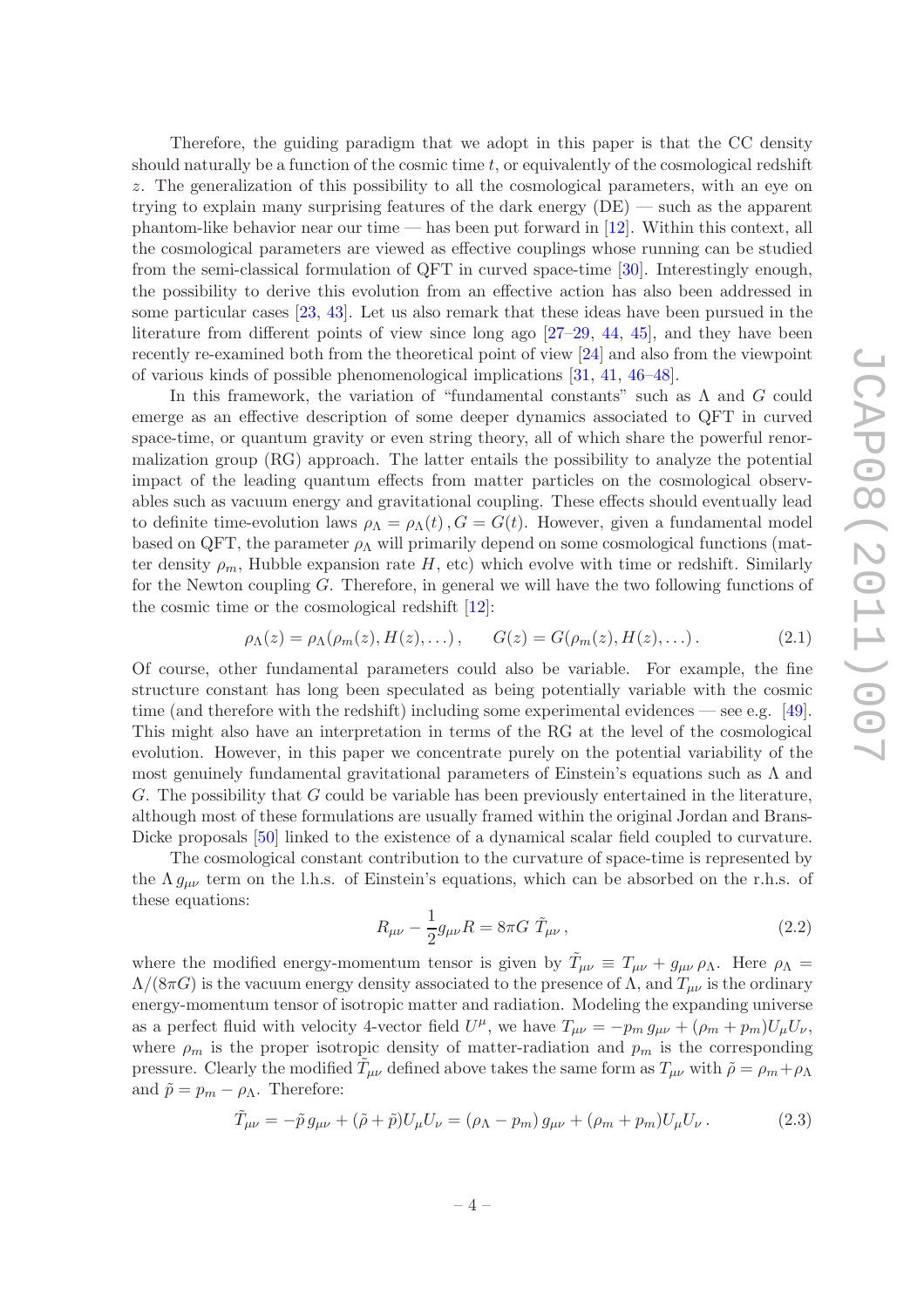With this generalized energy-momentum tensor, and in the spatially flat FLRW metric  $ds^2 =$  $dt^2 - a^2(t) d\vec{x}^2$ , the gravitational field equations boil down to Friedmann's equation

<span id="page-7-0"></span>
$$
H^2 \equiv \left(\frac{\dot{a}}{a}\right)^2 = \frac{8\pi G}{3}\tilde{\rho} = \frac{8\pi G}{3}\left(\rho_m + \rho_\Lambda\right),\tag{2.4}
$$

and the dynamical field equation for the scale factor:

<span id="page-7-1"></span>
$$
\ddot{a} = -\frac{4\pi}{3}G(\tilde{\rho} + 3\tilde{p})a = -\frac{4\pi}{3}G(\rho_m + 3p_m - 2\rho_\Lambda)a.
$$
 (2.5)

Let us next contemplate the possibility that  $G = G(t)$  and  $\rho_{\Lambda} = \rho_{\Lambda}(t)$  can be both functions of the cosmic time. This is allowed by the Cosmological Principle embodied in the FLRW metric. The Bianchi identities (which insure the covariance of the theory) then imply  $\bigtriangledown^{\mu} \left( G \tilde{T}_{\mu\nu} \right) =$ 0. In the case of the FLRW metric, the previous identity amounts to the following generalized local conservation law:

<span id="page-7-4"></span>
$$
\frac{d}{dt} [G(\rho_{\Lambda} + \rho_m)] + 3\,G\,H\,(\rho_m + p_m) = 0. \tag{2.6}
$$

This equation is actually a first integral of the dynamical system [\(2.4\)](#page-7-0) and [\(2.5\)](#page-7-1), as can be easily checked. When G is constant, the identity above implies that  $\rho_{\Lambda}$  is also a constant, if and only if the ordinary energy-momentum tensor is individually conserved  $(\nabla^{\mu} T_{\mu\nu} = 0)$ , i.e.  $\dot{\rho}_m + 3H(\rho_m + p_m) = 0$ . This equation can be rewritten

<span id="page-7-2"></span>
$$
\rho'_{m}(a) + \frac{3}{a} \left( \rho_{m}(a) + p_{m}(a) \right) = 0, \qquad (2.7)
$$

where the prime indicates differentiation with respect to the scale factor:  $f' = df/da$  for any function  $f(a)$ . The solution of  $(2.7)$  is

<span id="page-7-3"></span>
$$
\rho_m(a) = \rho_m^0 \, a^{-3(1+\omega_m)} = \rho_m^0 \, (1+z)^{3(1+\omega_m)} \tag{2.8}
$$

where  $\rho_m^0$  is the current matter density and  $\omega_m = p_m/\rho_m$  is the equation of state (EoS) parameter for cold ( $\omega_m = 0$ ) and relativistic ( $\omega_m = 1/3$ ) matter, respectively. We have expressed the result  $(2.8)$  in terms of the scale factor  $a = a(t)$  and the cosmological redshift  $z = (1 - a)/a$ .

A first non-trivial situation appears when  $\rho_{\Lambda} = \rho_{\Lambda}(t)$  but G remains still constant. Then equation [\(2.6\)](#page-7-4) boils down to

<span id="page-7-6"></span>
$$
\dot{\rho}_{\Lambda} + \dot{\rho}_{m} + 3H(\rho_{m} + p_{m}) = 0, \qquad (2.9)
$$

This scenario shows that a time-variable  $\rho_{\Lambda}$  cosmology may exist such that transfer of energy occurs from matter-radiation into vacuum energy, and vice versa (see section 4). However, let us remark that the time evolution of  $\rho_{\Lambda}$  is still possible in a framework where matter is strictly conserved, i.e. such that equation [\(2.7\)](#page-7-2) is maintained. Such scenario is highly desirable and is perfectly consistent with the Bianchi identity at the expense of a time-varying gravitational coupling:  $G = G(t)$ . Indeed, it is easy to see that equation [\(2.7\)](#page-7-2) is compatible with [\(2.6\)](#page-7-4) provided that the following differential constraint between the variable G and the variable  $\rho_{\Lambda}$  is satisfied:

<span id="page-7-5"></span>
$$
(\rho_m + \rho_\Lambda) dG + G d\rho_\Lambda = 0, \qquad (2.10)
$$

where  $\rho_m$  in this equation is given by [\(2.8\)](#page-7-3). To solve the model in the basic set of variables  $(H(z), \rho_m(z), p(z), G(z), \rho_{\Lambda}(z))$ , still another equation is needed. In the next section we discuss the possibility that the fifth missing equation is a QFT-inspired relation of the form  $\rho_{\Lambda} = \rho_{\Lambda}(H(z)).$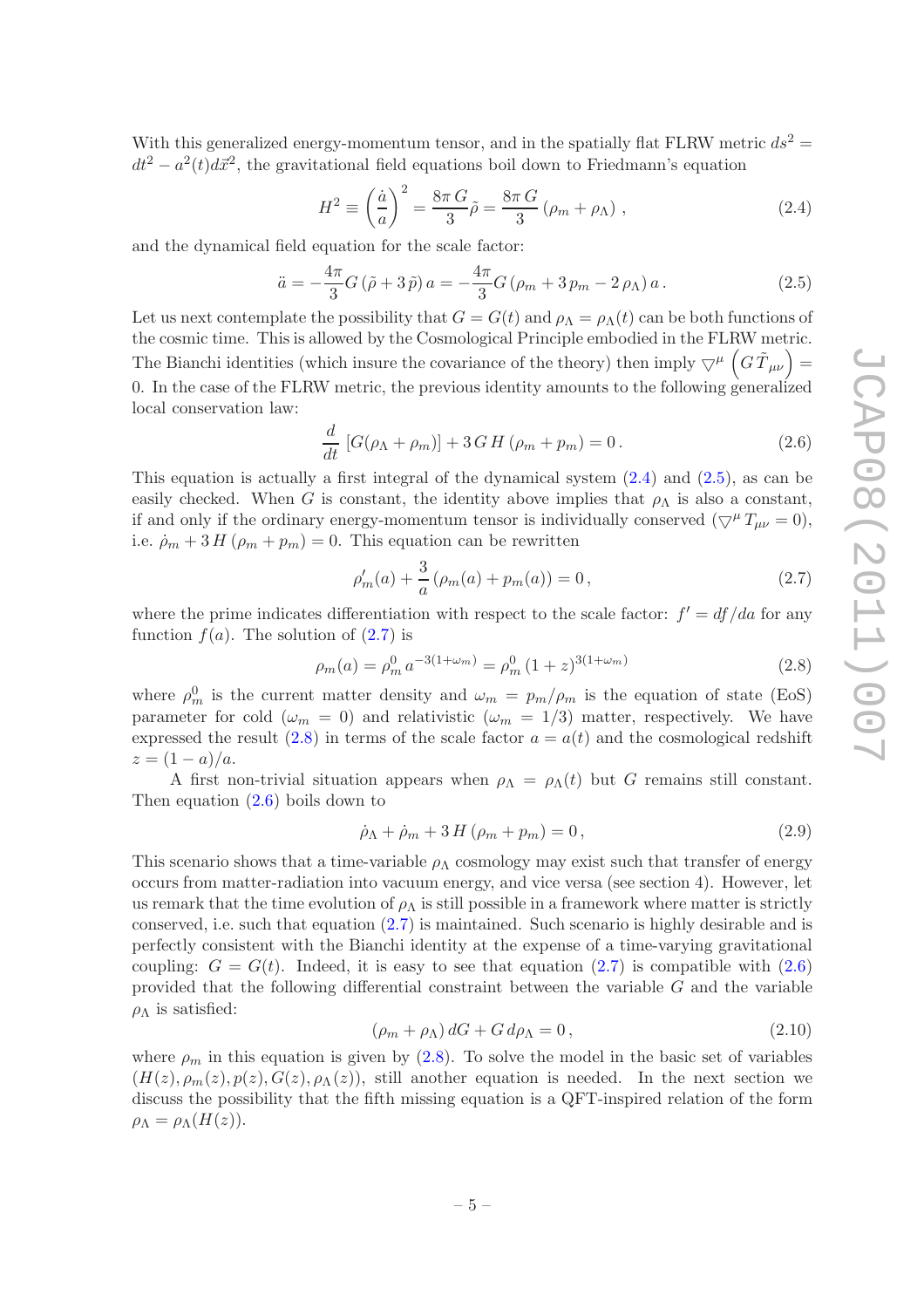#### <span id="page-8-0"></span>3 A FLRW-like model with running G and  $\Lambda$ : the  $\Lambda_t G_t$ CDM model

Consider the class of models in which the vacuum energy and the gravitational coupling evolve as power series of some energy scale  $\mu$ , such that the rates of change are given respectively by

<span id="page-8-1"></span>
$$
\frac{d\rho_{\Lambda}(\mu)}{d\ln\mu} = \sum_{k=0,1,2,...} A_{2k} \,\mu^{2k} \,, \qquad \frac{d}{d\ln\mu} \left(\frac{1}{G(\mu)}\right) = \sum_{k=0,1,2,...} B_{2k} \,\mu^{2k} \,. \tag{3.1}
$$

These expansions can be considered as purely phenomenological ansatzs or, if we aim at a more fundamental description, as emerging from the quantum field RG running of the cosmological parameters [\[27](#page-40-0), [28](#page-40-4), [47](#page-42-4)]. Such running should ultimately reflect the dependence of the leading quantum effects on some physical cosmological quantity  $\xi$  associated with  $\mu$ , hence  $\rho_{\Lambda} = \rho_{\Lambda}(\xi)$ . The physical scale  $\xi$  could typically be the Hubble rate H, or even the scale factor a, which in most of the cosmological past also maps out the evolution of the energy densities with H [\[23\]](#page-39-3). Since in both cases  $\xi = \xi(t)$  evolves with the cosmic time, the cosmological term inherits a time-dependence through its primary scale evolution with  $H(t)$ or  $a(t)$ . In this context, the r.h.s. of the above equations defines the β-functions for the running of  $\rho_{\Lambda}$  and  $G^{-1}$  in QFT in curved space-time. The setting  $\mu \to H$  naturally points to the typical energy scale of the classical gravitational external field associated to the FLRW metric, i.e. the characteristic energy of the FLRW "gravitons" attached to the quantum matter loops contributing to the running of  $\rho_{\Lambda}$  and  $G^{-1}$  in a semi-classical description of gravity. Coefficients  $A_{2k}$ ,  $B_{2k}$  in these formulas receive contributions from boson and fermion matter fields of different masses  $M_i$ , and the series  $(3.1)$  become expansions in powers of the small quantities  $H/M_i$  [\[28,](#page-40-4) [29](#page-40-1)]. The fact that only even powers of H are involved is dictated by the general covariance of the effective action  $[23, 24]$  $[23, 24]$  $[23, 24]$ .<sup>[2](#page-8-2)</sup> After integrating the formulas  $(3.1)$ , the result may be looked upon as a specific implementation of the general equations [\(2.1\)](#page-6-0), where the expansion rate  $H$  is singled out as the main cosmological variable on which the functions  $\rho_{\Lambda}$  and  $G^{-1}$  depend and in terms of which are expanded.

It is important to note that the expansions [\(3.1\)](#page-8-1) are correlated by the Bianchi identity [\(2.10\)](#page-7-5) and therefore they must be consistent with it, order by order. Let us consider them more closely. We start by first rewriting the expression for the RG of the CC term in a more explicit manner, as follows:

<span id="page-8-3"></span>
$$
\frac{d\rho_{\Lambda}(\mu)}{d\ln\mu} = \frac{1}{(4\pi)^2} \left[ \sum_i B_i M_i^2 \mu^2 + \sum_i C_i \mu^4 + \sum_i \frac{D_i}{M_i^2} \mu^6 + \ldots \right] \equiv 2 n_2 \mu^2 + \mathcal{O}(\mu^4), \quad (3.2)
$$

where  $M_i$  are the masses of the particles contributing in the loops, and  $B_i, C_i, \ldots$  are dimensionless parameters. We have omitted the  $M_i^4$  terms in the expansion since, as explained in [\[28](#page-40-4), [29\]](#page-40-1), such terms would trigger a too fast running of the CC. It follows that only the "soft-decoupling" terms of the form  $\sim M_i^2 \mu^2$  remain in practice. The integrated form of  $(3.2)$  reads

<span id="page-8-4"></span>
$$
\rho_{\Lambda}(H) = n_0 + n_2 H^2, \qquad (3.3)
$$

where we have set  $\mu = H$  and neglected the smaller higher order terms, which are of  $\mathcal{O}(H^4)$ . The additive constant  $n_0$  in [\(3.3\)](#page-8-4) must be essentially given by the current value of the vacuum energy,  $\rho_{\Lambda}^0$ , but not quite. Notice that if  $n_2 = 0$ , the CC is strictly constant and then  $n_0$ 

<span id="page-8-2"></span><sup>&</sup>lt;sup>2</sup>In practice, if one tries to fit the data with a time dependent CC term which is linear in the expansion rate, i.e. of the form  $\Lambda \propto H$ , the results deviate significantly from the standard  $\Lambda$ CDM predictions [\[31](#page-40-3), [51](#page-42-5)].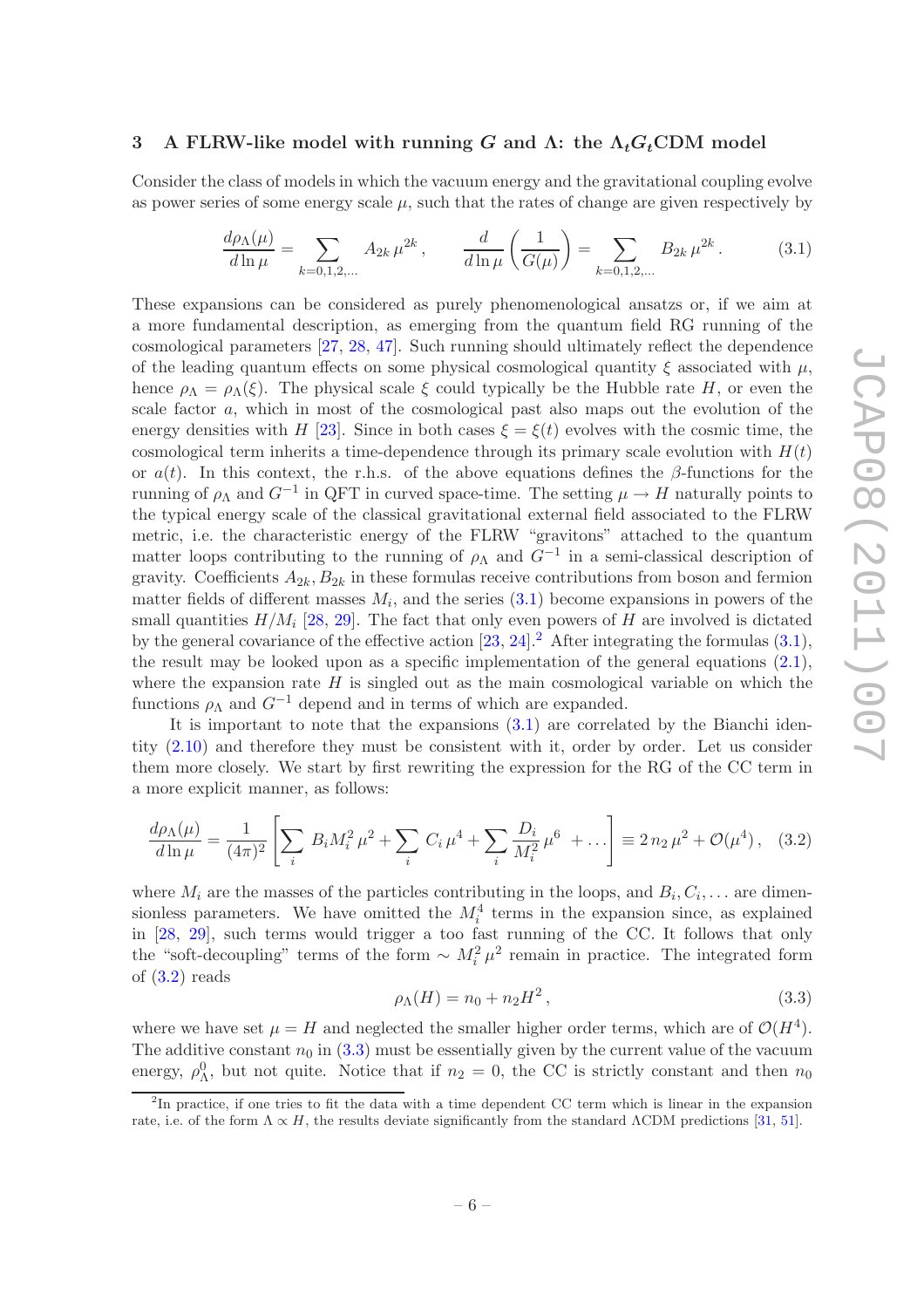just coincides with  $\rho_{\Lambda}^0$ . However, if the  $H^2$  term is to play a significant role while preserving the approximate ΛCDM behavior, it should neither be negligible nor dominant as compared to  $n_0$ . Being the latter the leading term in the series expansion, it must still be of order  $n_0 \sim \rho_{\Lambda}^0$ ; thus the largest masses  $M_i$  associated to  $n_2 \sim \sum_i B_i M_i^2$  should be in the ballpark of the mass  $M_X$  associated to a typical Grand Unified Theory (GUT) near the Planck scale  $M_P$  (see below). From the structure of the expansion [\(3.2\)](#page-8-3), with  $\mu = H$  and  $M_i \sim M_X$ , we reconfirm that no other even power  $H^{2n}$  (not even  $H^4$ ) can contribute significantly on the r.h.s. of equation [\(3.3\)](#page-8-4) at any stage of the cosmological history below  $M_X \lesssim M_P$ . It is particularly convenient to rewrite the coefficients of  $(3.3)$  as follows:

<span id="page-9-3"></span>
$$
n_0 = \rho_\Lambda^0 - \frac{3\nu}{8\pi} M_P^2 H_0^2, \qquad n_2 = \frac{3\nu}{8\pi} M_P^2,
$$
\n(3.4)

with

<span id="page-9-0"></span>
$$
\nu = \frac{1}{6\pi} \sum_{i} B_i \frac{M_i^2}{M_P^2} \,. \tag{3.5}
$$

Here,  $H_0$  is the value of the Hubble rate at present. A most important (dimensionless) parameter of the present framework is  $\nu$ , given in equation [\(3.5\)](#page-9-0). It defines the main coefficient of the β-function for the running of the vacuum energy [\[28\]](#page-40-4). For  $\nu = 0$ , the vacuum energy remains strictly constant,  $\rho_{\Lambda} = \rho_{\Lambda}^0$ , whereas for non-vanishing  $\nu$  the evolution law [\(3.3\)](#page-8-4) can now be written as<sup>[3](#page-9-1)</sup>

<span id="page-9-2"></span>
$$
\rho_{\Lambda}(H) = \rho_{\Lambda}^{0} + \frac{3\nu}{8\pi} M_{P}^{2} (H^{2} - H_{0}^{2}).
$$
\n(3.6)

Let us stress that, in the QFT framework,  $\nu$  is naturally expected to be non-vanishing owing to the quantum effects of matter particles. The coefficients  $B_i$  in  $(3.5)$  can be computed from the quantum loop contributions of fields with masses  $M_i$ , see e.g. [\[23](#page-39-3)] for a specific framework. It is customary to write  $\nu$  in the compact form

<span id="page-9-4"></span>
$$
\nu = \frac{\sigma}{12\pi} \frac{M^2}{M_P^2},\tag{3.7}
$$

with M an effective mass parameter of order of the average mass of the heavy particles of the underlying GUT, including their multiplicities [\[28](#page-40-4)]. From the expression [\(3.5\)](#page-9-0), it is clear that the natural range of that parameter is  $|\nu| \ll 1$ ; and it can be both positive or negative, since  $\sigma = \pm 1$  depending on whether bosons or fermions dominate in the sum of loop contributions [\(3.5\)](#page-9-0). For instance, if GUT fields with masses  $M_i$  near  $M_p$  do contribute, then  $|\nu| \lesssim 1/(12\pi) \simeq 2.6 \times 10^{-2}$ , but in general we expect it to be smaller because the usual GUT scales, say  $M_X \sim 10^{16} \text{ GeV}$ , are not that close to  $M_P \sim 10^{19} \text{ GeV}$ . By counting heavy particle multiplicities in a typical GUT (i.e. the total number of particles with masses  $M_i \sim M_X$ ), a natural estimate lies in the range  $\nu = 10^{-5} - 10^{-3}$  [\[23\]](#page-39-3).

Clearly, the vacuum energy density  $(3.6)$  is normalized to the present value, i.e.

$$
\rho_{\Lambda}(H_0) = \rho_{\Lambda}^0 \equiv \frac{3}{8\pi} \,\Omega_{\Lambda}^0 \, H_0^2 \, M_P^2 \,. \tag{3.8}
$$

Recall that the observed numerical value of this expression is given by equation  $(1.1)$ , corresponding to  $\Omega_{\Lambda}^0 \simeq 0.7$ . We remark that the parametrization  $(3.6)$  satisfies the aforementioned

<span id="page-9-1"></span><sup>&</sup>lt;sup>3</sup>It is very interesting to notice that this quadratic evolution law for the vacuum energy with the expansion rate has also been suggested recently by alternative OFT methods, see [\[16](#page-38-4)].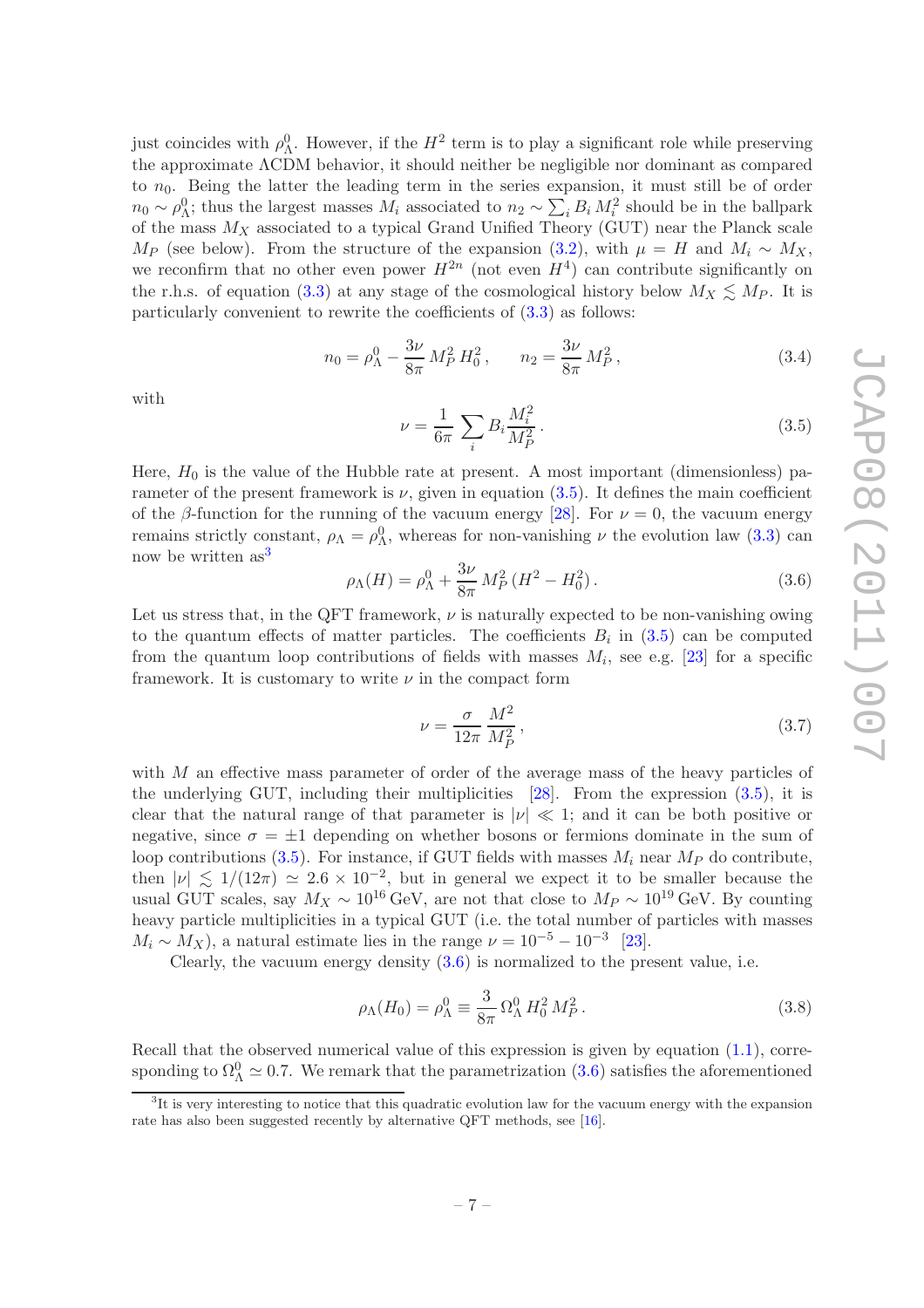condition that  $n_0$  is the leading term and is of order  $\rho_{\Lambda}^0$ , and at the same time the correction term is of order  $M^2 H^2$ , with  $M \sim \sqrt{\nu} M_P$  a large mass, even if  $\nu$  is as small as, say,  $|\nu| \sim 10^{-3}$  or less.

What about the running equation for  $G^{-1}$  in equation [\(3.1\)](#page-8-1)? A more detailed form for it reads:

<span id="page-10-1"></span>
$$
\frac{d}{d\ln\mu}\left(\frac{1}{G}\right) = \sum_{i} a_i M_i^2 + \sum_{i} b_i \mu^2 + \sum_{i} c_i \frac{\mu^4}{M_i^2} + \dots \tag{3.9}
$$

If we take again  $\mu = H$ , then, since we have  $H \ll M_i$  for all the relevant epochs of the universe — at and below the GUT scale —, this series should converge extremely fast, the first term being the dominant one and the remaining terms are inessential. The first term is of course a contribution to the running of  $G^{-1}$  which is directly driven by the heavy particle masses  $M_i$  of the GUT, and therefore can be parametrized as a coefficient times the Planck mass. Thus, we are essentially led to a RGE of the type

<span id="page-10-0"></span>
$$
\frac{d}{d\ln\mu}\left(\frac{1}{G}\right) = 2\nu M_P^2 + \dots,\tag{3.10}
$$

where the coefficient in front of  $M_P$  has been fixed by the condition that this solution is compatible with the Bianchi identity  $(2.10)$  after we adopt the solution  $(3.6)$  for the evolution of the vacuum energy and set  $\mu = H$ , too, for the running G (see below). We shall show below explicitly this consistency, but let us first notice that the solution of [\(3.10\)](#page-10-0) satisfying the boundary condition  $G(\mu = H_0) = G_0 \equiv 1/M_P^2$  is

<span id="page-10-3"></span>
$$
g(H) \equiv \frac{G(H)}{G_0} = \frac{1}{1 + \nu \ln \left( H^2 / H_0^2 \right)}.
$$
\n(3.11)

We see that  $g(H)$  depends on the parameter  $\nu$  and that, to first order, we have  $g(H)$  =  $1 + \mathcal{O}(\nu)$ , i.e.  $G(H) = G_0(1 + \mathcal{O}(\nu))$ . Thus,  $\nu$  plays also (in a very evident manner here) the role of the β-function for the RG running of G. For example, for  $\nu > 0$  the gravitational coupling decreases with the characteristic cosmological energy  $H$  (hence  $G$  increases with the expansion); it follows that for  $\nu > 0$  the coupling G is asymptotically free (as the QCD coupling at high energies), whereas for  $\nu < 0$  the gravitational coupling behaves as the electromagnetic one, i.e. increases with the energy (equivalently, G decreases in this case with the expansion). In both cases the running of  $G$  is extremely slow, since it is logarithmic and with a very small coefficient  $|\nu| \ll 1$ . Let us note that if we would have omitted the leading  $\sim M_i^2$  term on the r.h.s. of equation  $(3.9)$  — as we have done with the  $M_i^4$  term on the r.h.s. of equation  $(3.2)$  — we would have obtained a still slower running of the gravitational coupling:

<span id="page-10-2"></span>
$$
g(H) = \frac{1}{1 + \xi \ (H^2 - H_0^2)/M_P^2},\tag{3.12}
$$

where  $\xi$  is a dimensionless coefficient. In deriving equation [\(3.12\)](#page-10-2) we have assumed that the r.h.s. of [\(3.9\)](#page-10-1) is dominated by the next-to-leading term ~  $H^2$  (for  $\mu = H$ ) under the assumption that the  $\sim M_i^2$  terms cancel. Since  $H^2/M_P^2$  is utterly negligible, this new running law for G is even less sensitive to time evolution for the present universe. In this case, the corresponding evolution of the CC following from the Bianchi identity [\(2.10\)](#page-7-5) would also be very mild:

<span id="page-10-4"></span>
$$
\rho_{\Lambda}(H) = \rho_{\Lambda}^0 + \frac{3\xi}{16\,\pi} \left( H^4 - H_0^4 \right) \,. \tag{3.13}
$$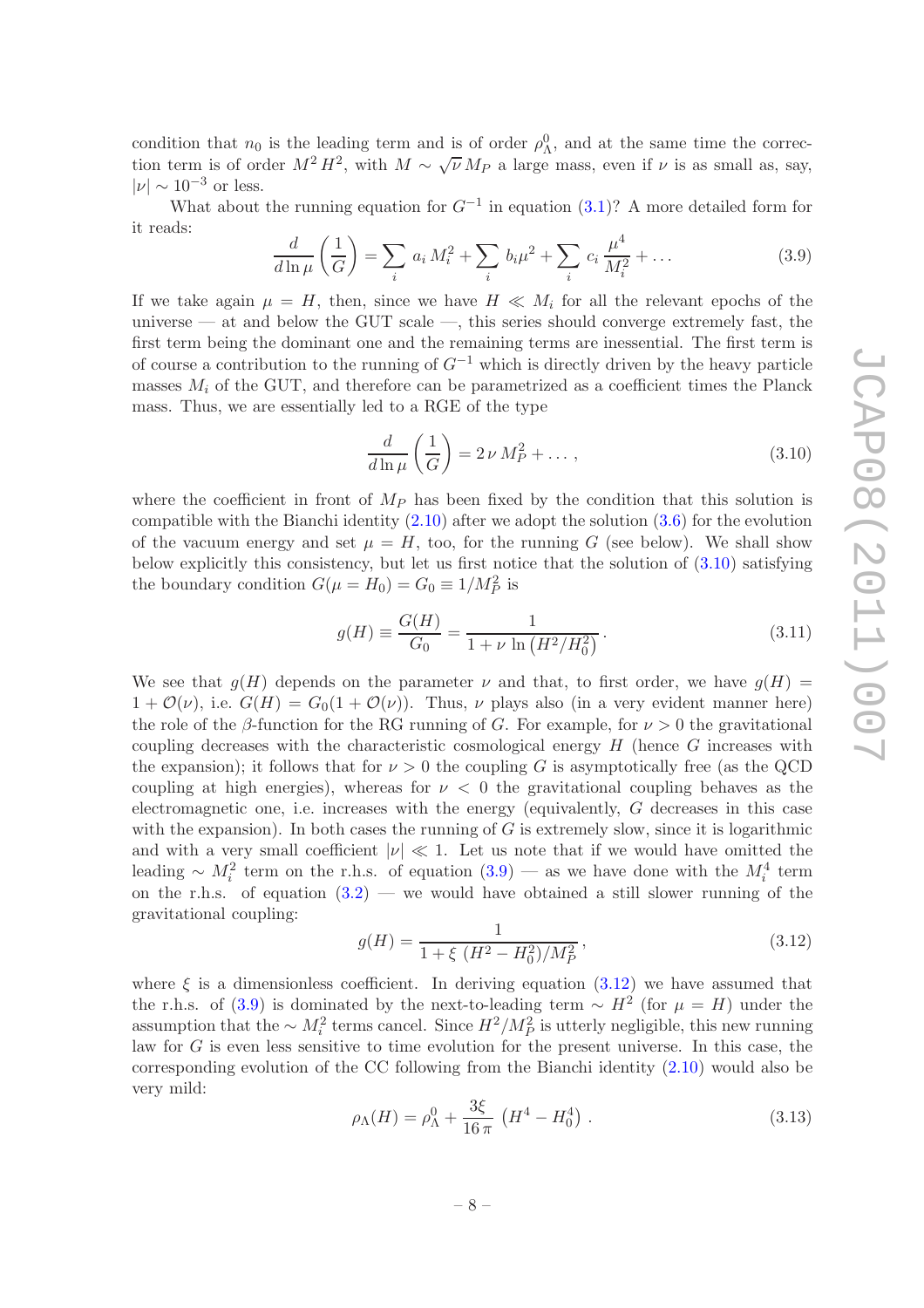However, since there is no a priori theoretical reason nor a phenomenological constraint to assume that the leading term  $\sim M_i^2$  terms cancel, we shall concentrate here only on the form  $(3.11)$  and corresponding  $(3.6)$ , rather than on  $(3.12)$ – $(3.13)$ , when we confront our running model with the observational data in section [6.](#page-19-0)

Before checking the consistency of the solution  $(3.11)$ , it is convenient to introduce some notation. We define the energy densities normalized with respect to the *current* critical density  $\rho_c^0 = 3H_0^2/(8\pi G_0)$ :

<span id="page-11-1"></span>
$$
\Omega_i(z) \equiv \frac{\rho_i(z)}{\rho_c^0} \quad (i = m, \Lambda). \tag{3.14}
$$

It is also convenient to introduce the energy densities normalized with respect to the critical density at an arbitrary redshift,  $\rho_c(z) = 3H^2(z)/(8\pi G(z))$ , in which both H and G are functions of z. This new set of normalized energy densities is given by

<span id="page-11-0"></span>
$$
\tilde{\Omega}_i(z) \equiv \frac{\rho_i(z)}{\rho_c(z)} = \frac{g(z)}{E^2(z)} \,\Omega_i(z) \quad (i = m, \Lambda), \tag{3.15}
$$

where we have defined the normalized Hubble rate of the running FLRW model with respect to the current one:

<span id="page-11-2"></span>
$$
E(z) \equiv \frac{H(z)}{H_0} = \sqrt{g(z)} \left[ \Omega_m(z) + \Omega_\Lambda(z) \right]^{1/2}, \quad g(z) \equiv \frac{G(z)}{G_0}.
$$
 (3.16)

This is the generalized Friedmann's equation for the present model. Obviously, the param-eters [\(3.15\)](#page-11-0) coincide with the previous ones [\(3.14\)](#page-11-1) only at  $z = 0$ , and at that point they all furnish the normalized current densities:  $\Omega_i(0) = \tilde{\Omega}_i(0) = \Omega_i^0$ . However, only the tilded cosmological parameters  $(3.15)$  satisfy the (flat space) cosmic sum rule (valid at any redshift z):

<span id="page-11-6"></span>
$$
\tilde{\Omega}_m(z) + \tilde{\Omega}_\Lambda(z) = 1. \tag{3.17}
$$

We agreed to call the FLRW-like model with variable  $G = G(H)$  and  $\Lambda = \Lambda(H)$  the  $\Lambda_t G_t$ CDM model, in contrast to the  $\Lambda_t$ CDM model (previously studied in [\[28\]](#page-40-4) and most recently in great detail in [\[31\]](#page-40-3)), in which only  $\Lambda$  evolves with H at the expense of maintaining an interaction with matter through the generalized conservation law  $(2.9)$  — see the next section for a summarized discussion of the  $\Lambda_t$ CDM model.

The solution of the running FLRW model is determined from the Friedmann equation  $(3.16)$ , the Bianchi identity  $(2.10)$  and the RG law for the CC  $(3.6)$ . Using the normalized density parameters defined in equation [\(3.14\)](#page-11-1), the basic cosmological equations can be formulated in the following compact way:

$$
E^{2}(z) = g(z) \left[ \Omega_{m}(z) + \Omega_{\Lambda}(z) \right], \qquad (3.18)
$$

<span id="page-11-5"></span><span id="page-11-4"></span><span id="page-11-3"></span>
$$
(\Omega_m + \Omega_\Lambda) dg + g d\Omega_\Lambda = 0, \qquad (3.19)
$$

$$
\Omega_{\Lambda}(z) = \Omega_{\Lambda}^{0} + \nu \left[ E^{2}(z) - 1 \right] , \qquad (3.20)
$$

<span id="page-11-7"></span>
$$
\Omega_m(z) = \Omega_m^0 \left(1 + z\right)^{3(1 + \omega_m)},\tag{3.21}
$$

where the last equation just reflects the covariant conservation of matter (for cold dark matter we have  $\omega_m = 0$  and for relativistic matter we use  $\omega_m = 1/3$ , i.e. it is a rephrasing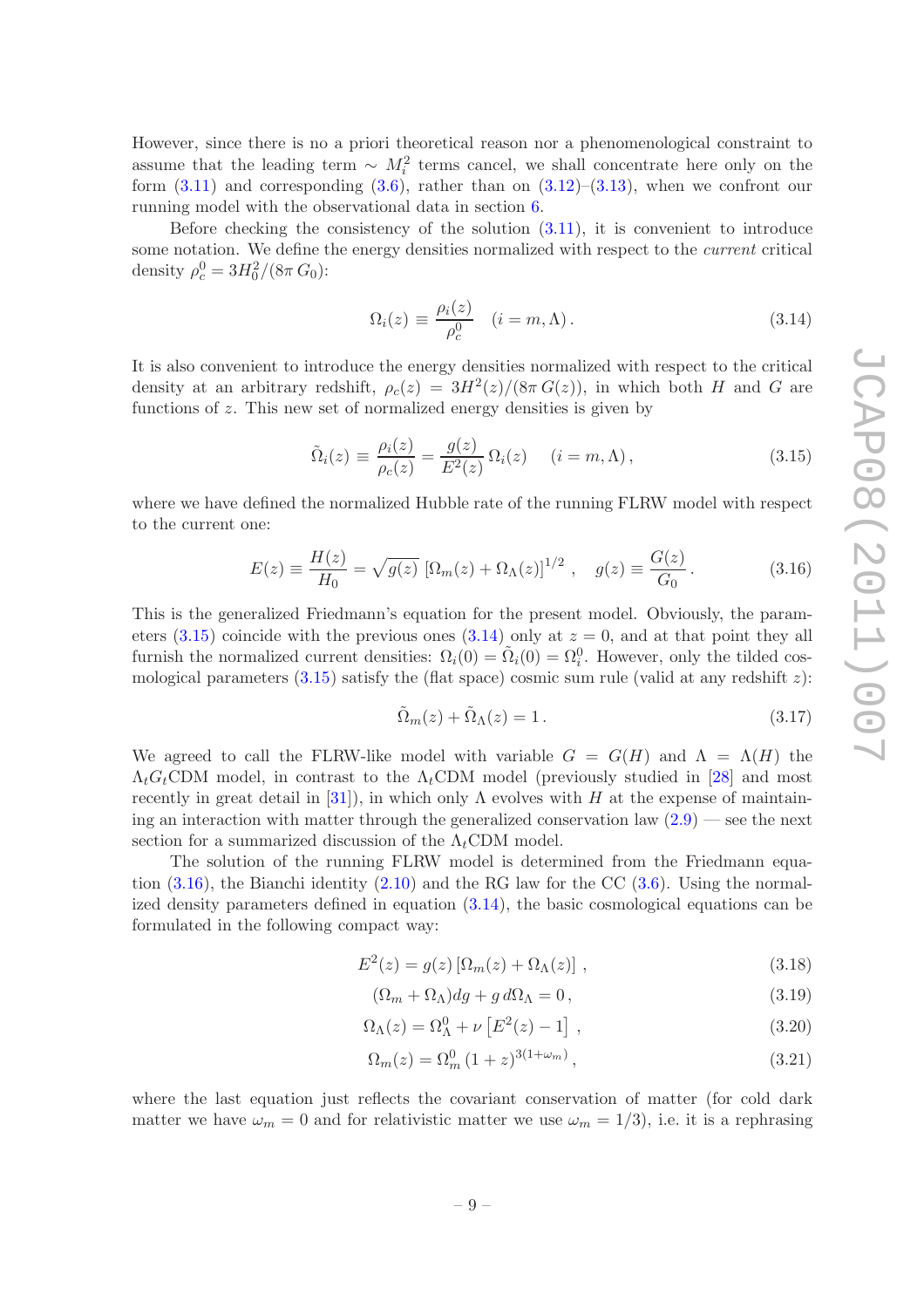of equation  $(2.8)$ . Solving the differential form  $(3.19)$  in combination with the rest of the equations, it is easy to arrive at

$$
\frac{dg}{g^2} = -\frac{d\Omega_\Lambda}{E^2} = -2\nu \frac{dE}{E}.
$$
\n(3.22)

Integrating this expression with the boundary condition  $q(z = 0) = 1$ , and using also the fact that  $E(z = 0) = 1$ , we finally meet the explicit form [\(3.11\)](#page-10-3) for the function  $q = q(H)$ , in full consistency with our expectations  $- q.e.d.$ .

We may also check a posteriori the consistency of the scale choice  $\mu = H$  for the running of the cosmological parameters. The election of this scale is of course a difficult issue in cosmology, as there are different possibilities at our disposal — see [\[23,](#page-39-3) [28](#page-40-4)] and references therein. However, we expect that the choice  $\mu = H$  should naturally be self-consistent in the FLRW context at the leading order. We can substantiate this assertion starting from the generic functions  $(2.1)$ , which we assume that are dominated by a single scaling variable  $\mu$ , i.e.  $\rho_{\Lambda} = \rho_{\Lambda}(\mu)$  and  $G = G(\mu)$ . The differentials of these variables in the Bianchi identity [\(2.10\)](#page-7-5) can then be written in terms of  $d\mu$ . We easily arrive at the following expression:

<span id="page-12-0"></span>
$$
G(\mu) \left( \rho_m + \rho_\Lambda(\mu) \right) = \frac{d\rho_\Lambda}{d\ln \mu} \left( \frac{d}{d\ln \mu} \frac{1}{G(\mu)} \right)^{-1} = \frac{3}{8\pi} \mu^2.
$$
 (3.23)

where in order to evaluate the final form on its r.h.s. we have used the running laws [\(3.2\)](#page-8-3) and  $(3.10)$  as well as the explicit form of the coefficient  $n_2$  in  $(3.4)$ . Notice that the small parameter  $\nu$  has neatly canceled on the r.h.s. of [\(3.23\)](#page-12-0), within the order under consideration. At the end of the day, equation [\(3.23\)](#page-12-0) tells us that  $\mu$  is determined by the simple formula

$$
\mu^2 = \frac{8\pi G(\mu)}{3} [\rho_m + \rho_\Lambda(\mu)] \,, \tag{3.24}
$$

which patently shows, upon comparison with [\(2.4\)](#page-7-0), that  $\mu = H$  for the flat space  $\mu$  e.d. Therefore, the identification  $\mu = H$  is consistent within the order under consideration. Furthermore, it also suggests that the evolution laws  $(3.6)$  and  $(3.11)$  can be interpreted within the context of the RG in cosmology, with  $\mu = H$  acting as the natural running scale.

Let us now come back to the running of the gravitational coupling with  $\mu = H$ . Although the form [\(3.11\)](#page-10-3) is the simplest and most revealing one from the physical point of view, it is also convenient to determine the dependence of the gravitational coupling as a function of the cosmological redshift, i.e.  $q = q(z)$ . This function is necessary for the numerical analysis of the model and the comparison with the observational data. To this end, we start by combining equations  $(3.18)$  and  $(3.20)$ , and we obtain:

<span id="page-12-2"></span>
$$
\Omega_{\Lambda}(z) = \frac{\Omega_{\Lambda}^{0} + \nu \left[\Omega_{m}(z) g(z) - 1\right]}{1 - \nu g(z)}.
$$
\n(3.25)

From the above equations we also have

<span id="page-12-1"></span>
$$
\Omega_m(z) + \Omega_\Lambda(z) = \frac{\Omega_m(z) + \Omega_\Lambda^0 - \nu}{1 - \nu g(z)}.
$$
\n(3.26)

On comparing it with the sum rule [\(3.17\)](#page-11-6) for the tilded parameters, we see that only for  $z = 0$  the r.h.s. of equation [\(3.26\)](#page-12-1) gives 1, as expected. Next we compute  $d\Omega_\Lambda(z)$  explicitly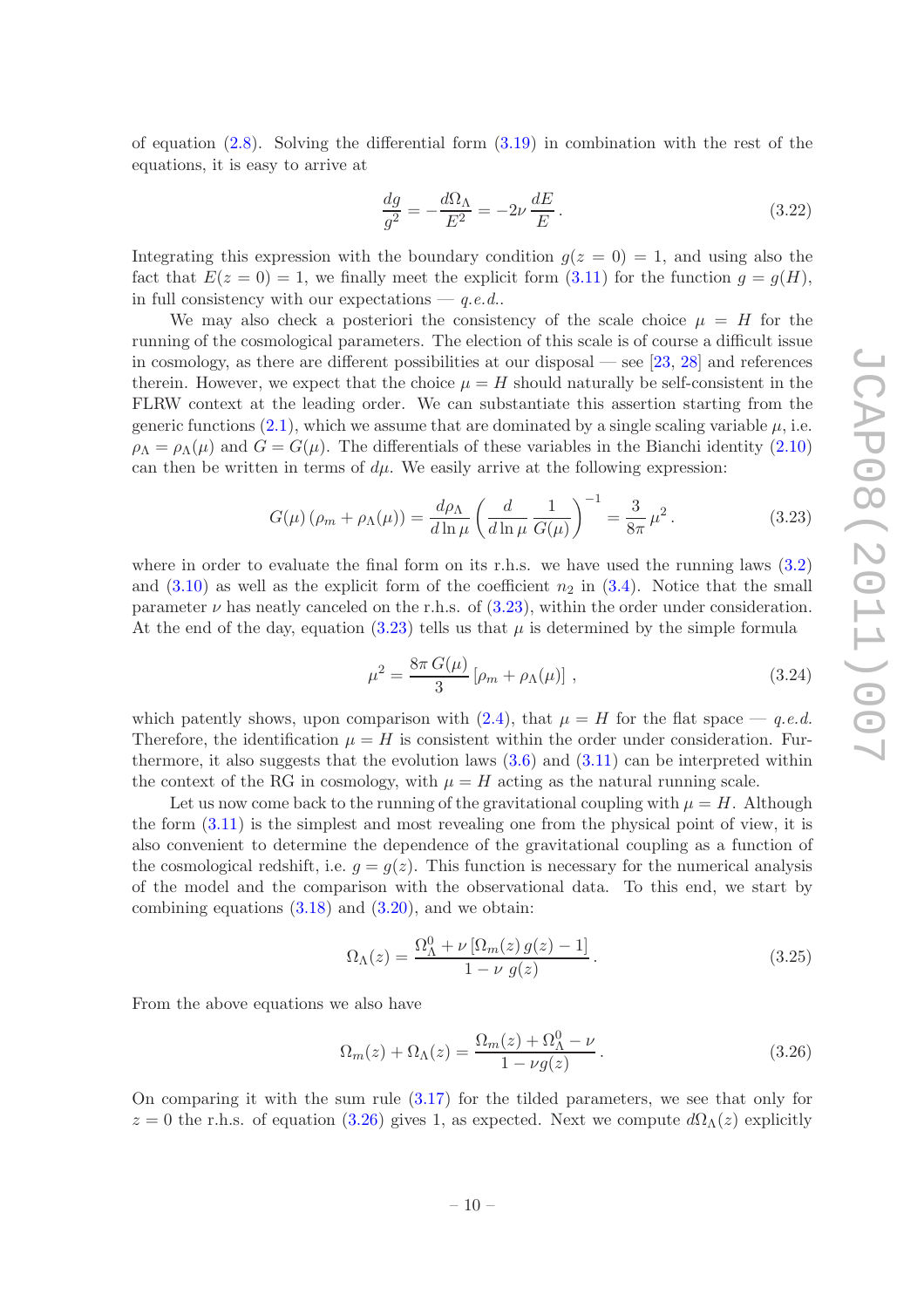from equation  $(3.25)$  and substitute the obtained result, together with equation  $(3.26)$ , in the differential form [\(3.19\)](#page-11-3). After some straightforward algebra, we find

$$
(\Omega_m(z) + \Omega_\Lambda^0 - \nu) \, dg + \nu \, (1 - \nu \, g) \, g^2 \, d\Omega_m(z) = 0 \,, \tag{3.27}
$$

which can be integrated by quadrature:

<span id="page-13-0"></span>
$$
\frac{1}{g(z)} - 1 + \nu \ln \left[ \frac{1}{g(z)} - \nu \right] = \nu \ln \left[ \Omega_m(z) + \Omega_\Lambda^0 - \nu \right]. \tag{3.28}
$$

Notice that  $\Omega_m(z)$  in the previous equation is given by  $(3.21)$ , but in those cases when there is a comparable mixture of cold matter and radiation we have to write

<span id="page-13-1"></span>
$$
\Omega_m(z) = \Omega_m^0 (1+z)^3 + \Omega_R^0 (1+z)^4 , \qquad (3.29)
$$

where  $\Omega_R^0 = (1 + 0.227 N_\nu) \Omega_\gamma^0$ , with  $N_\nu$  the number of neutrino species and  $\Omega_\gamma^0 h^2 \simeq 2.47 \times$ 10−<sup>5</sup> . This is the case, for example, when we analyze the matter content near the decoupling time for the analysis of the CMB observables, see the next section.

Equation [\(3.28\)](#page-13-0) determines  $q = q(z)$  as an implicit function of the redshift. There is no obvious way to write the explicit function. It is nevertheless easy to check that it satisfies the boundary condition  $g(0) = 1$ , as it should. With  $g(z)$  determined from [\(3.28\)](#page-13-0), the redshift evolution of the vacuum energy follows from  $(3.25)$  and  $(3.29)$ . For the present model, however, it is not possible to find an analytical expression of the cosmological functions with respect to the cosmic time, only in terms of the redshift, or equivalently the scale factor. But this is enough for the numerical analysis.

As we know, the coefficient  $\nu$  in equation [\(3.6\)](#page-9-2), or equivalently [\(3.20\)](#page-11-5), measures the amount of running of the CC or vacuum energy in the running FLRW model. For any given  $\nu$ , we can compare the value of  $\Omega_{\Lambda}(z)$  with the current value  $\Omega_{\Lambda}^0 \simeq 0.7$ . The relative correction can be conveniently expressed as follows:

$$
\Delta\Omega_{\Lambda}(z) \equiv \frac{\Omega_{\Lambda}(z) - \Omega_{\Lambda}^{0}}{\Omega_{\Lambda}^{0}} = \frac{\nu}{\Omega_{\Lambda}^{0}} \left[ E^{2}(z) - 1 \right] . \tag{3.30}
$$

Since  $g = 1$  for  $\nu = 0$ , it follows that, for small  $\nu$ ,  $g(z)$  deviates little from 1, namely  $g(z) = 1 + \mathcal{O}(\nu)$ . Thus, expanding to order  $\nu$  in the matter epoch, it is easy to show from the previous equation that

$$
\Delta\Omega_{\Lambda}(z) \simeq \nu \frac{\Omega_m^0}{\Omega_{\Lambda}^0} \left[ (1+z)^3 - 1 \right] , \qquad (3.31)
$$

where  $g(z) \sim 1$  to this order. If we look back to relatively recent past epochs, e.g. exploring redshifts  $z = \mathcal{O}(1)$  relevant for Type Ia supernovae measurements, the deviation  $\Delta\Omega_\Lambda(z)$  is of order of a few times  $\nu$ . For example, for  $z = 1.5$  and  $z = 2$ , the deviations are  $\Delta\Omega_{\Lambda}(1.5) \simeq 6 \nu$ and  $\Delta\Omega_{\Lambda}(2) \simeq 11 \nu$  respectively, assuming  $\Omega_m^0 = 0.3$ . Although the correction is small, it is not necessarily negligible, even if  $|\nu| \sim 10^{-3}$ . In the next sections, we will see that the analysis of the cosmological observables in the light of the latest SNIa+BAO+CMB data amounts to a bound on  $|\nu|$  of this order, and therefore there is hope to eventually becoming sensitive to the effects of the running vacuum energy.

Since we will also use the data on structure formation in order to constraint the running  $\Lambda_t G_t$ CDM model in section [6,](#page-19-0) let us recall that in any model with variable G and  $\rho_{\Lambda}$  in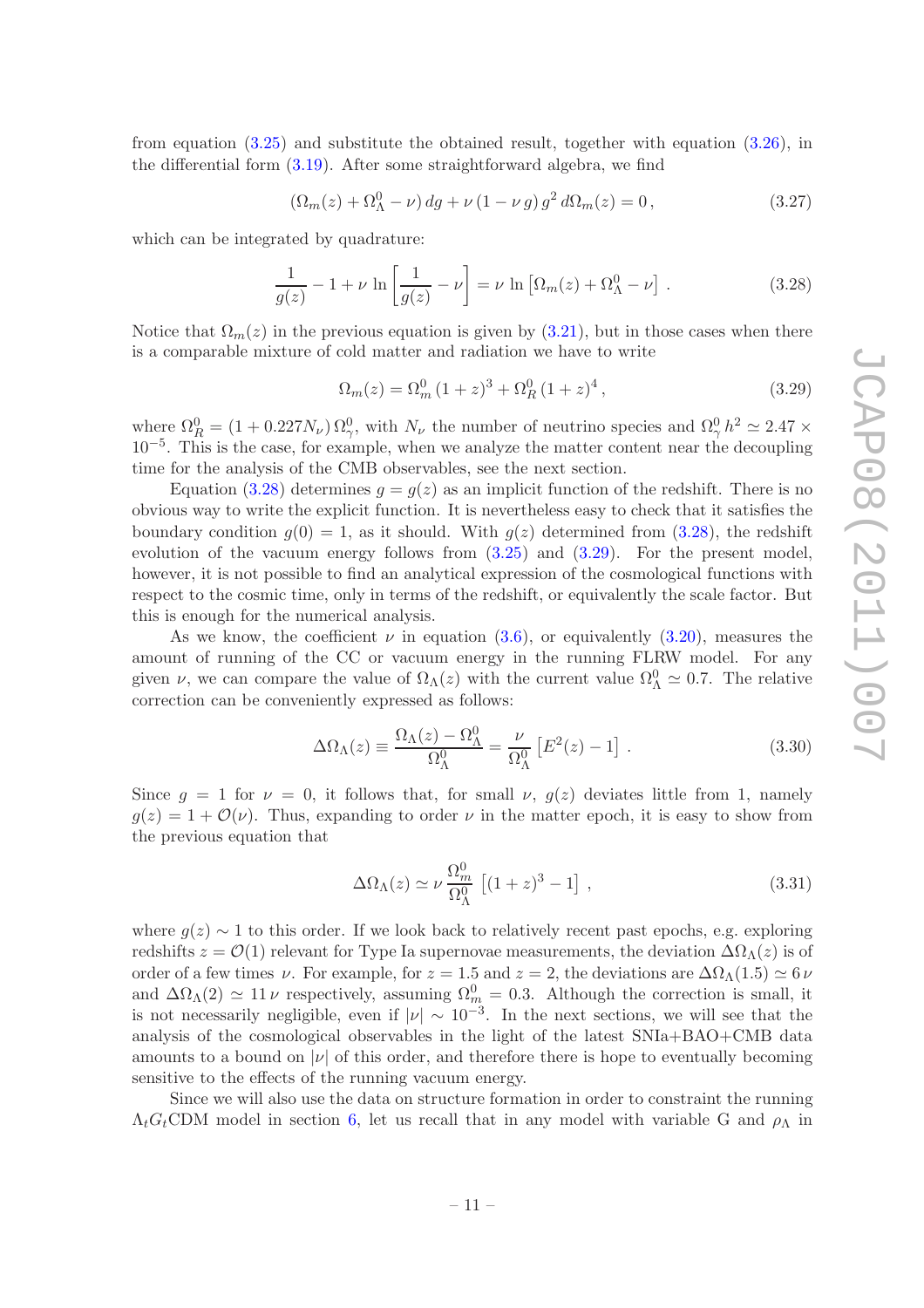which matter is covariantly conserved, the matter density contrast  $D \equiv \delta \rho_m / \rho_m$  satisfies the following second order differential equation with respect to the scale factor [\[46](#page-42-0)]:

<span id="page-14-1"></span>
$$
D''(a) + \left(\frac{3}{a} + \frac{H'(a)}{H(a)}\right)D'(a) = \frac{3\tilde{\Omega}_m(a)}{2a^2} \left(D(a) + \frac{\delta G}{G}\right),\tag{3.32}
$$

where the cosmological parameter  $\tilde{\Omega}_m(a)$  has been defined in [\(3.15\)](#page-11-0). Moreover, the perturbations in G are actually tightly linked to those in  $\rho_{\Lambda}$ , and they are at the same time linked to the matter perturbations, as follows:

<span id="page-14-2"></span>
$$
\frac{\delta \rho_{\Lambda}}{\rho_{\Lambda}} = -\frac{\delta G}{G}, \qquad \frac{\delta \rho_m}{\rho_m} = -\frac{(\delta G(a))'}{G'(a)}.
$$
\n(3.33)

If we neglect the perturbations in  $G$  ( $\delta G \sim 0$ ) and hence in  $\rho_{\Lambda}$  too, equation [\(3.32\)](#page-14-1) reduces to the standard form of the growth factor for models with self-conserved matter (under the assumption of negligible DE perturbations), as for example in the case of matter perturbations in the  $\Lambda$ CDM model [\[54](#page-42-6)]. If, on the contrary, we consider non-vanishing  $\delta G$ , and hence non-vanishing  $\delta \rho_{\Lambda}$ , one arrives at the following third order differential equation:

<span id="page-14-3"></span>
$$
D'''(a) + \frac{1}{2} \left( 16 - 9\tilde{\Omega}_m(a) \right) \frac{D''(a)}{a} + \frac{3}{2} \left( 8 - 11\tilde{\Omega}_m(a) + 3\tilde{\Omega}_m^2(a) - a\tilde{\Omega}_m'(a) \right) \frac{D'(a)}{a^2} = 0.
$$
\n(3.34)

This equation was derived analytically (in both the synchronous and Newtonian gauges) in [\[46\]](#page-42-0), where it was also numerically analyzed. Let us stress that when  $G$  is variable, it is necessary to include the perturbations in this variable since, as we have seen, they become correlated with the perturbations in  $\rho_{\Lambda}$  because of the Bianchi identity of the running FLRW model, equation  $(2.10)$ . Moreover, there is no consistent way to set them to zero if the matter perturbations themselves are nonzero, see equation [\(3.33\)](#page-14-2). Therefore, a fully consistent treatment of the perturbations for this model requires to take into account perturbations on all these variables at the same time. This is done automatically by the third order differential equation [\(3.34\)](#page-14-3). In section [6](#page-19-0) we will use this equation for the study of the structure formation properties within the running FLRW model.

# <span id="page-14-0"></span>4 A FLRW-like model in which only  $\Lambda$  varies: the  $\Lambda_t$ CDM model

Let us now consider the possibility of interacting Λ-cosmology, that is, a cosmology in which the vacuum exchanges energy with matter at a fixed value of  $G = G<sub>0</sub>$ . The global dynamics of such models has been investigated extensively in the literature on purely phenomenological grounds, in fact, much before the discovery of the present accelerating stage  $[21]$  — see  $[22]$  for a review of the old models. However, a variant of these models which can be well motivated within the framework of QFT in curved space-time did not appear until later [\[27](#page-40-0)] and in subsequent works [\[28,](#page-40-4) [29](#page-40-1)]. Here we briefly present the main points of the theoretical analysis — for an updated and thorough discussion, see Basilakos et al. [\[31](#page-40-3)]. Following our general QFT framework of section [3,](#page-8-0) we expect a functional dependence with H, i.e.  $\rho_{\Lambda} = \rho_{\Lambda}(H)$ , in which the first non-trivial power with respect to the Hubble rate is  $H^2$ , meaning that the basic dependence with H is again of the form  $(3.3)$ , or equivalently  $(3.6)$ . Since G is constant now, the exchange of energy between vacuum and matter is governed by equation [\(2.9\)](#page-7-6). Combining the latter with Friedmann's  $(2.4)$  for a flat universe and the acceleration law  $(2.5)$ , one obtains

$$
\dot{H} + \frac{3}{2}H^2 = 4\pi G \left( \rho_\Lambda - \omega_m \rho_m \right) , \qquad (4.1)
$$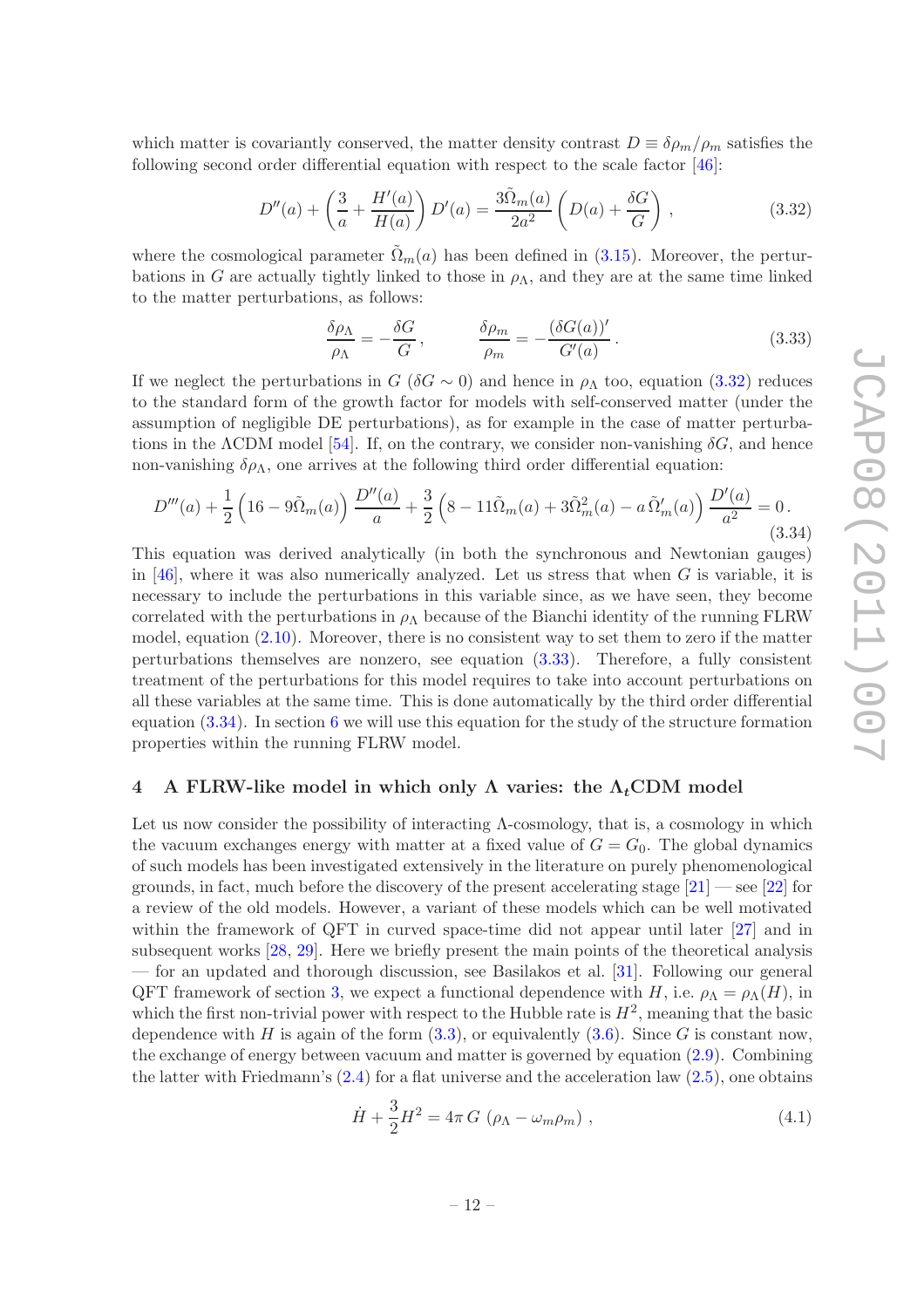where  $\omega_m = p_m/\rho_m$ . In the particular case  $\omega_m = 0$  (matter dominated epoch), we have [\[31](#page-40-3)]

<span id="page-15-0"></span>
$$
\dot{H} + \frac{3}{2}H^2 = \frac{\Lambda}{2} = 4\pi G \rho_{\Lambda}.
$$
\n(4.2)

The traditional cosmology (i.e. the concordance ΛCDM model) can be obtained as a particular case of this equation by direct integration of it for  $\rho_{\Lambda} = \text{const.}$ , but the same equation [\(4.2\)](#page-15-0) is also valid for  $\rho_{\Lambda} = \rho_{\Lambda}(H)$ . Therefore, if we insert [\(3.6\)](#page-9-2) in [\(4.2\)](#page-15-0) we can obtain the corresponding Hubble expansion rate for the  $\Lambda_t$ CDM model. It turns out that, in this case, an explicit integration with respect to the cosmic time is feasible (a feature which was impossible for the  $\Lambda_t G_t$ CDM model of section [3\)](#page-8-0). The final result is [\[31](#page-40-3)]

<span id="page-15-1"></span>
$$
H(t) = H_0 \sqrt{\frac{\Omega_{\Lambda}^0 - \nu}{1 - \nu}} \coth\left[\frac{3}{2} H_0 \sqrt{(\Omega_{\Lambda}^0 - \nu)(1 - \nu)} t\right].
$$
 (4.3)

From here the corresponding scale factor  $a(t)$  can also be found immediately:

<span id="page-15-2"></span>
$$
a(t) = \left(\frac{\Omega_m^0}{\Omega_\Lambda^0 - \nu}\right)^{\frac{1}{3(1-\nu)}} \sinh^{\frac{2}{3(1-\nu)}} \left[\frac{3}{2} H_0 \sqrt{(\Omega_\Lambda^0 - \nu)(1-\nu)} t\right].
$$
 (4.4)

Eliminating the time variable between equations  $(4.3)$  and  $(4.4)$  we arrive at an expression of the normalized Hubble flow in terms of the scale factor, or equivalently the redshift  $z =$  $(1 - a)/a$ :

<span id="page-15-7"></span>
$$
E(z) = \frac{H(z)}{H_0} = \left[\frac{\Omega_{\Lambda}^0 - \nu}{1 - \nu} + \frac{\Omega_m^0}{1 - \nu}(1 + z)^{3(1 - \nu)}\right]^{1/2}.
$$
 (4.5)

Let us finally report on the behavior of the matter and vacuum energy densities in this model as a function of the redshift. This is an important point as it shows one of the basic differences between this model and the one considered in the previous section. At this point we will come back to the general matter EoS parameter  $\omega_m = p_m/\rho_m$  because we wish to see the change in the evolution of both cold DM and relativistic particles. Starting from the covariant conservation law [\(2.9\)](#page-7-6), and trading the time derivatives for derivatives with respect to the redshift (through the relation  $d/dt = -H(1+z)d/dz$ ), we obtain

<span id="page-15-4"></span>
$$
\frac{d\rho_m}{dz} - \frac{3(1+\omega_m)\rho_m}{1+z} = -\frac{d\rho_\Lambda}{dz}.
$$
\n(4.6)

Using this equation in combination with  $(3.6)$  and Friedmann's  $(2.4)$ , we arrive at a simple differential equation for the matter density,

$$
\frac{d\rho_m}{dz} - \frac{3(1+\omega_m)(1-\nu)}{1+z} \rho_m = 0, \qquad (4.7)
$$

whose trivial integration yields<sup>[4](#page-15-3)</sup>

<span id="page-15-5"></span>
$$
\rho_m(z) = \rho_m^0 \left(1 + z\right)^{3(1 + \omega_m)(1 - \nu)}.\tag{4.8}
$$

Here  $\rho_m^0$  is the matter density at the present time  $(z = 0)$ . The vacuum energy density then follows from integrating once more  $(4.6)$  using the result  $(4.8)$ :

<span id="page-15-6"></span>
$$
\rho_{\Lambda}(z) = \rho_{\Lambda}^0 + \frac{\nu \rho_m^0}{1 - \nu} \left[ (1 + z)^{3(1 + \omega_m)(1 - \nu)} - 1 \right]. \tag{4.9}
$$

<span id="page-15-3"></span><sup>&</sup>lt;sup>4</sup>This equation was first studied in  $[28]$ , and later was also considered in  $[52]$ .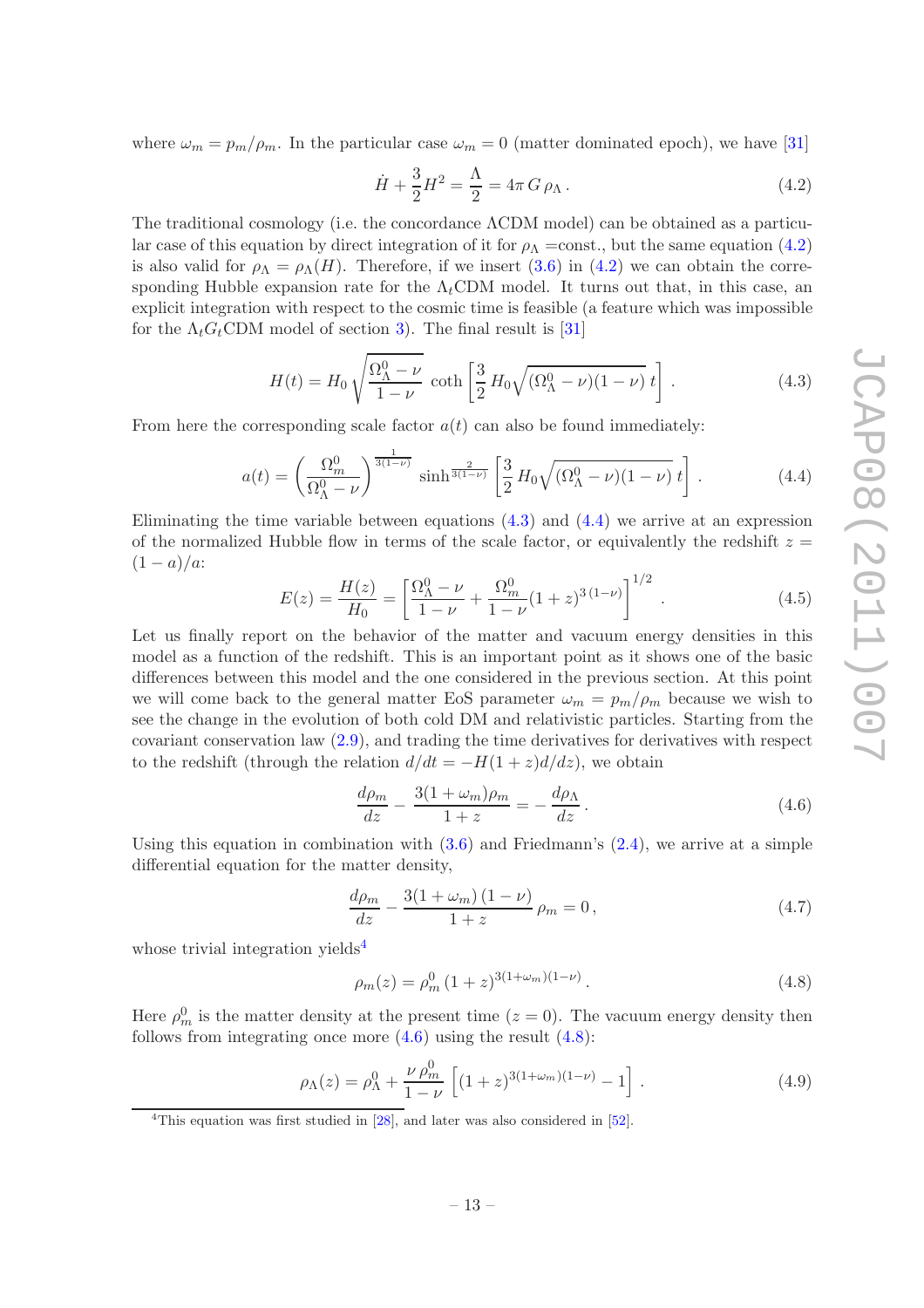Substituting [\(4.4\)](#page-15-2) in the last two equations, with  $z = (1 - a)/a$ , one may obtain the explicit time evolution of the matter and vacuum energy densities, if desired. Recall that  $\omega_m = 0$  $(\omega_m = 1/3)$  for non-relativistic (relativistic) matter. From equation [\(4.8\)](#page-15-5) we see that, for the matter epoch, the density does no longer evolve in the standard form  $\rho_m(z) = \rho_m^0 (1+z)^3$  but as  $\rho_m(z) = \rho_m^0 (1+z)^{3(1-\nu)}$ . The *v*-correction in the power is caused by the exchange of energy between matter and the vacuum. This is also reflected in the corresponding non-constant behavior of  $\rho_{\Lambda}(z)$  in [\(4.9\)](#page-15-6). Similarly, the energy density of radiation takes on the corrected form  $\rho_R(z) = \rho_R^0 (1+z)^{4(1-\nu)}$ , instead of  $\rho_R(z) = \rho_R^0 (1+z)^4$ . Such correction to the radiation density can be used to put a moderate limit  $|\nu| < 0.1$  to the basic parameter  $\nu$  in this model from primordial nucleosynthesis [\[28\]](#page-40-4), although that limit is actually superseded by better bounds derived from other precision observables which will be discussed in the next section. Obviously, for  $\nu = 0$  we recover both the standard expressions for the evolution of the matter density in the  $\Lambda$ CDM cosmology, and the constancy of the vacuum energy:  $\rho_{\Lambda} = \rho_{\Lambda}^0$ . As a consistency check, we note that if we substitute  $(4.9)$  into  $(3.6)$ , we recover the normalized Hubble flow  $(4.5)$  for this model in the matter dominated epoch.

The following observations are in order. Owing to the coupling between the timedependent vacuum and the matter component in the  $\Lambda_t$ CDM model, there is either a particle production process or an increase in the mass of the dark matter particles [\[31](#page-40-3), [53](#page-42-8)]. The microscopic details of this coupling are not provided by studying the aforementioned global cosmological properties of the model. Therefore, one has to preclude the possibility that there can be a significant decay of vacuum energy into matter, especially into ordinary cold and relativistic matter (e.g. baryons and photons). This is usually not the case because on theoretical grounds the parameter  $\nu$  in [\(3.7\)](#page-9-4) is naturally predicted to be small ( $|\nu| \lesssim 10^{-2}$ ) (as it plays the role of a small  $\beta$ -function), and moreover in practice the fits to the cosmological data also confirm this fact and enforce it to be even smaller.

If we compare the situation with the  $\Lambda_t G_t$ CDM running model of the previous section, we can see that both models share the running vacuum law  $(3.6)$  — and hence the dependence on the *ν*-parameter — but in the  $\Lambda_t G_t$ CDM case matter is covariantly conserved, and as a result there is no danger that the vacuum decays in excess into ordinary matter. In contrast, the feedback associated to the time evolution of the vacuum in the  $\Lambda_t G_t$ CDM model produces in this case a slow (logarithmic) evolution of the gravitational constant with the universe's expansion, see [\(3.11\)](#page-10-3). We shall analyze the best fit values of  $\nu$  for the two running models  $\Lambda_t$ CDM and  $\Lambda_t G_t$ CDM when we compare them with the current precision observations in the next sections.

Finally, as the data on structure formation will be involved in restricting the value of  $\nu$ , let us also quote the corresponding differential equation for the matter density contrast  $D \equiv \delta \rho_m / \rho_m$  in the current  $\Lambda_t$ CDM model. Denoting differentiation with respect to the cosmic time by a dot, we have [\[31\]](#page-40-3)

<span id="page-16-0"></span>
$$
\ddot{D} + (2H + Q)\dot{D} - \left[4\pi G\rho_m - 2HQ - \dot{Q}\right]D = 0, \qquad (4.10)
$$

where the time evolving vacuum energy  $\rho_{\Lambda} = \rho_{\Lambda}(t)$  affects the growth factor via the function

<span id="page-16-1"></span>
$$
Q(t) = -\dot{\rho}_\Lambda/\rho_m \,. \tag{4.11}
$$

For  $\rho_{\Lambda}$  =const. the equation [\(4.10\)](#page-16-0) reduces to the standard form of the matter perturbations in the ΛCDM model, i.e.  $\ddot{D} + 2H\dot{D} - 4\pi G\rho_m = 0$  [\[54](#page-42-6)]. Recall that this equation is formally valid both for  $\rho_{\Lambda} = 0$  and for  $\rho_{\Lambda} \neq 0$  provided H in it is changed accordingly. The numerical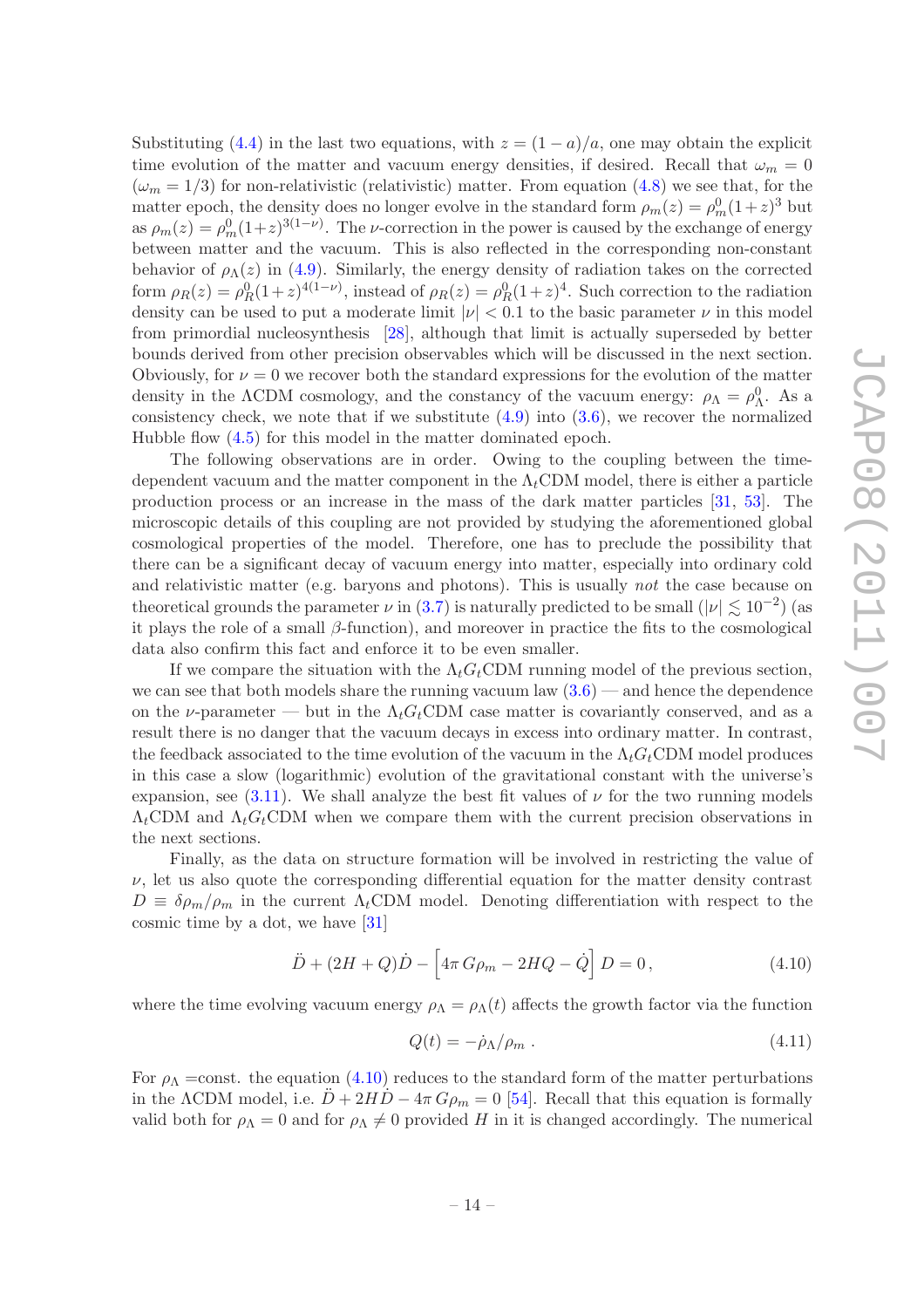solution of the more general equation  $(4.10)$  for the case of the  $\Lambda_t$ CDM model has been studied in [\[31](#page-40-3)], and the corresponding results will be used in the section  $6$  in order to confront the running cosmological models with the observations. Let us point out that, for the  $\Lambda_t$ CDM model, the perturbations in  $\rho_{\Lambda}$  are subject to some ambiguities explained in ref. [\[55](#page-42-9)], and therefore for this model we shall present the matter perturbations in the effective framework defined in equation (4.10) , in which it is perfectly consistent to have matter perturbations for any non-perturbed vacuum function  $\rho_{\Lambda} = \rho_{\Lambda}(t)$ . This is in contrast to the  $\Lambda_t G_t$ CDM model, where perturbations in all variables are necessary to get a consistent picture, as explained in the previous section.

#### <span id="page-17-0"></span>5 Equation of state analysis of the running vacuum models

A very important part in the study of the Hubble expansion behavior of a given cosmological model is the analysis of the equation of state (EoS) of the dark energy component. In contrast to cold and relativistic matter, the effective EoS of the DE may appear in general as a nontrivial function of time  $\omega_{\text{eff}}(t)$ , or of the cosmological redshift,  $\omega_{\text{eff}}(z)$ . This feature may also be expected for general CC models of the form [\(2.1\)](#page-6-0), for which the EoS is  $p_{\Lambda}(z) = -\rho_{\Lambda}(z)$ . One can easily understand the reason as follows — see [\[12\]](#page-37-7) for details. The usual way to parametrize the DE is to consider such entity as a self-conserved "fluid" at fixed Newton's coupling G. This representation may be called the "DE picture" of the original CC model  $[12]$ . Since the CC models under consideration do not satisfy at least one of these two conditions (either because the vacuum energy interacts with matter or because it evolves with time along with  $G$ ), the effective EoS of the system in the DE picture will be time/redshift dependent.

Let the self-conserved fluid of the DE picture be characterized by density and pressure  $(\rho_{ms}, \rho_D)$ , therefore satisfying  $\dot{\rho}_{ms} + \alpha H_D \rho_{ms} = 0$  and  $\dot{\rho}_D + 3 H_D (1 + \omega_{eff}) \rho_D = 0$ , where  $\omega_{\text{eff}}(z) = p_D(z)/\rho_D(z)$  is the non-trivial EoS function of the redshift that we are looking for. The subscript D in these variables serves us to distinguish the DE picture from the original CC picture -that is, the original description of the model in terms of variable cosmological parameters, which we will denote by  $H_{\Lambda}$ . Of course  $\rho_{ms} \neq \rho_m$  and  $\rho_D \neq \rho_{\Lambda}$  in general. The Hubble rate in the DE picture takes on the form:

<span id="page-17-1"></span>
$$
H_{\rm D}^2 = \frac{8\pi G_0}{3} (\rho_{ms}(z) + \rho_D(z)) = H_0^2 \left[ \hat{\Omega}_m^0 (1+z)^\alpha + \hat{\Omega}_D(z) \right],\tag{5.1}
$$

where

<span id="page-17-2"></span>
$$
\hat{\Omega}_D(z) = \hat{\Omega}_D^0 \exp\left\{3 \int_0^z dz' \frac{1 + \omega_{\text{eff}}(z')}{1 + z'}\right\},\tag{5.2}
$$

and we have defined  $\hat{\Omega}_m^0 = \rho_{ms}^0/\rho_c^0$ . Notice that the parameter  $\hat{\Omega}_m^0$  need not coincide in general with  $\Omega_m^0$ , as they are determined from two different parameterizations of the data. Similarly, we have introduced  $\hat{\Omega}_D(z) = \rho_D(z)/\rho_c^0$  — and its current value  $\hat{\Omega}_D^0 = \hat{\Omega}_D(0)$ . Notice also that  $G_0 = 1/M_P^2$  is strictly constant, whereas G in [\(3.16\)](#page-11-2) is in general a variable function of the redshift:  $G = G(z)$ . The effective EoS in the DE picture now follows from

$$
\omega_{\text{eff}}(z) = -1 + \frac{1}{3} \frac{1+z}{\rho_D} \frac{d\rho_D}{dz},
$$
\n(5.3)

where it is to be understood that  $\rho_D$  must be computed from the matching condition between the DE picture and the original CC one, i.e. by requiring that the expansion histories of the universe are numerically equal in both pictures:  $H_D(z) = H_\Lambda(z)$ . Using the above formulas,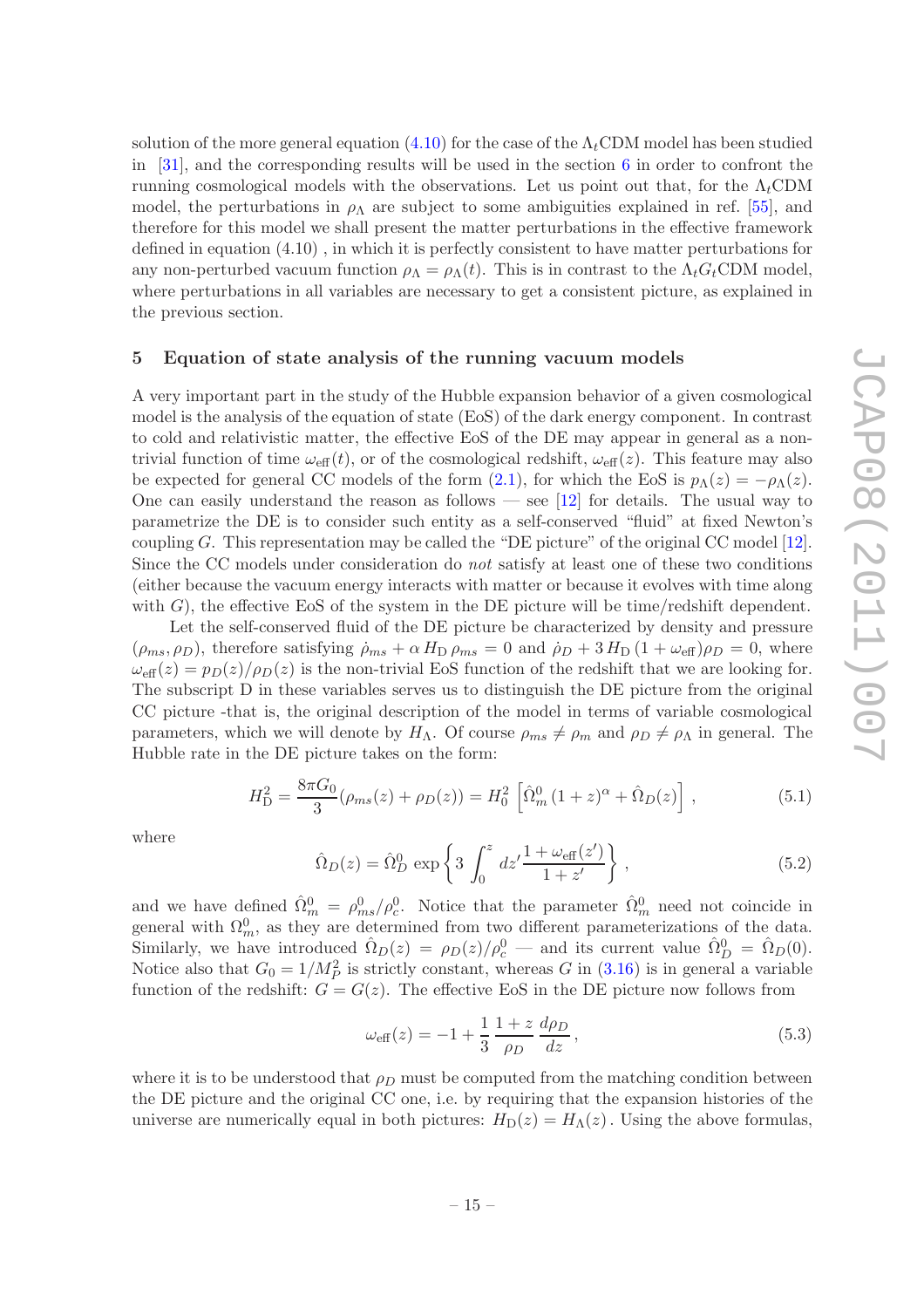

<span id="page-18-2"></span>**Figure 1.** The behavior of the effective EoS function  $\omega_{\text{eff}}(z)$  for the two running vacuum models. In each case,  $\Omega_m^0$  corresponds to the central value obtained in our fit (cf. section [6\)](#page-19-0) whereas the value of  $\nu$  is in the lower limit of the 1 $\sigma$  range. For fixed  $\nu = -0.004$ , and different values and signs of  $\Delta\Omega_m$ , the effective EoS behavior of both running models appears as significantly different from the  $ΛCDM$  prediction ( $ω<sub>Λ</sub> = -1$ ). Indeed, the effective EoS of the running Λ models is seen to present quintessence- or phantom-like behavior, depending on the values of the parameters.

let us compute the effective EoS in each case for the matter dominated epoch. For the running FLRW model  $(\Lambda_t G_t CDM)$  of section [3,](#page-8-0) we find

<span id="page-18-0"></span>
$$
\omega_{\text{eff}}^{\Lambda G}(z) = -1 + \frac{\left(g(z)\Omega_m^0 - \hat{\Omega}_m^0\right)(1+z)^3}{g(z)\left(\Omega_m^0(1+z)^3 + \Omega_\Lambda(z) - \hat{\Omega}_m^0(1+z)^3\right)},\tag{5.4}
$$

where  $\Omega_{\Lambda}(z)$  is given by [\(3.25\)](#page-12-2) and  $g(z)$  by [\(3.28\)](#page-13-0), and use has been made of the Bianchi identity [\(3.19\)](#page-11-3). Similarly, for the running  $\Lambda_t$ CDM model of section [4,](#page-14-0) we obtain

<span id="page-18-1"></span>
$$
\omega_{\text{eff}}^{\Lambda}(z) = -1 + (1 - \nu) \frac{\Omega_m^0 (1 + z)^{3(1 - \nu)} - \hat{\Omega}_m^0 (1 + z)^3}{\Omega_m^0 [(1 + z)^{3(1 - \nu)} - 1] - (1 - \nu) [\hat{\Omega}_m^0 (1 + z)^3 - 1]}.
$$
(5.5)

In these formulas, we assume that the cosmological mass parameters in the two pictures are in general different, i.e.  $\Delta \Omega_m^0 \equiv \Omega_m^0 - \hat{\Omega}_m^0 \neq 0$ .

It is remarkable to note that in all time-dependent vacuum models of the form [\(2.1\)](#page-6-0), a value  $z = z^*$  always exists for which the effective EoS  $\omega_{\text{eff}}(z)$  crosses the phantom divide  $\omega_{\text{eff}}(z^*) = -1$ , see [\[12](#page-37-7)] for the general proof of this statement. For the models under consideration we can easily check that it is so. This is particularly simple if we look at equation [\(5.4\)](#page-18-0). For, as  $\Omega_m^0$  and  $\hat{\Omega}_m^0$  must be very close, and  $g(z)$  is a slowly monotonous function, the effective EoS crosses the phantom divide at some point  $z^*$  characterized by the condition  $g(z^*)\Omega_m^0 = \hat{\Omega}_m^0$ . Whether the crossing point  $z^*$  is in the past or in the future, it will also depend on the sign of  $\Delta\Omega_m^0$  and the value of  $\nu$ . Clearly, for  $\Delta\Omega_m^0 = 0$  the crossing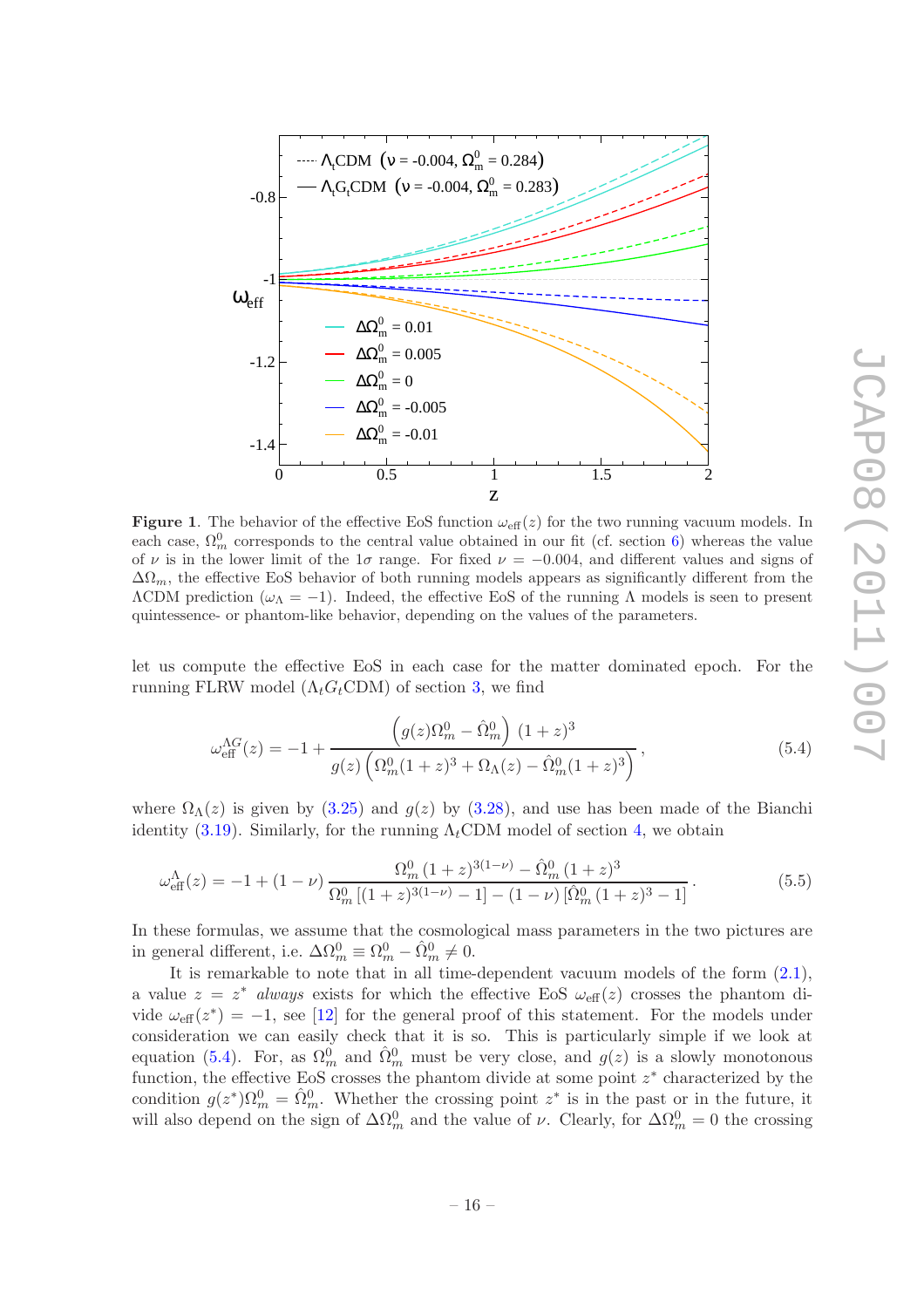is exactly at  $z^* = 0$  since  $g(0) = 1$ . Similarly, it is easy to see that, for  $z \to 0$ , equation [\(5.5\)](#page-18-1) renders  $\omega_{\text{eff}}^{\Lambda} \to -1$  for  $\Delta \Omega_m^0 = 0$ , whereas if  $\Delta \Omega_m^0 > 0$  or  $\Delta \Omega_m^0 < 0$  the behavior is  $\omega_{\text{eff}}^{\Lambda} \gtrsim -1$ (quintessence-like) or  $\omega_{\text{eff}}^{\Lambda} \lesssim -1$  (phantom-like) respectively. Furthermore, for both models one can easily show that, if  $\Delta\Omega_m^0 = 0$ , the quintessence/phantom-like behavior at points z near our time is completely controlled by the sign of  $\nu$ . Indeed, expanding the above expressions in the aforementioned conditions and for small  $\nu$ , we meet:

$$
\omega_{\text{eff}}^{\Lambda G}(z) = -1 - 3 \nu \frac{\Omega_m^0}{\Omega_\Lambda^0} (1+z)^3 \ln \left( \Omega_m^0 (1+z)^3 + \Omega_\Lambda^0 \right) + \mathcal{O}(\nu^2) \,, \tag{5.6}
$$

$$
\omega_{\text{eff}}^{\Lambda}(z) = -1 - 3\nu \frac{\Omega_m^0}{\Omega_{\Lambda}^0} (1+z)^3 \ln(1+z) + \mathcal{O}(\nu^2). \tag{5.7}
$$

These two equations are very similar, but not quite. Nevertheless we find once more that both running models share the property  $\omega_{\text{eff}} = -1$  at  $z = 0$ . Furthermore, for both running models we also learn that, if  $\Delta\Omega_m^0 = 0$ , the cases  $\nu < 0$  or  $\nu > 0$  amount to quintessencelike or phantom-like behaviors respectively. For fixed  $\nu$ , the quintessence-like or phantom-like behavior can also be modulated by the sign of  $\Delta\Omega_m$ . Some numerical examples are considered in figure [1,](#page-18-2) where the crossing is in the future, except for the cases  $\Delta\Omega_m^0 = 0$  in which the crossing is at  $z = 0$  (i.e. precisely at our time).

The previous discussion clearly illustrates, with the help of the two non-trivial running models  $\Lambda_t G_t$ CDM and  $\Lambda_t$ CDM discussed in the previous sections, that a generic cosmological model [\(2.1\)](#page-6-0) with time-varying vacuum energy generally leads, when described in the DE picture (i.e. as if it consisted of a cosmological self-conserved DE fluid at constant  $G$ ), to a crossing of the phantom divide. Thus it may provide a natural explanation for the observational data, which still admit a tilt in the phantom domain [\[3](#page-36-1)], or it may simply explain the apparent quintessence-like behavior, despite there is no fundamental quintessence or phantom field in our framework. In fact, remember that the original CC picture for both models is just a time-varying vacuum model with or without interaction with matter.

In the next section, we confront these running models with the observational data on SNIa, CMB and BAO. As we will see, for values of  $\nu$  sufficiently large within the 1 $\sigma$  range of our fits, both models predict a cluster redshift distribution that differs noticeably from the  $\Lambda$ CDM expectations. For such values of  $\nu$ , the EoS function of our models should also be easily distinguishable from the  $\Lambda$ CDM value,  $\omega_{\Lambda} = -1$ , even in the simplest  $\Delta \Omega_m^0 = 0$  case. We refer once more to figure [1,](#page-18-2) where we have plotted the EoS functions  $(5.4)$  and  $(5.5)$ . For large redshifts ( $z \sim 1.5 - 2$ ) it is even conceivable that the quality of the data provided by forthcoming SNIa experiments could be enough so as to discriminate between both running cosmological models. A combined analysis of clusters and the dark energy EoS could be a most effective strategy to put our models to the test.

#### <span id="page-19-0"></span>6 Confronting the running vacuum models with the latest observations

In this section, we briefly present the basic observational samples and data statistical analysis that will be adopted to constrain the "running" models presented in the previous sections. First of all, we use the *Constitution* set of 397 type Ia supernovae of Hicken et al. [\[2](#page-36-2)]. In order to avoid possible problems related with the local bulk flow, we use a subsample of 366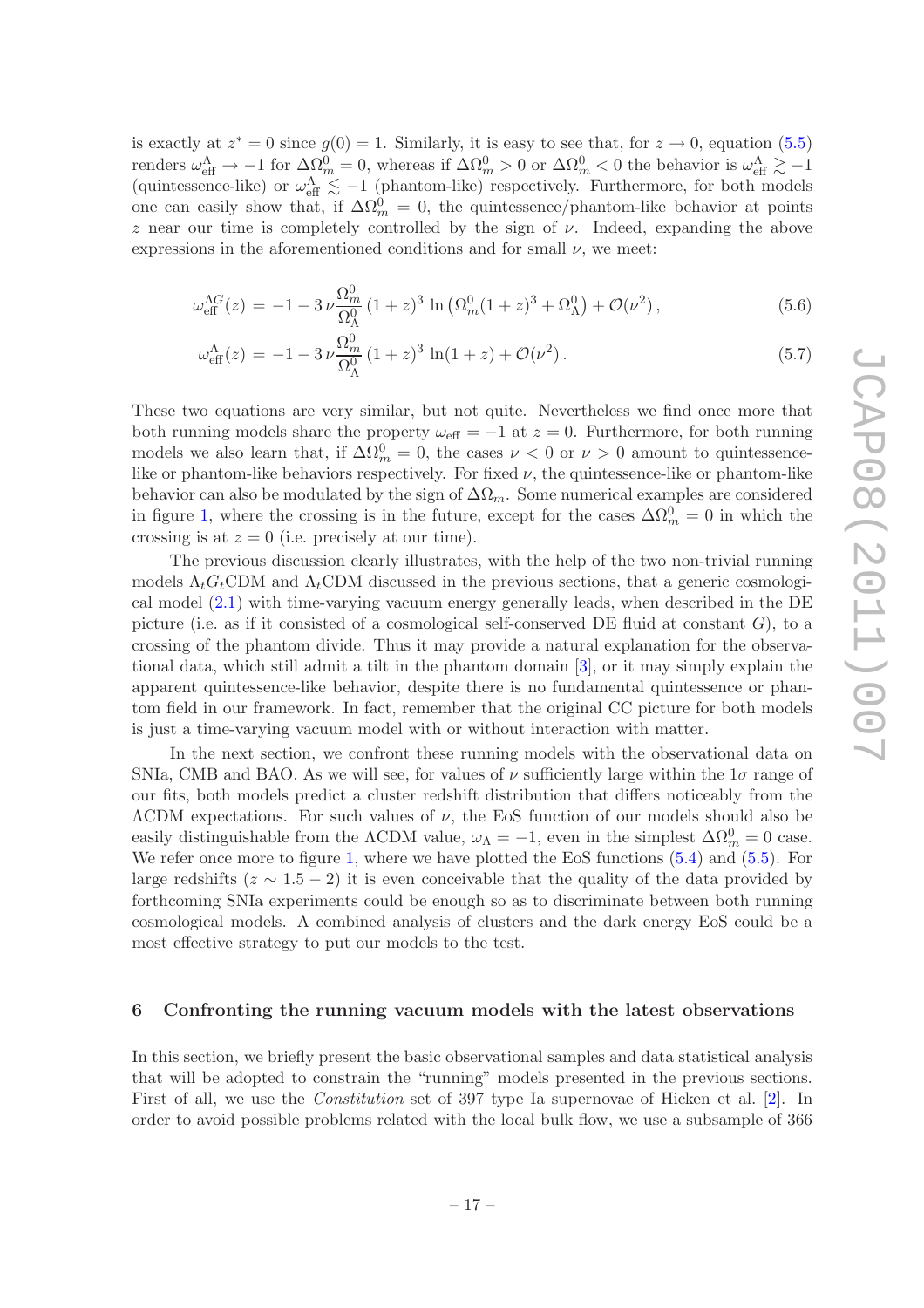SNIa, excluding those with  $z < 0.02$ . The corresponding  $\chi^2_{\rm SNIa}$  function, to be minimized, is:

$$
\chi_{\text{SNIa}}^2(\mathbf{p}) = \sum_{i=1}^{366} \left[ \frac{\mu^{\text{th}}(a_i, \mathbf{p}) - \mu^{\text{obs}}(a_i)}{\sigma_i} \right]^2 , \qquad (6.1)
$$

where  $a_i = (1 + z_i)^{-1}$  is the observed scale factor of the Universe for each data,  $z_i$  is the observed redshift,  $\mu$  is the distance modulus  $\mu = m - M = 5 \log d_L + 25$  and  $d_L(a, \mathbf{p})$  is the luminosity distance:

$$
d_L(a, \mathbf{p}) = \frac{c}{a} \int_a^1 \frac{\mathrm{d}a'}{a'^2 H(a')} , \qquad (6.2)
$$

with c the speed of light and **p** a vector containing the cosmological parameters (i.e.,  $\Omega_m^0$ ,  $\nu$ ) that we wish to fit for. The previous formula applies only for spatially flat universes, which we are assuming throughout.

On the other hand, we consider the baryonic acoustic oscillations (BAOs), which are produced by pressure (acoustic) waves in the photon-baryon plasma of the early universe, as a result of the existence of dark matter overdensities. Evidence of this excess has been found in the clustering properties of the SDSS galaxies (see [\[56](#page-42-10), [57](#page-42-11)]) and it provides a "standard ruler" we can employ to constrain dark energy models. In this work we use the newest results of Percival et al. [\[57\]](#page-42-11),  $r_s(z_d)/D_V(z_\star) = 0.1390 \pm 0.0037$  (see also [\[58](#page-42-12)]). Note that  $r_s$  is the comoving sound horizon size at the baryon drag epoch<sup>[5](#page-20-0)</sup>  $z_d$ ,  $D_V(z)$  is the effective distance measure [\[56](#page-42-10)] and  $z_{\star} = 0.275$ . Of course, the quantities  $(r_s, D_V)$  can be defined analytically. In particular,  $r_s$  is given by:

$$
r_s(z_d) = \frac{c}{\sqrt{3}} \int_0^{a_d} \frac{da}{a^2 H(a)\sqrt{1 + (3\Omega_b^0/4\Omega_\gamma^0)a}} ,\qquad (6.3)
$$

where  $a_d = (1 + z_d)^{-1}$  and  $\Omega_b^0 h^2 \simeq 0.02263$ . In this context, the effective distance is (see [\[56](#page-42-10)]):

$$
D_V(z) \equiv \left[ (1+z)^2 D_A^2(z) \frac{cz}{H(z)} \right]^{1/3},\tag{6.4}
$$

where  $D_A(z) = (1+z)^{-2} d_L(z, \mathbf{p})$  is the angular diameter distance. Therefore, the corresponding  $\chi^2_{\text{BAO}}$  function is simply written as:

$$
\chi_{\text{BAO}}^2(\mathbf{p}) = \frac{\left[\frac{r_s(z_d)}{D_V(z_*)}(\mathbf{p}) - 0.1390\right]^2}{0.0037^2} \,. \tag{6.5}
$$

Finally, a very accurate and deep geometrical probe of dark energy is the angular scale of the sound horizon at the last scattering surface, as encoded in the location  $l_1^{TT}$  of the first peak of the Cosmic Microwave Background (CMB) temperature perturbation spectrum. This probe is described by the CMB shift parameter [\[60,](#page-43-0) [61](#page-43-1)], defined as:

$$
R = \sqrt{\Omega_m} \int_{a_{ls}}^1 \frac{da}{a^2 E(a)} \tag{6.6}
$$

<span id="page-20-0"></span> $5z_d$  is given by the fitting formula of [\[59\]](#page-43-2).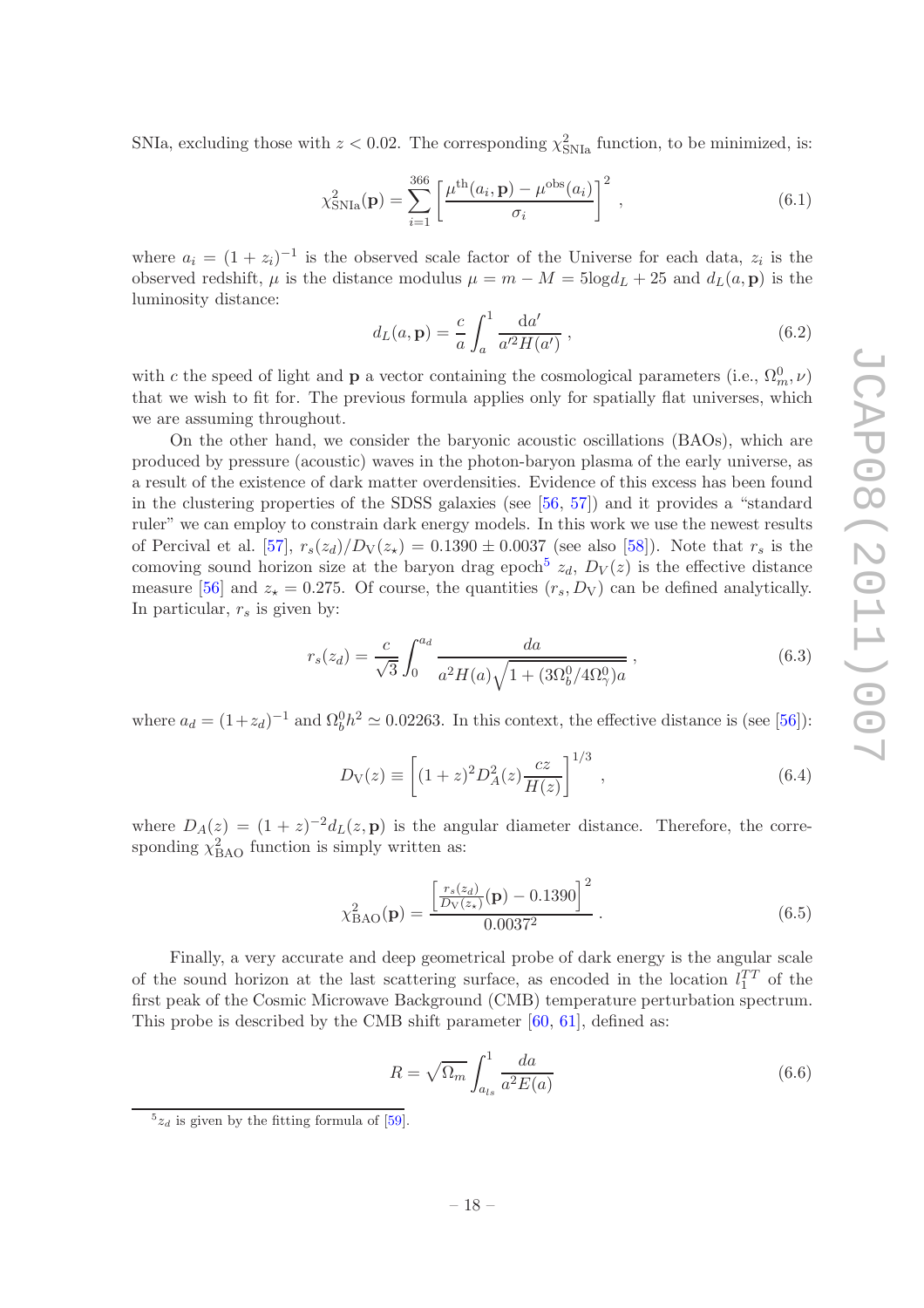

**JCAP08(2011)007** JCAP08(2011)007

<span id="page-21-0"></span>Figure 2. Upper Panel: Likelihood contours (for  $-2\ln\mathcal{L}/\mathcal{L}_{\text{max}}$  equal to 2.30, 6.16 and 11.81, corresponding to  $1\sigma$ ,  $2\sigma$  and  $3\sigma$  confidence levels) in the  $(\Omega_m^0, \nu)$  plane for the  $\Lambda_t G_t$ CDM model. The left panel shows the contours based on the SNIa data (thick solid black lines), BAOs (dotted-red lines) and CMB shift parameter (dashed-green lines). In the right panel we show the corresponding contours based on the joint statistical analysis (SNIa+BAO+CMB data). Lower Panel: Similar likelihood contours for the  $\Lambda_t$ CDM model.

The measured shift parameter according to the WMAP 7-years data [\[3\]](#page-36-1) is  $R = 1.726 \pm 0.018$ at  $z_{ls} = 1091.36$  [or  $a_{ls} = (1 + z_{ls})^{-1} \approx 9.154 \times 10^{-4}$ ]. In this case, the  $\chi^2_{\rm cmb}$  function is given by:

$$
\chi_{\rm cmb}^2(\mathbf{p}) = \frac{[R(\mathbf{p}) - 1.726]^2}{0.018^2} \,. \tag{6.7}
$$

Note that the measured CMB shift parameter is somewhat model dependent, but mainly for models that include massive neutrinos or those with a strongly varying equation of state parameter (which is not our case). For a detailed discussion of the shift parameter as a cosmological probe, see [\[62](#page-43-3)].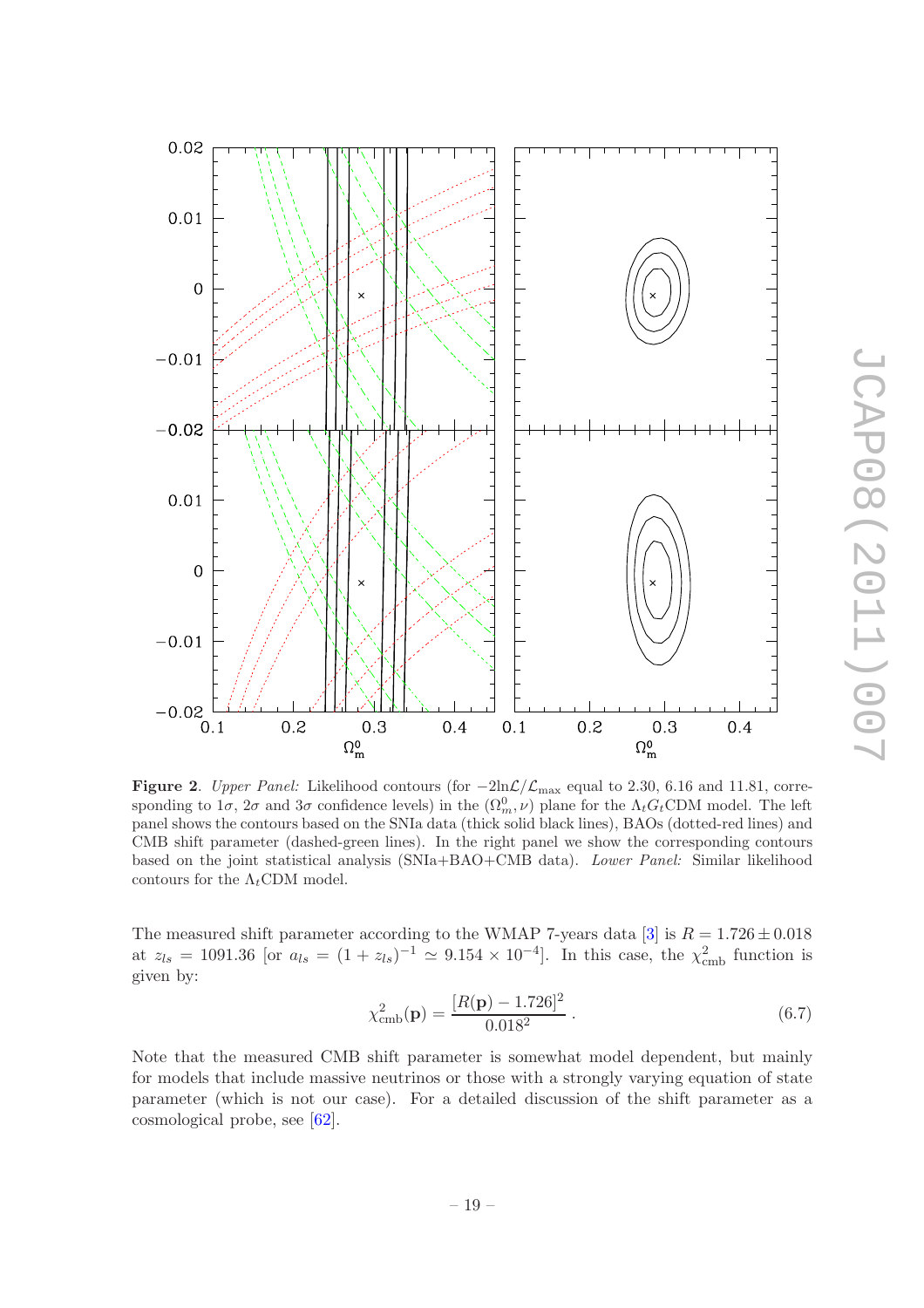In order to place tighter constraints on the corresponding parameter space of our model, the probes described above must be combined through a joint likelihood analysis,<sup>[6](#page-22-1)</sup> given by the product of the individual likelihoods according to:

$$
\mathcal{L}_{\text{tot}}(\mathbf{p}) = \mathcal{L}_{\text{SNIa}} \times \mathcal{L}_{\text{BAO}} \times \mathcal{L}_{\text{cmb}} , \qquad (6.8)
$$

which translates in an addition for the joint  $\chi^2$  function:

$$
\chi_{\text{tot}}^2(\mathbf{p}) = \chi_{\text{SNIa}}^2 + \chi_{\text{BAO}}^2 + \chi_{\text{cmb}}^2.
$$
 (6.9)

In our  $\chi^2$  minimization procedure, we use the following range and steps of the fitted parameters:  $\Omega_m^0 \in [0.1, 1]$  in steps of 0.001 and  $\nu \in [-0.02, 0.02]$  in steps of  $10^{-4}$ .

In figure [2](#page-21-0) we present the results of our analysis for the  $\Lambda_t G_t$ CDM (upper panel) and the  $\Lambda_t$ CDM (lower panel) models. The left plots in that figure show the  $1\sigma$ ,  $2\sigma$  and  $3\sigma$ confidence levels in the  $(\Omega_m^0, \nu)$  plane, with the SNIa-based results indicated by thick solid lines, the BAO results by dotted - red lines and those based on the CMB shift parameter by dashed -green lines. Using the SNIa data alone it is evident that although the  $\Omega_m^0$  parameter is tightly constrained ( $\simeq 0.284$ ), the  $\nu$  parameter remains completely unconstrained. As can be seen in the right plots of figure [2,](#page-21-0) the above degeneracy is broken when using the joint likelihood analysis, involving all the cosmological data. For the  $\Lambda_t G_t$ CDM we find that the overall likelihood function peaks at  $\Omega_m^0 = 0.283_{-0.013}^{+0.012}$  and  $\nu = -0.001 \pm 0.0032$  with  $\chi^2_{\text{tot}}(\Omega_m^0, \nu) \simeq 439.36$  for 366 degrees of freedom.

On the other hand, for the  $\Lambda_t$ CDM model the best fit parameters are:  $\Omega_m^0 = 0.284_{-0.014}^{+0.011}$ and  $\nu = -0.0017_{-0.0043}^{+0.0051}$  with  $\chi^2_{\text{tot}}(\Omega_m^0, \nu)/dof \simeq 439.34/366$ . Finally, for the usual  $\Lambda$ cosmology  $(\nu = 0 \text{ and } G = G_0)$  we find that the overall likelihood function peaks at  $\Omega_m^0 = 0.284 \pm 0.012$  with  $\chi^2_{\text{tot}}(\Omega_m^0)/dof \simeq 439.61/367$ . We remark that although for both running models the best fit value for the  $\nu$  parameter is negative,<sup>[7](#page-22-2)</sup> its  $1\sigma$  range includes both positive and negative  $\nu$  values and encompasses quite a wide segment. For instance, for the  $\Lambda_t G_t$ CDM model the  $1\sigma$  range is roughly [−0.004, 0.002]. It is worth mentioning that this range of values is in the same ballpark as the bounds obtained for  $\nu$  from the normalization of the spectrum amplitude and from primordial nucleosynthesis [\[46\]](#page-42-0).

To end this section, let us mention that we have checked that using the earlier BAO results of Eisenstein et al. [\[56\]](#page-42-10) does not change significantly the previously presented constraints.

#### <span id="page-22-0"></span>7 Halo abundances and their evolution in dark energy models

In an attempt to define observational criteria that will enable us to identify the realistic variants of the concordance  $\Lambda$ CDM cosmology and distinguish among the different  $\Lambda(t)$  models, we derive and compare their theoretically predicted cluster-size halo redshift distributions.

The formalism to compute the fraction of matter in the universe that has formed bounded structures and its redshift distribution was developed in 1974 by Press and Schechter [\[63](#page-43-4)] (hereafter PSc). In their approach, the primordial density fluctuation for

<span id="page-22-1"></span><sup>&</sup>lt;sup>6</sup>Likelihoods are normalized to their maximum values. In the present analysis we always report  $1\sigma$  uncertainties on the fitted parameters. Note also that the total number of data points used here is  $N_{\text{tot}} = 368$ , while the associated degrees of freedom is:  $dof= N_{\text{tot}} - n_{\text{fit}}$ , where  $n_{\text{fit}}$  is the model-dependent number of fitted parameters.

<span id="page-22-2"></span><sup>&</sup>lt;sup>7</sup>Notice that in ref. [\[25\]](#page-39-6) the best fit value for the  $\Lambda_t$ CDM model was  $\nu \approx 0.002 > 0$ , because  $\nu$  was actually sampled only within the interval  $\nu \in [0, 0.3]$ . The value of  $\Omega_m^0$ , however, remains very similar.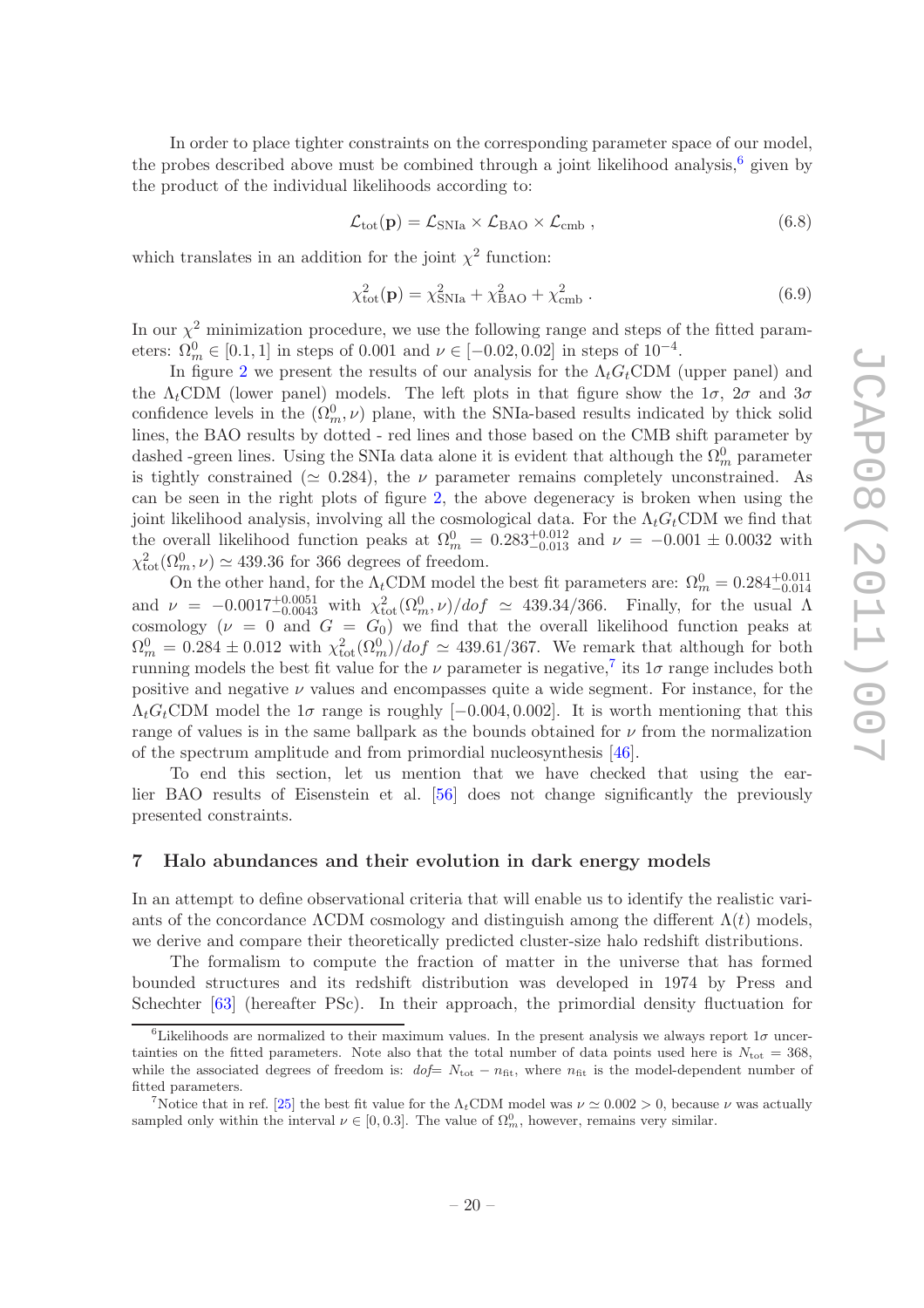a given mass  $M$  of the dark matter fluid is described by a random Gaussian field. One introduces a function,  $\mathcal{F}(M, z)$ , representing the fraction of the universe that has collapsed by the redshift  $z$  in halos above some mass  $M$ . With this function one may estimate the (comoving) number density of halos,  $n(M, z)$ , with masses within the range  $(M, M + \delta M)$ :

$$
n(M, z)dM = \frac{\partial \mathcal{F}(M, z)}{\partial M} \frac{\bar{\rho}}{M} dM.
$$
\n(7.1)

This expression can be rewritten as follows:

<span id="page-23-2"></span>
$$
n(M,z)dM = -\frac{\bar{\rho}}{M} \left( \frac{1}{\sigma} \frac{d\sigma}{dM} \right) f_{\rm PSc}(\sigma) dM = \frac{\bar{\rho}}{M} \frac{d\ln \sigma^{-1}}{dM} f_{\rm PSc}(\sigma) dM, \tag{7.2}
$$

where  $f_{\rm PSc}(\sigma) = \sqrt{2/\pi} (\delta_c/\sigma) \exp(-\delta_c^2/2\sigma^2)$ ,  $\delta_c$  is the linearly extrapolated density threshold above which structures collapse [\[64](#page-43-5)] (see appendix [A](#page-32-0) for more details), while  $\sigma^2(M, z)$  is the mass variance of the smoothed linear density field, which depends on the redshift  $z$  at which the halos are identified. It is given in Fourier space by:

<span id="page-23-1"></span>
$$
\sigma^{2}(M, z) = \frac{D^{2}(z)}{2\pi^{2}} \int_{0}^{\infty} k^{2} P(k) W^{2}(kR) dk ,
$$
\n(7.3)

where  $D(z)$  is the growth factor of perturbations,<sup>[8](#page-23-0)</sup>  $P(k)$  is the power-spectrum of the linear density field, and  $W(kR) = 3(\sin kR - kR \cos kR)/(kR)^3$  is the top-hat smoothing function, which contains on average a mass M within a radius  $R = (3M/4\pi\bar{\rho})^{1/3}$  and  $\bar{\rho} = 2.78 \times 110^{-6}$  $10^{11} \Omega_m^0 h^2 M_\odot Mpc^{-3}$ . We use the CDM power spectrum:

$$
P(k) = P_0 k^n T^2(\Omega_m^0, k) \,, \tag{7.4}
$$

with  $T(\Omega_m^0, k)$  the BBKS transfer function [\[65](#page-43-6)]:

$$
T(\Omega_m^0, k) = \frac{\ln(1 + 2.34q)}{2.34q} \Big[ 1 + 3.89q + (16.1q)^2 + (5.46q)^3 + (6.71q)^4 \Big]^{-1/4},
$$
  
\n
$$
q = q(k) \equiv \frac{k}{h\Gamma}.
$$
\n(7.5)

Here Γ is the shape parameter, according to [\[66\]](#page-43-7), provided by the 7-year WMAP results [\[3](#page-36-1)], in combination with the model fitted  $\Omega_m$  values of section 6. Note that in this approach all the mass is locked inside halos, according to the normalization constraint:

$$
\int_{-\infty}^{+\infty} f_{\rm PSc}(\sigma) d\ln \sigma^{-1} = 1.
$$
 (7.6)

It is traditional to parametrize the mass variance in terms of  $\sigma_8$ , the rms mass fluctuation amplitude on scales of  $R_8 = 8 h^{-1}$  Mpc at redshift  $z = 0$  [ $\sigma_8 \equiv \sigma_8(0)$ ], so that we have:

$$
\sigma^{2}(M,z) = \sigma_{8}^{2}(z) \frac{\int_{0}^{\infty} k^{n+2} T^{2}(\Omega_{m}^{0}, k) W^{2}(kR) dk}{\int_{0}^{\infty} k^{n+2} T^{2}(\Omega_{m}^{0}, k) W^{2}(kR_{8}) dk},
$$
\n(7.7)

<span id="page-23-0"></span> ${}^{8}$ The equations to compute the growth factor have been given at the end of sections [3](#page-8-0) and [4,](#page-14-0) namely eqs. [\(3.34\)](#page-14-3) and [\(4.10\)](#page-16-0). Since the pure matter universe (Einstein de-Sitter) has the solution  $D_{\text{EdS}} = a$ , we normalize our vacuum models such as to get  $D \simeq a$  at large redshifts (e.g.  $z = 500$ ), where the matter component dominates the cosmic fluid and our models resemble a pure CDM model.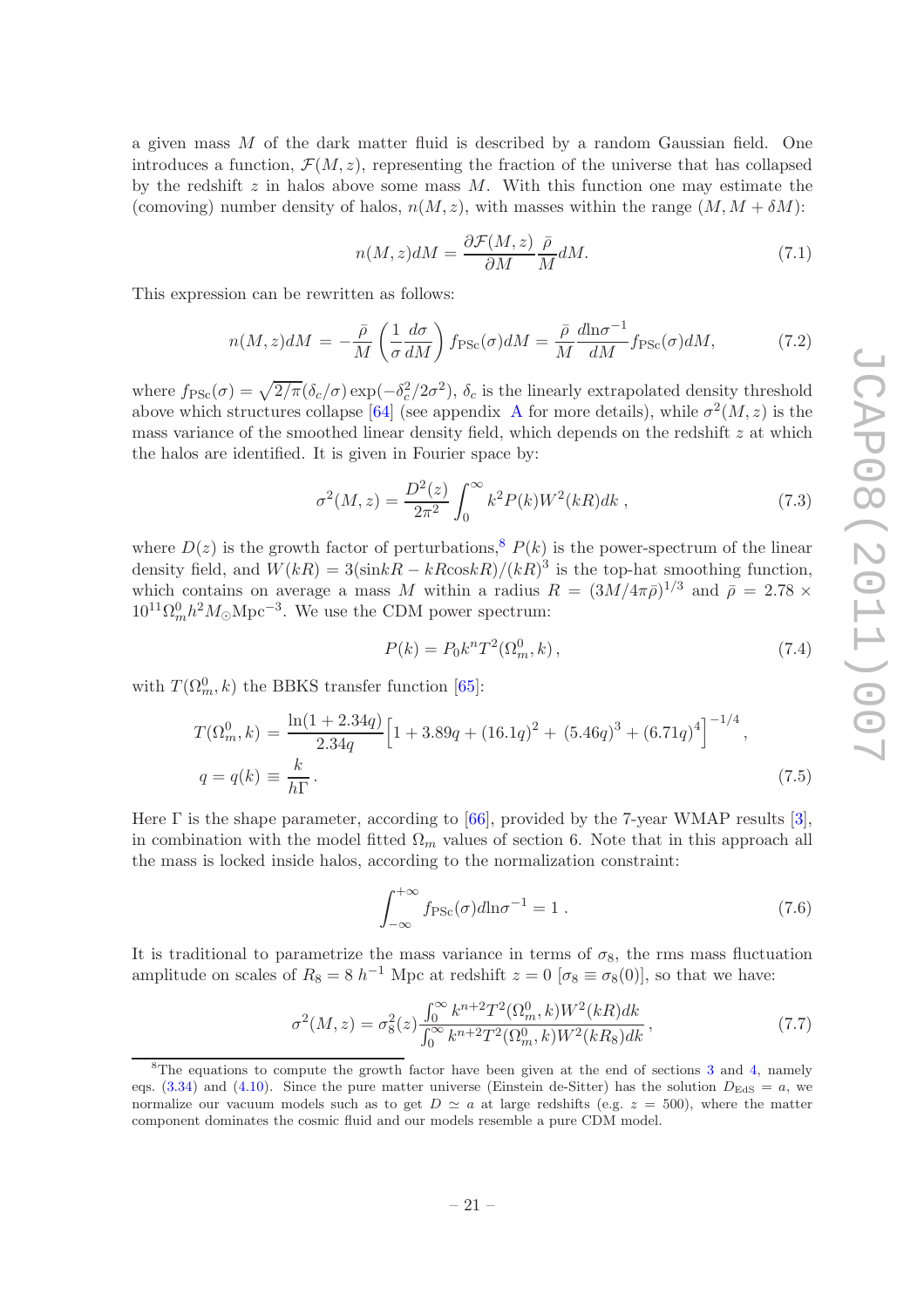where

$$
\sigma_8(z) = \sigma_8 \frac{D(z)}{D(0)} . \tag{7.8}
$$

Although the previously described Press-Schechter formalism was shown to provide a good first approximation to the halo mass function obtained by numerical simulations, it was later found to over-predict/under-predict the number of low/high mass halos at the present epoch [\[67,](#page-43-8) [68](#page-43-9)]. More recently, a large number of works have provided better fitting functions for  $f(\sigma)$ , some of them based on a phenomenological approach. In the present treatment, we adopt the one proposed by Reed et al. [\[69](#page-43-10)]:

$$
f(\sigma, n_{\text{eff}}) = A\sqrt{\frac{2b}{\pi}} \left[ 1 + \left(\frac{\sigma^2}{b\delta_c^2}\right)^p + 0.6G_1 + 0.4G_2 \right] \frac{\delta_c}{\sigma} \exp\left[ -\frac{c b \delta_c^2}{2\sigma^2} - \frac{0.03}{(n_{\text{eff}} + 3)^2} \left(\frac{\delta_c}{\sigma}\right)^{0.6} \right],
$$

where  $A = 0.3222$ ,  $p = 0.3$ ,  $b = 0.707$ ,  $c = 1.08$ , while  $G_1$ ,  $G_2$  and  $n_{\text{eff}}$ , the slope of the non-linear power-spectrum at the halo scale, are given by:

$$
G_1 = \exp\left[-\frac{(\ln \sigma^{-1} - 0.4)^2}{2(0.6)^2}\right], \ G_2 = \exp\left[-\frac{(\ln \sigma^{-1} - 0.75)^2}{2(0.2)^2}\right], \ n_{\text{eff}} = 6\frac{\dim \sigma^{-1}}{\dim M} - 3. \tag{7.9}
$$

#### <span id="page-24-0"></span>7.1 Collapse threshold and mass variance of the running vacuum models

In order to compare the mass function predictions for the different vacuum models, it is imperative to use for each model the appropriate value of  $\delta_c$  and  $\sigma_8$ . Indeed, the way in which dark energy (time-varying vacuum energy, in our case) affects the formation of gravitationally bound systems (clusters of galaxies) is a crucial question that has received a lot of attention in the literature. Three distinct scenarios (with increasing level of difficulty in the theoretical treatment) can be considered, to wit: (i) dark energy remains homogeneous and only matter virializes; (ii) dark energy may cluster but only matter virializes; and (iii) dark energy may also cluster and the whole system (matter and dark energy) virializes. The first scenario has been widely used in the literature, probably because it is the simplest one [\[35](#page-41-5)[–39\]](#page-41-6). In the present paper, we will consider just this canonical scenario when dealing with the  $\Lambda_t$ CDM model. For the full running FLRW model (or  $\Lambda_t G_t$ CDM model), however, which is the main object of the present study, we will go a bit deeper and we shall treat the gravitational collapse within the framework of the second scenario (in which  $\delta G$  and  $\delta_{\Lambda}$  are both non-vanishing and only matter virializes). Then, in the appendix [A](#page-32-0) we shall compare these results for the  $\Lambda_t G_t$ CDM model within scenario (ii) to those obtained within the canonical scenario (i), for which  $\delta G = \delta_{\Lambda} = 0$ .

It is well known that for the usual  $\Lambda$  cosmology  $\delta_c \simeq 1.675$ , while Weinberg & Kamionkowski [\[34](#page-41-7)] provide an accurate fitting formula to estimate  $\delta_c$  for DE models with constant EoS parameter. It should furthermore be noted that such a formula is, in principle, only applicable to "conventional" DE models, i.e. models with self-conserved matter and DE densities and constant  $G$ . Although these conditions are not satisfied by our running vacuum models, one can show [\[38](#page-41-8), [40\]](#page-41-9) that the  $\delta_c$  values for a large family of dark energy models

<span id="page-24-1"></span><sup>&</sup>lt;sup>9</sup>A complete study of all the possible clustering scenarios in the context of our vacuum models is beyond the scope of the present paper. Scenario (iii) is of course the most difficult one, and although a first attempt to include the effects of clustered and globally virialized vacuum energy and matter for the  $\Lambda_t$ CDM model has been considered in [\[41](#page-41-0)], the modeling of this situation requires the introduction of new assumptions and more free parameters. In order to avoid a too cumbersome treatment here, the corresponding study for the  $\Lambda_t G_t$ CDM model will be presented elsewhere.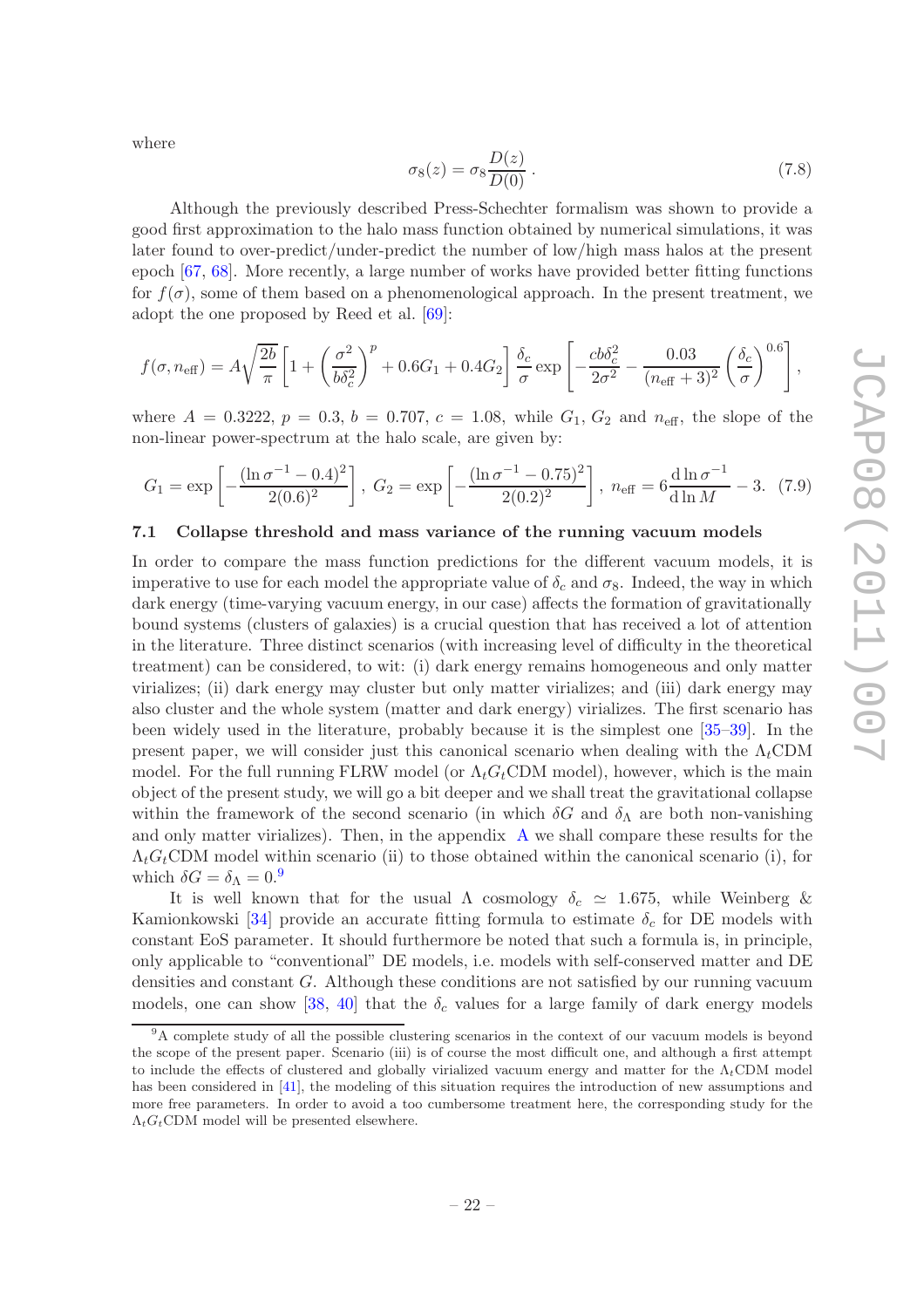with a time-varying EoS parameter can be well approximated using the previously discussed fitting formula, as long as the EoS parameter is not very different from -1 near the present epoch. This is indeed the case for our models, as shown in figure [1.](#page-18-2) In spite of this prognosis, we will nevertheless carefully compute the value of  $\delta_c$  within our vacuum models, following the prescriptions given in [\[38](#page-41-8)] (cf. section 2.1 in that reference) and [\[33](#page-40-6)]. Starting from a Newtonian formalism, we derive a non-linear second-order differential equation for the evolution of the matter perturbations in our vacuum models from which we compute  $\delta_c(z)$ , and in particular  $\delta_c \equiv \delta_c(0)$  (cf. appendix [A](#page-32-0) for the calculational details and methodology). The resulting values are listed in table 1. As an example, in the case of the  $\Lambda_t G_t$ CDM model, for  $\Omega_m^0 = 0.283$  and  $\nu = -0.001$  we find  $\delta_c \simeq 1.677$ , pretty close to the  $\Lambda$ CDM value ( $\simeq 1.675$ ). On the other hand, for the  $\Lambda_t$ CDM model ( $\Omega_m^0 = 0.284$ ,  $\nu = -0.0017$ ) we find a bit larger value,  $\delta_c \simeq 1.685$ . In all cases, however, the differences with respect to the  $\Lambda$ CDM value are at the few per mil level only. This is in agreement with the expectations for our models, and it is exactly the same that happens in other models [\[38,](#page-41-8) [40](#page-41-9)].

The relevant  $\sigma_8$  value for the different "running" vacuum models can be estimated by scaling the present time  $\Lambda$ CDM value<sup>[10](#page-25-1)</sup> ( $\sigma_{8,\Lambda}$ ) using equation [\(7.3\)](#page-23-1). In general, for any DE model, equation [\(7.3\)](#page-23-1) takes the form:

<span id="page-25-2"></span>
$$
\sigma_8 = \sigma_{8,\Lambda} \frac{D(0)}{D_\Lambda(0)} \left[ \frac{P_0 \int_0^\infty k^{n+2} T^2(\Omega_m^0, k) W^2(kR_8) dk}{P_{\Lambda,0} \int_0^\infty k^{n+2} T^2(\Omega_{m,\Lambda}^0, k) W^2(kR_8) dk} \right]^{1/2},\tag{7.10}
$$

where  $P_0/P_{\Lambda,0} = (\Omega_{m,\Lambda}^0/\Omega_m^0)^2$ .

Therefore, using the observationally determined value for  $\sigma_{8,\Lambda}$ , we can easily derive the corresponding  $\sigma_8$  value for any of the time-varying vacuum models. Indeed, the joint WMAP7+BAO+ $H_0$  analysis of Komatsu et al. [\[3](#page-36-1)] resulted in a value of  $\sigma_{8,\Lambda} = 0.811$ . This value is in quite good agreement with that provided by a variety of different methods; for example, an analysis based on cluster abundances gave the degenerate combination:  $\sigma_{8,\Lambda}$  =  $(0.83 \pm 0.03) (\Omega_m^0/0.25)^{-0.41}$  [\[70\]](#page-43-11). The weak-lensing analysis of Fu et al. [\[71\]](#page-43-12) provided  $\sigma_{8,\Lambda} =$  $(0.837 \pm 0.084)$   $(\Omega_m^0/0.25)^{-0.53}$ , while two recent studies based on a joint analysis of the largescale clustering of red SDSS galaxies, CMB, SNIa and BAO data resulted in:  $\sigma_{8,\Lambda} \simeq 0.8 \pm 0.02$ (for  $\Omega_m^0 \simeq 0.26$ ) [\[72,](#page-43-13) [73](#page-43-14)]. The only method that provides discrepant results is that based on galaxy or cluster peculiar velocities [\[74](#page-43-15), [75](#page-43-16)].

Finally, inserting the Komatsu et al. [\[3\]](#page-36-1)  $\sigma_{8,\Lambda}$  value in equation [\(7.10\)](#page-25-2) we can estimate the corresponding  $\sigma_8$  values for our models. These values will be used in the mass function analysis and are listed in table 1.

#### <span id="page-25-0"></span>7.2 Halo mass function & number counts of the running vacuum models

We now move to our results. Given the halo mass function from eq. [\(7.2\)](#page-23-2) we can derive an observable quantity which is the redshift distribution of clusters,  $\mathcal{N}(z)$ , within some determined mass range, say  $M_1 \leq M \leq M_2$ . This can be estimated by integrating the expected differential halo mass function,  $n(M, z)$ , with respect to mass, according to:

$$
\mathcal{N}(z) = \frac{dV}{dz} \int_{M_1}^{M_2} n(M, z) dM,
$$
\n(7.11)

<span id="page-25-1"></span><sup>&</sup>lt;sup>10</sup>In the following discussion, the quantities referred to the  $\Lambda$ CDM model are distinguished by the subscript 'Λ' ( $\sigma_{8,\Lambda}$ ;  $D_\Lambda$ ;  $\Omega_{m,\Lambda}^0$ ) whereas the corresponding quantities in the running models carry no subscript.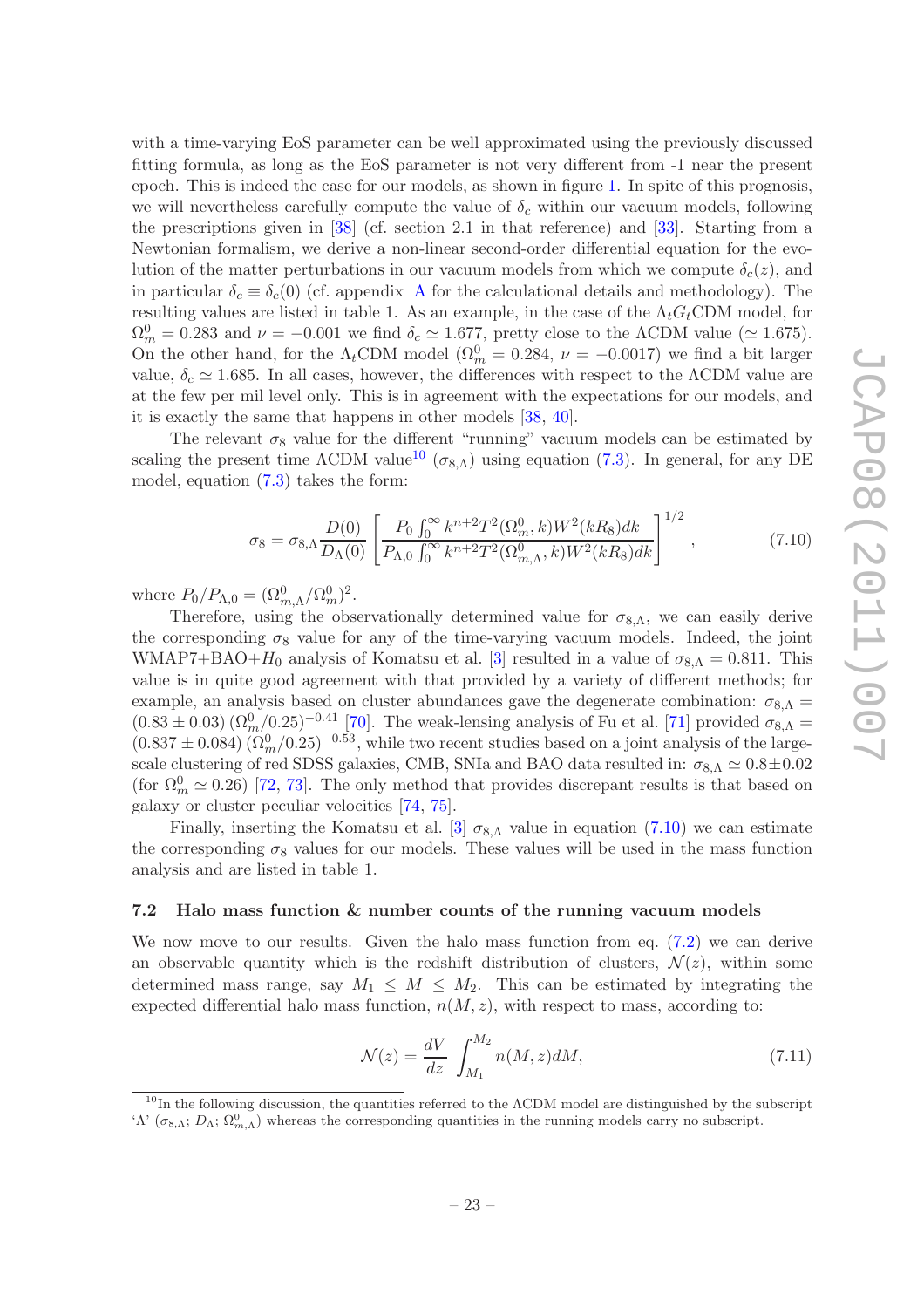where  $dV/dz$  is the comoving volume element, which in a flat universe takes the form:

$$
\frac{dV}{dz} = 4\pi r^2(z)\frac{dr(z)}{dz},\tag{7.12}
$$

with  $r(z)$  denoting the comoving radial distance out to redshift z:

$$
r(z) = \frac{c}{H_0} \int_0^z \frac{dz'}{E(z')}.
$$
\n(7.13)

In the upper panel of figure [3,](#page-27-0) we show the theoretically expected redshift distribution,  $\mathcal{N}(z)$ , for cluster-size halos, ie.,  $M_1 = 10^{13.4} h^{-1} M_{\odot}$  and  $M_2 = 10^{16} h^{-1} M_{\odot}$  for the  $\Lambda_t G_t$ CDM,  $\Lambda_t$ CDM and  $\Lambda$ CDM models, using the best-fit values for the  $\Omega_m^0$  and  $\nu$  parameters provided in section 6 (also indicated in table 1). In the lower panel we show the relative differences of the two running models with respect to the concordance ΛCDM model. The different models are characterized by the symbols and line types presented in table 1.

It is evident that, for the central fit values of the  $\nu$  parameter, the  $\Lambda_t$ CDM is the only model which shows significant differences with respect to the concordance ΛCDM model, producing a larger number of cluster-size halos at any given redshift. As for the  $\Lambda_t G_t$ CDM model, although it also produces larger numbers of halos than the ΛCDM model, the differences are minimal. For instance, for  $2 < z < 3$  the  $\Lambda_t$ CDM model presents  $\delta \mathcal{N}/\mathcal{N} \sim 0.47$ , whereas in the  $\Lambda_t G_t$ CDM case the corresponding value amounts to only ~ 0.06.

However, in order to assess whether it is possible to observationally discriminate between the different vacuum models, we need to concentrate on a more significant model comparison by deriving the expected halo redshift distributions in the context of realistic future cluster surveys.

Two of these realistic future surveys are:

- (a) The eROSITA satellite X-ray survey, with a flux limit of  $f_{\text{lim}} = 3.3 \times 10^{-14}$  ergs s<sup>-1</sup>  $\text{cm}^{-2}$ , at the energy band 0.5-5 keV and covering  $\sim 20000 \text{ deg}^2$  of the sky.
- (b) The South Pole Telescope (SPT) Sunyaev-Zeldovich (SZ) survey, with a limiting flux density at  $\nu_0 = 150 \text{ GHz of } f_{\nu_0,\text{lim}} = 5 \text{ mJy and a sky coverage of } \sim 4000 \text{ deg}^2$ .

To realize the predictions of the first survey we use the relation between halo mass and bolometric X-ray luminosity, as a function of redshift, provided in [\[76](#page-43-17)]:

<span id="page-26-0"></span>
$$
L(M, z) = 3.087 \times 10^{44} \left[ \frac{ME(z)}{10^{15} h^{-1} M_{\odot}} \right]^{1.554} h^{-2} \text{ ergs}^{-1} . \tag{7.14}
$$

The limiting halo mass that can be observed at redshift  $z$  is then found by inserting in the above equation the limiting luminosity, given by:  $L = 4\pi d_L^2 f_{\text{lim}} c_b$ , with  $d_L$  the luminosity distance corresponding to the redshift  $z$  and  $c<sub>b</sub>$  the band correction, necessary to convert the bolometric luminosity of eq.  $(7.14)$  to the 0.5-5 keV band of eROSITA. We estimate this correc-tion by assuming a Raymond-Smith [\[77](#page-43-18)] plasma model with a metallicity of  $0.4Z_{\odot}$ , a typical cluster temperature of  $\sim 4$  keV and a Galactic absorption column density of  $n_H = 10^{21}$  cm<sup>-2</sup>.

The predictions of the second survey can be realized using again the relation between limiting flux and halo mass from [\[76](#page-43-17)]:

<span id="page-26-1"></span>
$$
f_{\nu_0,\text{lim}} = \frac{2.592 \times 10^8 \text{mJy}}{d_A^2(z)} \left(\frac{M}{10^{15} M_\odot}\right)^{1.876} E^{2/3}(z) \tag{7.15}
$$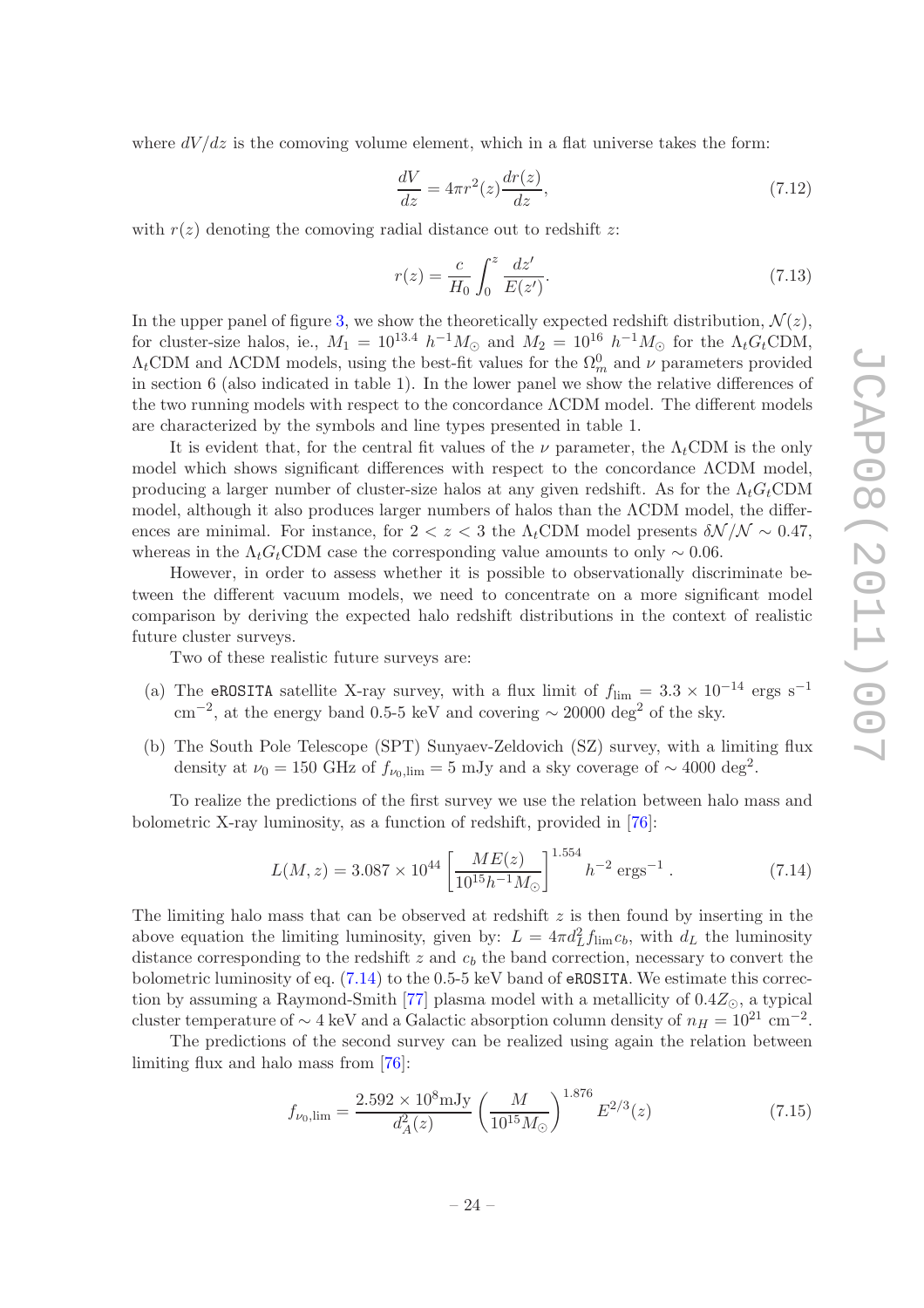

JCAP08(2011)007

**JCAP08(2011)007** 

<span id="page-27-0"></span>**Figure 3.** The theoretical redshift distribution of  $M \geq 10^{13.4}h^{-1}M_{\odot}$  clusters (upper panel) for the different requirements and the corresponding fractional difference (large panel) between the number different vacuum models and the corresponding fractional difference (lower panel) between the running models and the reference ΛCDM model. The running models are plotted for the central fit values of the  $\nu$  parameter,  $\nu = -0.0017$  (red dashed line) for the  $\Lambda_t$ CDM and  $\nu = -0.001$  (black crosses) for the  $\Lambda_t G_t$ CDM. The full list of input parameters, corresponding to the central fit values, as well as the symbols or line-types characterizing the different models, are shown in table 1. Error bars are  $2\sigma$ Poisson uncertainties.

 $\overline{c}$ 

where  $d_A(z) \equiv d_L/(1+z)^2$  is the angular diameter distance out to redshift z.

 $\overline{1}$ 

 $10<sup>7</sup>$ 

 $\begin{array}{c}\n\begin{array}{ccc}\n\odot & 10^6 \\
\Xi & 10^5 \\
\vdots & \vdots \\
\Xi & 10^4 \\
\end{array}\n\end{array}$ 

100  $0.5$ 

 $\overline{O}$ 

 $\overline{0}$ 

 $-0.5$ 

 $\delta N/N_{\Lambda}$ 

In figure [4](#page-28-0) (upper panels) we present the expected redshift distributions above a limiting halo mass, which is  $M_1 \equiv M_{\text{limit}} = \max[10^{13.4} h^{-1} M_{\odot}, M_f]$ , with  $M_f$  corresponding to the mass related to the flux-limit at the different redshifts, estimated by solving eq. [\(7.14\)](#page-26-0) and eq.  $(7.15)$  for M. In the lower panels we present the fractional difference between the two time-varying vacuum models ( $\Lambda_t$ CDM and  $\Lambda_t$ G<sub>t</sub>CDM) and the ΛCDM, similarly to figure [3,](#page-27-0) but now for the realistic case of the previously mentioned future cluster surveys. The error bars shown correspond to  $2\sigma$  Poisson uncertainties, which however do not include cosmic variance and possible observational systematic uncertainties, that would further increase the relevant variance.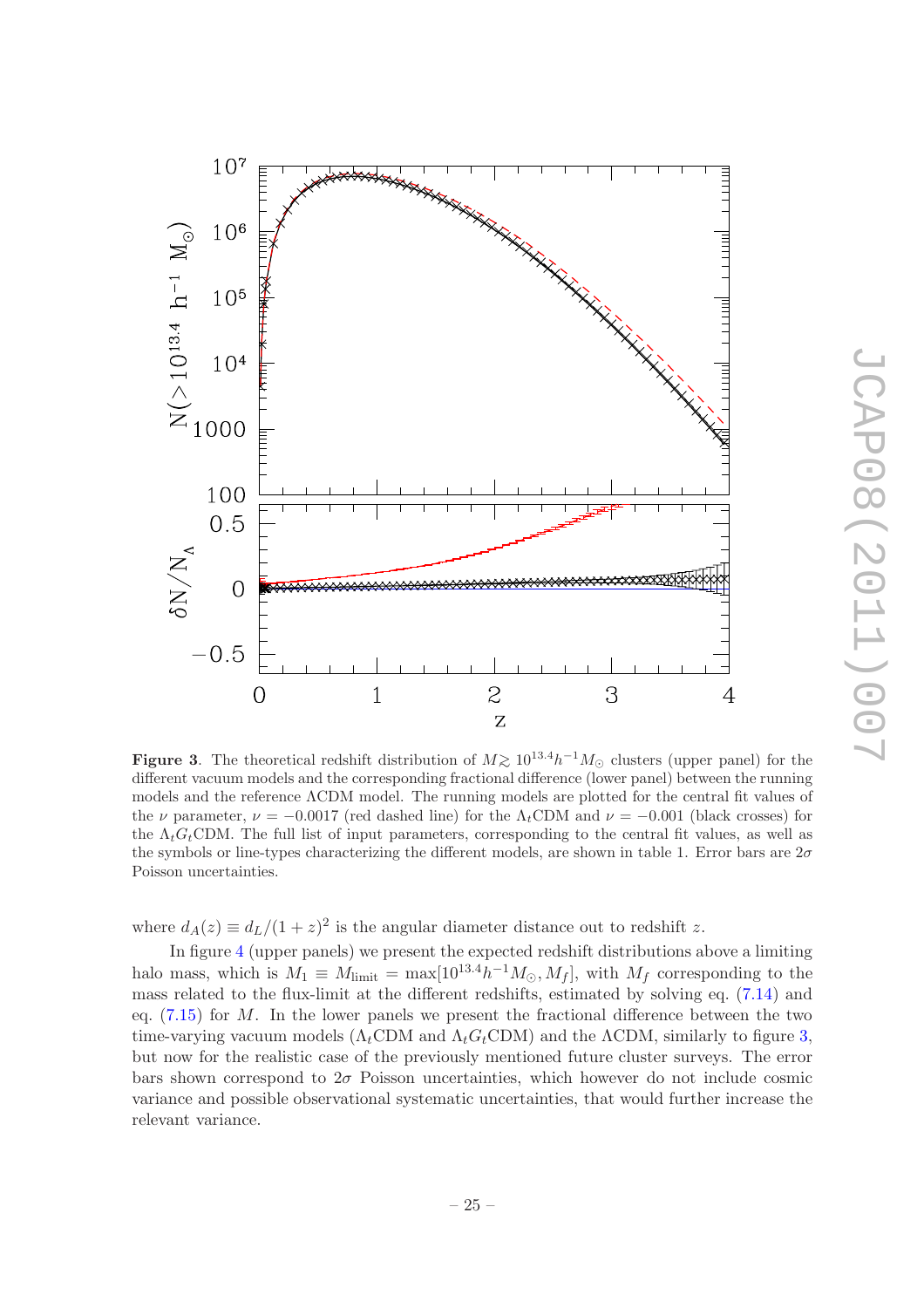

<span id="page-28-0"></span>Figure 4. The expected cluster redshift distribution, over the whole sky, of the two running vacuum models for the case of the two future cluster surveys eROSITA and SPT (upper panels), and the corresponding fractional difference with respect to the reference ΛCDM model (lower panels). The input parameters, corresponding to the central fit values, as well as the symbols or line-types characterizing the different models are shown in table 1.

It is evident that the imposed flux limits, together with the scarcity of high-mass halos at large redshifts, induces an abrupt decline of  $\mathcal{N}(z)$  with z, especially in the case of the eROSITA X-ray survey (note the shallower redshifts depicted in figure [4](#page-28-0) with respect to figure [3\)](#page-27-0). Furthermore, in the case of the  $\Lambda_t$ CDM model the uncertainties indicate that we should expect significant and large differences to be measured in both experiments for any redshift  $\gtrsim$  0.3-0.4. On the other hand, the deviations of the  $\Lambda_t G_t$ CDM model with respect to the concordance model, although significant, are very small (for the central fit values) and thus more difficult to detect.

Let us stress that the previous analysis of the cluster-size halo redshift distribution has focused on the central values of our fits to the  $SNIa+BAO+CMB$  data (cf. section [6\)](#page-19-0). However, there is no compelling reason to prefer the central values to any other value within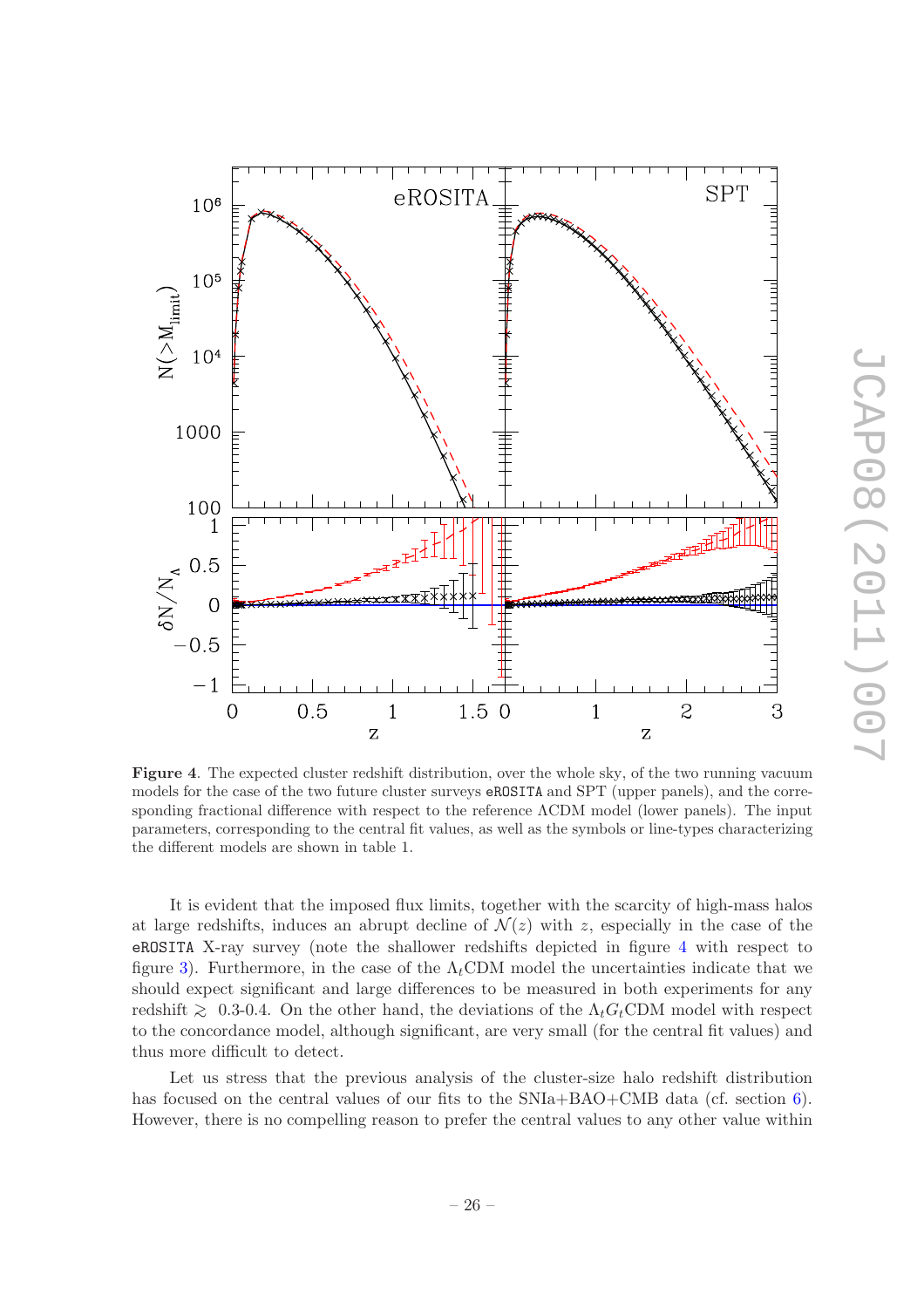

<span id="page-29-0"></span>Figure 5. Extension of the analysis presented in figure 4, but for the  $\Lambda_t G_t$ CDM model only. Once more the theoretical redshift distribution of  $M \gtrsim 10^{13.4} h^{-1} M_{\odot}$  clusters in the two future surveys is shown in the upper papel, whereas the sermane papel whereas the sermane difference with recovert to the ACDM shown in the upper panel, whereas the corresponding fractional difference with respect to the ΛCDM model is shown in the lower panel. In this case, we use the limiting values of  $\nu$  comprised within the  $1\sigma$  range of our fit, namely  $\nu = -0.004$  (black squares) and  $\nu = +0.002$  (green triangles). See table 1.

the  $1\sigma$  contour. This observation is particularly important when the dispersion turns out to be considerably large in that range. As we saw in section 6, the  $1\sigma$  range of the fitted  $\nu$  parameter for both running models is indeed quite large and includes both positive and negative values. In particular, for the  $\Lambda_t G_t$ CDM model we have obtained  $\nu \in [-0.004, 0.002]$ . This model deserves special attention in that, in contrast to the  $\Lambda_t$ CDM, the time evolution of the vacuum energy density is compatible with matter conservation (a feature that shares with the standard ΛCDM model). It is therefore worthwhile to perform a more exhaustive investigation of the cluster halo redshift distribution for this model within the limits of the  $1\sigma$ range, so as to check if the predicted deviations with respect to the ΛCDM can be significant. We display the results of this extended analysis in figure [5,](#page-29-0) where we show, following a pattern entirely similar to that in figure [4,](#page-28-0) the expectations of the  $\Lambda_t G_t$ CDM model for the limiting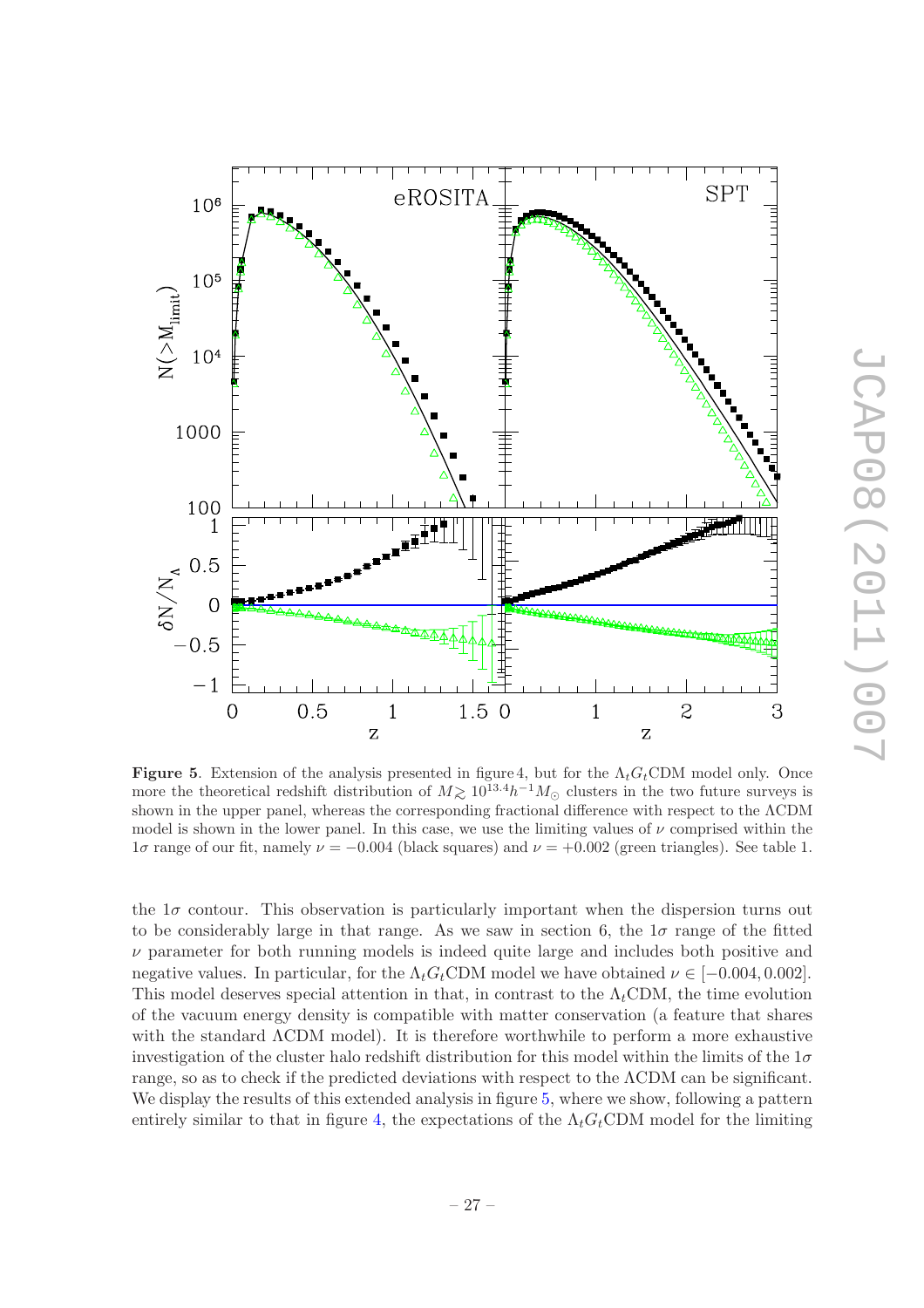| Model               | symbol                                                          | $\Omega_m^0$ | $\nu$          | $\sigma_8$ | $\mathcal{O}_C$ |                      | $(\delta N/\mathcal{N}_\Lambda)_{\rm eROSITA}$ $(\delta N/\mathcal{N}_\Lambda)_{\rm SPT}$ |         |         |
|---------------------|-----------------------------------------------------------------|--------------|----------------|------------|-----------------|----------------------|-------------------------------------------------------------------------------------------|---------|---------|
|                     |                                                                 |              |                |            |                 |                      | $z < 0.2$ 0.5 $\leq z < 1$ $ z < 0.2$ 1 $\leq z < 2$                                      |         |         |
| $\Lambda$ CDM       | black line                                                      | 0.284        | $\overline{0}$ |            |                 | $0.811$ 1.675 $0.00$ | 0.00                                                                                      | 0.00    | 0.00    |
| $\Lambda_t G_t$ CDM | black crosses $ 0.283 - 0.001 0.818 1.677 $                     |              |                |            |                 | 0.01                 | 0.04                                                                                      | 0.01    | 0.05    |
| $\Lambda_t$ CDM     | red dashed line 0.284 -0.0017 0.840 1.685                       |              |                |            |                 | 0.05                 | 0.25                                                                                      | 0.06    | 0.36    |
|                     | $\Lambda_t G_t$ CDM black squares $(0.283 - 0.004) 0.853 1.683$ |              |                |            |                 | 0.06                 | 0.32                                                                                      | 0.07    | 0.45    |
|                     | $\Lambda_t G_t$ CDM green triangles 0.283 0.002 0.786 1.671     |              |                |            |                 | $-0.05$              | $-0.18$                                                                                   | $-0.05$ | $-0.23$ |

**Table 1.** Numerical results. The  $1^{st}$  column indicates the dark energy model. The  $2^{nd}$  column shows the symbols or lines used to represent the different models in figures [3,](#page-27-0) [4](#page-28-0) and [5.](#page-29-0) The  $3^{rd}$ ,  $4^{th}$  and  $5^{th}$  columns list the central values of the input fitted cosmological parameters (first three rows, one for each model being considered) and their limiting  $1\sigma$  values (last two rows, only for the  $\Lambda_t G_t$ CDM model) obtained by using the SNIa+BAO+CMB data (cf. section [6\)](#page-19-0). The procedure to compute the critical overdensity  $\delta_c$  for each model (6<sup>th</sup> column) is explained in appendix [A.](#page-32-0) The remaining columns present the overall, within the indicated redshift bins, fractional relative difference  $[\delta\mathcal{N}/\mathcal{N}_\Lambda \equiv (\mathcal{N}-\mathcal{N}_\Lambda)/\mathcal{N}_\Lambda]$  between the cluster abundances predicted by the time varying vacuum models and by the ΛCDM cosmology, for the two future cluster surveys discussed in the text. No errors are shown since the  $2\sigma$  Poisson uncertainties are less than  $10^{-2}$ .

ν values in its 1σ range [ie., ν = −0.004 (black squares) and ν = 0.002 (open triangles)]. It is evident that, in this case, the predicted redshift distribution of clusters,  $\mathcal{N}(z)$ , for the  $\Lambda_t G_t$ CDM model does show significantly larger, and potentially measurable, differences (∼ 50%) with respect to the concordance ΛCDM model, even at moderate redshifts.

In table 1, we show a more compact presentation of our results, including the relative fractional difference between the "running" vacuum models and the ΛCDM model, in two characteristic redshift bins, and for both future surveys under consideration (eROSITA and SPT). The first redshift bin corresponds to the local universe ( $z \leq 0.2$ ) and it is shown in order to allow us to judge whether the existing cluster samples could be used to discriminate among the different models. It is evident that in the local range  $z\leq 0.2$ , although there are deviations among the models, their amplitude is very small and it will be rather difficult to detect them unambiguously. However, at larger redshifts, the amplitude of the deviations is such that it should be relatively straightforward to distinguish among the different models.

To conclude, in view of the results of our analysis of the cluster halo redshift distribution,  $\mathcal{N}(z)$ , presented in figures [4,](#page-28-0) [5](#page-29-0) and table 1, we can say that both running models show large and significant differences with respect to the  $\Lambda$ CDM within the  $1\sigma$  range of the fitted values of the fundamental parameter  $\nu$  of these models. We have demonstrated that these deviations could be measured for the two future cluster surveys considered in our study (eROSITA and SPT) provided we focus on sufficiently high cosmological redshifts  $z\gtrsim 0.3$ , therefore outside the local domain. In practice, eROSITA will be most efficient in the redshift range  $0.3 \leq z \leq 1.2$  whereas SPT in the wider segment  $0.3 \leq z \leq 2.2$ , where in both cases the upper limit on  $z$  is determined by the sharp decrease in the cluster number counts and the corresponding larger statistical error.

Let us finally point out that, had we used the same rms mass fluctuation normalization for both time-varying vacuum models, i.e.,  $\sigma_8 = \sigma_{8,\Lambda}$  (as in [\[31](#page-40-3)]), we would have found that none of the time-varying vacuum models could be distinguished from the reference ΛCDM model at a significant level. This implies that the value of  $\sigma_8$  plays also a fundamental role in these kind of studies, especially when the models have similar Hubble functions and perturbation growing modes, as it is the case in the presently studied time-varying vacuum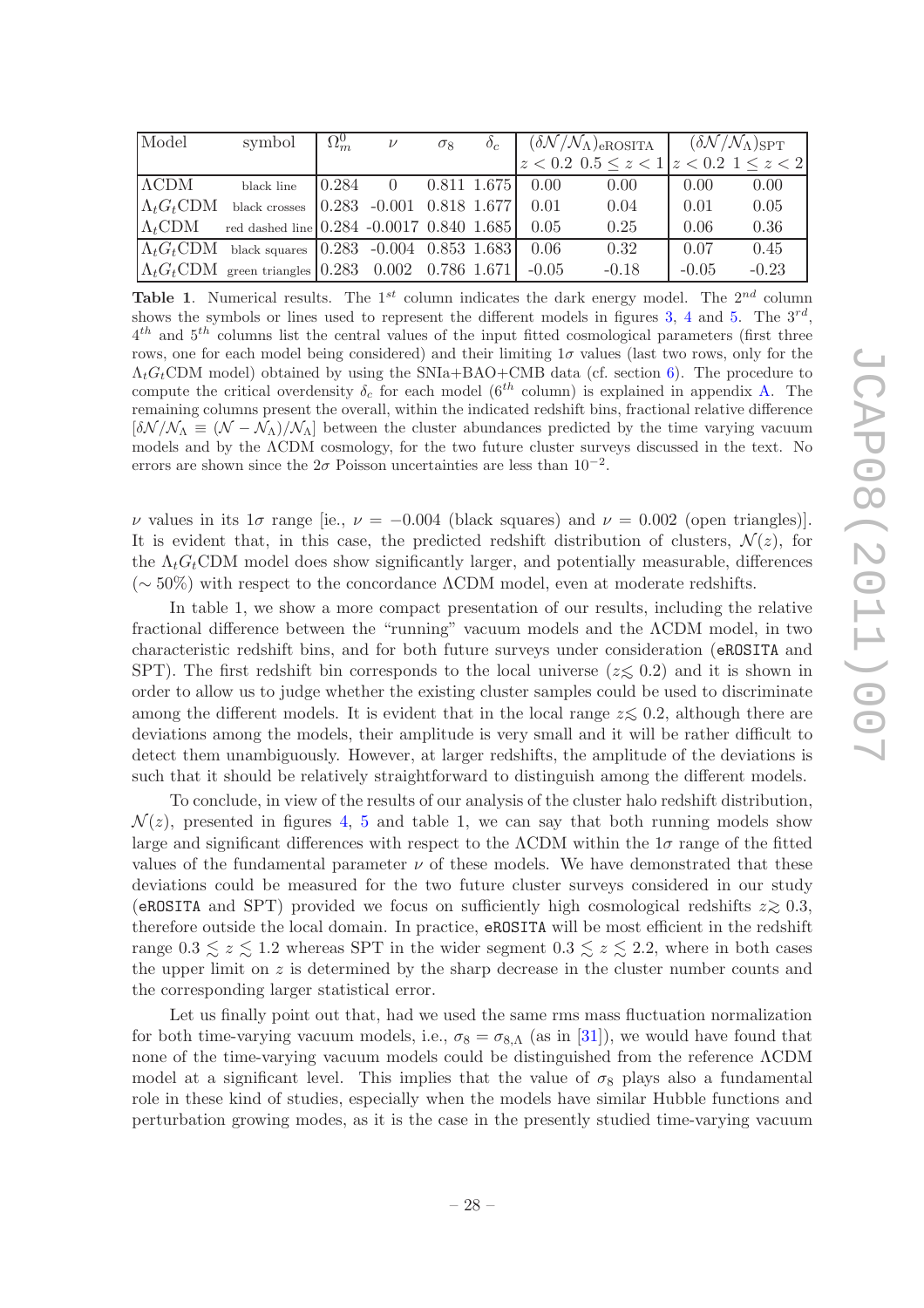models. Therefore, our including the computation of the value of  $\sigma_8$  for each of the models under consideration has been an important feature of our study, and illustrates the general need to follow this practice for other cosmological models.

#### <span id="page-31-0"></span>8 Conclusions

In this work, we have analyzed the observational status of the "running FLRW model" (denoted by  $\Lambda_t G_t$ CDM), i.e. the cosmological model characterized by the vacuum energy density evolving quadratically with the expansion rate,  $\rho_{\Lambda}(H) = n_0 + n_2 H^2$  (with  $n_0 \neq 0$ ). The non-vanishing coefficient  $n_2$  provides the time evolution of the cosmological term, and since it is a dimensional quantity it is conveniently parametrized as  $n_2 = (3\nu/8\pi) M_P^2$ , where  $\nu$  plays the role of the dimensionless β-function of the running  $ρ_\Lambda$ . This is particularly clear also from the simultaneous running of the gravitational coupling in this model, which evolves logarithmically with the expansion rate according to  $G^{-1}(H) \sim M_P^2(1 + \nu \ln H^2)$ . These two running laws are intimately correlated such that the Bianchi identity is automatically satisfied, as demanded by general covariance. As a result, a nice feature of this model is that matter is locally and covariantly conserved, similarly to the standard ΛCDM model. It means that, in the  $\Lambda_t G_t$ CDM model, there is no decay of vacuum energy into matter or vice versa. This is in contradistinction to a previous version of the model, the running  $\Lambda_t$ CDM model, which was recently confronted with the latest observations in [\[31\]](#page-40-3). We have re-analysed this model here, together with the  $\Lambda_t G_t$ CDM model, so as to better highlight the similarities as well as the important differences between them. In both running models,  $\rho_{\Lambda}(H)$  is varying formally in the same way as a function of H, but in the  $\Lambda_t$ CDM model G is strictly constant at the price of permitting a continuous exchange of energy between vacuum and matter.

We have confronted  $\Lambda_t G_t$ CDM and  $\Lambda_t$ CDM in the light of the latest high-quality cosmological data from distant type Ia supernovae, baryonic acoustic oscillations and the cosmic microwave background anisotropies. This has allowed us to put a limit on the size of the fundamental parameter  $\nu$  controlling the running of the vacuum energy in both models. This parameter also controls the running of the gravitational coupling in the  $\Lambda_t G_t$ CDM case, or alternatively the exchange of vacuum energy and matter in the  $\Lambda_t$ CDM model. Despite the fact that the two models are qualitatively quite different, for both of them we find that if  $\nu < 0$  the formation of structure is reinforced with respect to the ACDM, whereas for  $\nu > 0$  it is depleted. This is understandable in the sense that, for  $\nu < 0$ , the vacuum energy decreases in the past (it may even become negative) and therefore the formation of structure is favored. In contrast, for  $\nu > 0$  the vacuum energy becomes larger and positive in the past, preventing the growth of structure.

Although the central fitted  $\nu$  values of the two running models are different, in both cases we meet the preferred sign  $\nu < 0$ , with a magnitude of order  $|\nu| = \mathcal{O}(10^{-3})$ . Furthermore, the corresponding  $1\sigma$  ranges are quite consistent among them, especially when one takes into account their relative uncertainty, which is of the same order as the central value, i.e.  $|\delta \nu| = \mathcal{O}(10^{-3})$ . As a result, both the  $\Lambda_t$ CDM and  $\Lambda_t G_t$ CDM models could show significant departures with respect to the ΛCDM power spectrum within one standard deviation of the fitted values. This fact translates then into a measurable impact on the redshift distribution of cluster-size halos, as we have verified in detail, finding that both running models could lead to very important deviations with respect to the concordance model.

Interestingly enough, the redshift distribution of cluster-size halos will be measured by two future important surveys, one is based on the X-ray eROSITA satellite and the other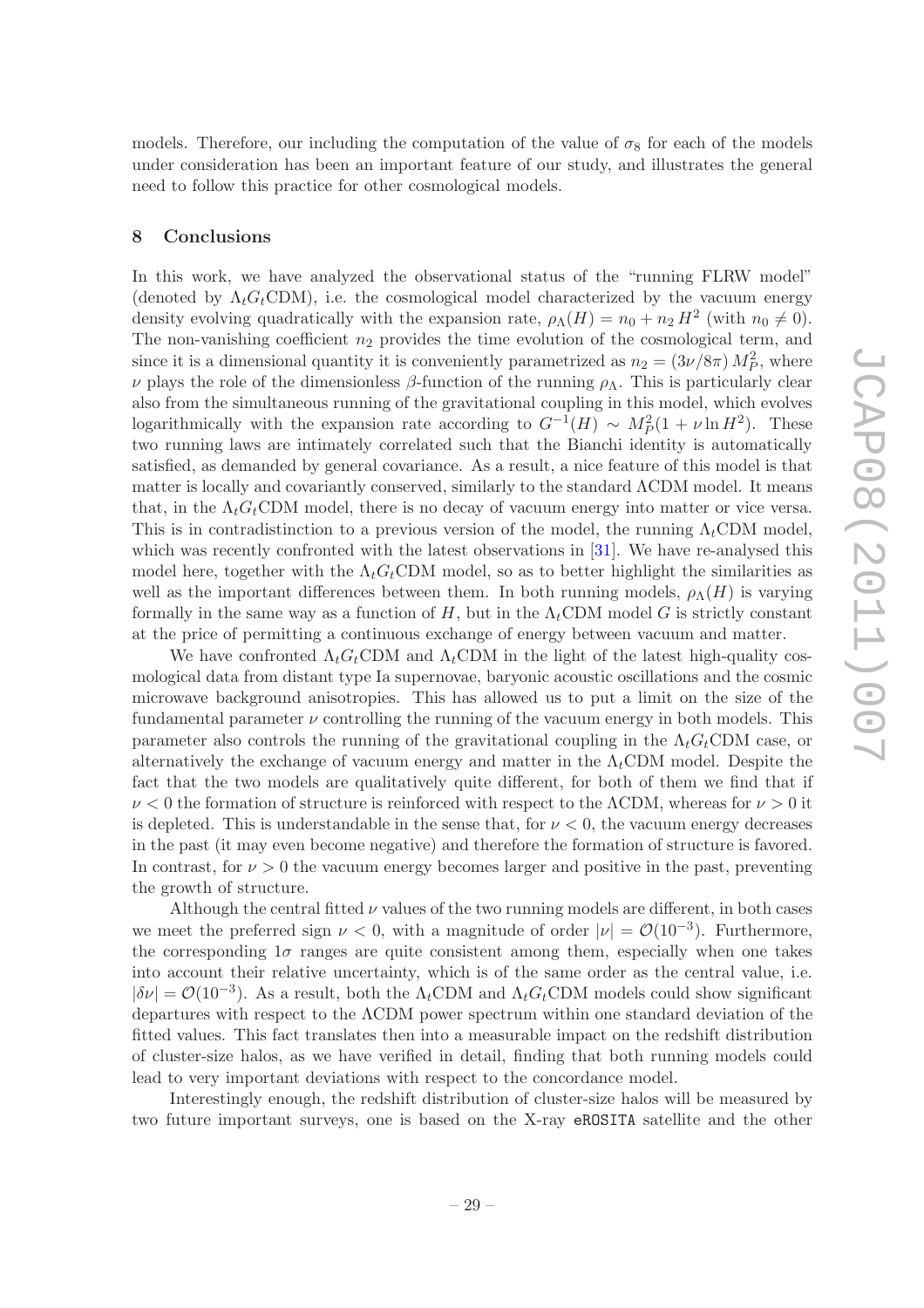on the Sunyaev-Zeldovich observations performed by the South Pole Telescope (SPT). Our analysis shows that by sampling  $\nu$  within its  $1\sigma$  range there is a significant maximal deviation — positive or negative, depending on the sign of  $\nu$  — in the predicted abundance of clusters with respect to the ΛCDM, which could amount to an anomaly of 50% or higher at redshifts ranges ( $z \geq 0.3$ ) which should be perfectly accessible to both realistic surveys.

Finally, let us emphasize that both models display an effective equation of state behavior which can mimic both quintessence and phantom dark energy, without of course involving quintessence or phantom scalar fields. It follows that the sole EoS behavior of the running cosmologies can be highly distinctive with respect to the concordance ΛCDM model and it can also be used to distinguish between the two running models themselves. This strategy should be most efficient upon combining the effective EoS determination with the predicted deviations of the clustering redshift distribution with respect to the ΛCDM. The upshot of our study is that the "running cosmologies" could provide an alternative and successful version of dynamical dark energy which should be testable in the next generation of cosmological experiments.

## Acknowledgments

Authors JG and JS have been partially supported by DIUE/CUR Generalitat de Catalunya under project 2009SGR502; JS also by MEC and FEDER under project FPA2010-20807 and by the Consolider-Ingenio 2010 program CPAN CSD2007-00042. Author SB wishes to thank the Dept. ECM of the Univ. de Barcelona for the hospitality, and the financial support from the Spanish Ministry of Education, within the program of Estancias de Profesores e Investigadores Extranjeros en Centros Espanoles (SAB2010-0118). MP acknowledges funding by Mexican CONACyT grant 2005-49878. JS would like to thank Julio C. Fabris for discussions and the Brazilian agency CNPq, and the Univ. Federal do Espiritu Santo, Brazil, for the financial support and the warm hospitality extended to him while doing part of this work.

#### <span id="page-32-0"></span>A The critical overdensity in time-varying vacuum models

In this appendix we explain in detail the computation of  $\delta_c$  (the linearly extrapolated density threshold above which structures collapse) for the RG models we have considered.<sup>[11](#page-32-1)</sup> The quantity  $\delta_c$  is used for the study of the halo abundances and their evolution in section [7.](#page-22-0)

The  $\Lambda_t G_t$ CDM model: first we have to derive the second-order differential equation governing the non-linear evolution of the matter perturbations in our model. Using the Newtonian formalism for the cosmological fluid, we start by writing the continuity, Euler and Poisson equations in the matter dominated epoch:

<span id="page-32-4"></span><span id="page-32-3"></span><span id="page-32-2"></span>
$$
\frac{\partial \rho_m}{\partial t} + \nabla_{\vec{r}} \cdot (\rho_m \vec{v}) = 0 , \qquad (A.1)
$$

$$
\frac{\partial \vec{v}}{\partial t} + (\vec{v} \cdot \nabla_{\vec{r}}) \vec{v} + \nabla_{\vec{r}} \Phi = 0 , \qquad (A.2)
$$

$$
\nabla^2 \Phi = 4\pi G_N \sum_i \rho_i (1 + 3\omega_i) , \qquad (A.3)
$$

<span id="page-32-1"></span><sup>&</sup>lt;sup>11</sup>We follow the standard methods available in the literature — see e.g. [\[38\]](#page-41-8) and [\[33](#page-40-6)], and references therein. Here we just extend them to encompass the class of time varying  $\rho_{\Lambda}(t)$  and  $G(t)$  models under consideration.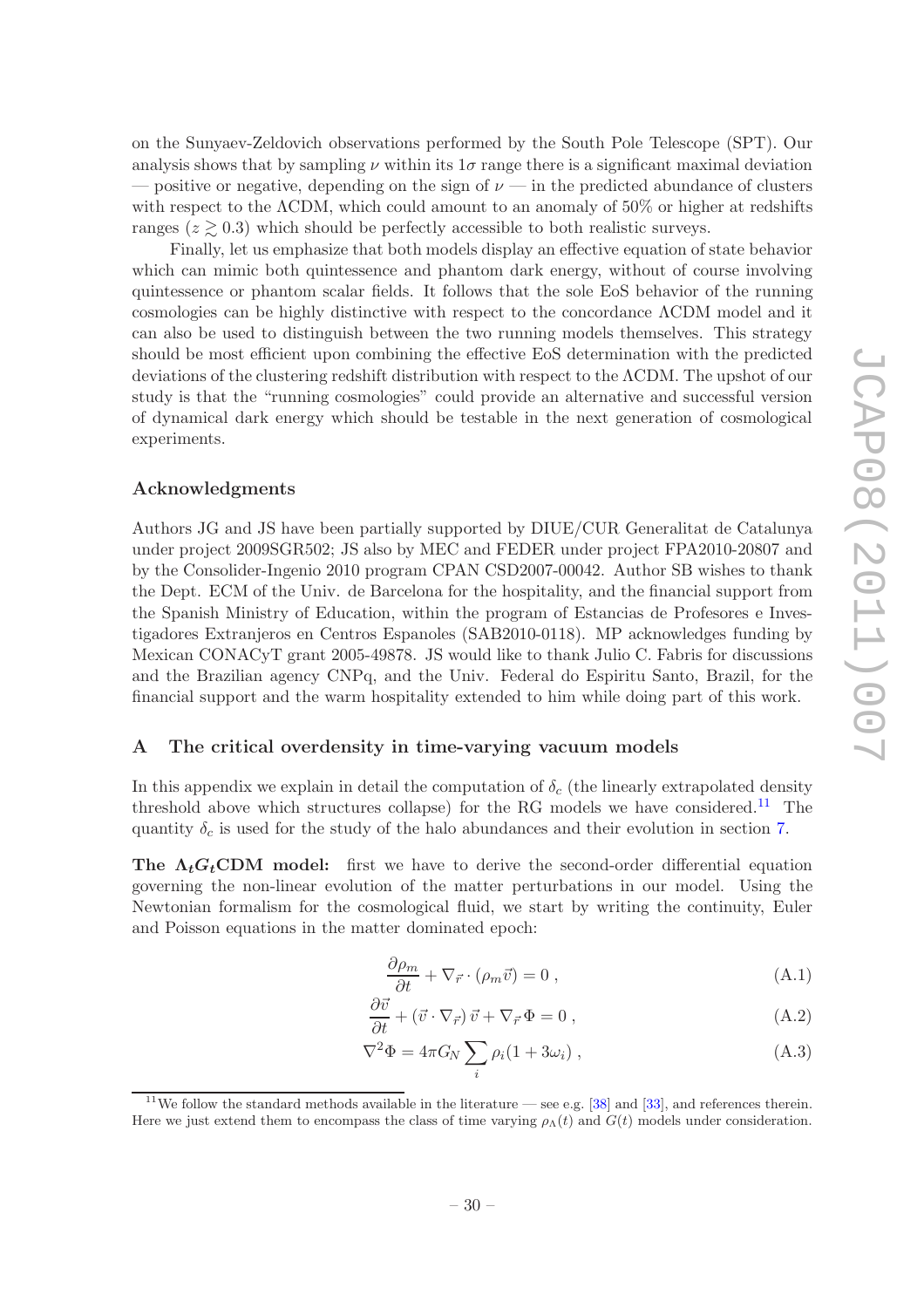where  $\vec{v}$  is the total velocity of the co-moving observer in three-space,  $\Phi$  is the Newtonian gravitational potential,  $\vec{r}$  is the physical coordinate,  $G_N$  is the Newton's coupling and  $\sum_i$ runs over all the energy components, in our case non-relativistic matter and the running cosmological constant  $(i = m, \Lambda)$ . Finally,  $\omega_i = p_i/\rho_i$  is the EoS parameter for each component (0 for dust, and −1 for the CC, respectively). Let us recall that, within this framework,  $G_N$  and  $\rho_{\Lambda}$  depend on time (at the background level). We introduce comoving coordinates  $\vec{x} = \vec{r}/a$  and define the perturbations in the following way:

<span id="page-33-0"></span>
$$
\rho_i(\vec{x}, t) = \bar{\rho}_i(t) + \delta \rho_i(\vec{x}, t) = \bar{\rho}_i(t)(1 + \delta_i(\vec{x}, t)), \qquad (A.4)
$$

$$
\Phi(\vec{x},t) = \Phi_0(\vec{x},t) + \phi(\vec{x},t) , \qquad (A.5)
$$

$$
\vec{v}(\vec{x},t) = a(t)[H(t)\vec{x} + \vec{u}(\vec{x},t)],
$$
\n(A.6)

$$
G_N(\vec{x},t) = G(t) + \delta G(\vec{x},t) \tag{A.7}
$$

Here  $H(t)$  is the Hubble function, and  $\vec{u}(\vec{x}, t)$  is the comoving peculiar velocity. We have introduced also a perturbation for  $G_N$ , equation  $(A.7)$ , which is mandatory in order to have a consistent picture in the model under consideration [\[46](#page-42-0)]. Furthermore, in view of the corresponding EoS for vacuum and non-relativistic matter,  $\delta p_{\Lambda} = -\delta \rho_{\Lambda}$  and  $\delta p_{m} = 0$ . Our next task is to insert eqs.  $(A.4)$ – $(A.7)$  into eqs.  $(A.1)$ – $(A.3)$ . To this end we first use the definition of the gradient with respect to co-moving coordinates,  $\vec{\nabla} \equiv \nabla_{\vec{x}} = a(t)\nabla_{\vec{r}}$ , and in this way we can express the result as follows:

<span id="page-33-1"></span>
$$
\dot{\delta}_m + (1 + \delta_m)\vec{\nabla} \cdot \vec{u} = 0 , \qquad (A.8)
$$

$$
\frac{\partial \vec{u}}{\partial t} + 2H\vec{u} + (\vec{u} \cdot \vec{\nabla})\vec{u} + \frac{1}{a^2}\vec{\nabla}\phi = 0 , \qquad (A.9)
$$

$$
\nabla^2 \phi - 4\pi G a^2 \left( \bar{\rho}_m \delta_m - 2\bar{\rho}_\Lambda \delta_\Lambda \right) - 4\pi a^2 \delta G \left( \bar{\rho}_m - 2\bar{\rho}_\Lambda \right) = 0 \,. \tag{A.10}
$$

Note that in order to get [\(A.8\)](#page-33-1) we have assumed the condition  $\vec{\nabla}\delta_m = 0$ , which holds for the spherical collapse of a top-hat distribution [\[33](#page-40-6)]. Next we take the divergence of the Euler equation  $(A.9)$  while using the following identity<sup>[12](#page-33-2)</sup>

<span id="page-33-5"></span>
$$
\vec{\nabla} \cdot [(\vec{u} \cdot \vec{\nabla}) \,\vec{u}] = \frac{1}{3} (\vec{\nabla} \cdot \vec{u})^2 , \qquad (A.11)
$$

together with the time derivative of the continuity equation [\(A.8\)](#page-33-1). Combining all three equations, we finally obtain the fully non-linear evolution of the matter density contrast:

<span id="page-33-3"></span>
$$
\ddot{\delta}_m + 2H\dot{\delta}_m - \frac{4}{3}\frac{\dot{\delta}_m^2}{1+\delta_m} - 4\pi G(1+\delta_m)\left(\bar{\rho}_m\delta_m - 2\bar{\rho}_\Lambda\delta_\Lambda\right) - 4\pi\delta G(1+\delta_m)\left(\bar{\rho}_m - 2\bar{\rho}_\Lambda\right) = 0. \tag{A.12}
$$

Inserting now eq.  $(3.33)$  into  $(A.12)$ , we are left with:

<span id="page-33-4"></span>
$$
\ddot{\delta}_m + 2H\dot{\delta}_m - \frac{4}{3}\frac{\dot{\delta}_m^2}{1+\delta_m} - 4\pi G\bar{\rho}_m(1+\delta_m)\left[\delta_m + \frac{\delta G}{G}\right] = 0.
$$
 (A.13)

Changing the independent variable from cosmic time  $t$  to the scale factor  $a$  through the relation  $\partial_t = aH\partial_a$ , equation [\(A.13\)](#page-33-4) can be rewritten

<span id="page-33-6"></span>
$$
\delta_m'' + \left(\frac{3}{a} + \frac{H'}{H}\right)\delta_m' - \frac{4}{3}\frac{\delta_m'^2}{1+\delta_m} - \frac{3\tilde{\Omega}_m(a)}{2a^2}(1+\delta_m)\left[\delta_m + \frac{\delta G}{G}\right] \,,\tag{A.14}
$$

<span id="page-33-2"></span><sup>&</sup>lt;sup>12</sup>Note that in  $(A.11)$  we have assumed vanishing shear and rotation tensors [\[38\]](#page-41-8) owing to the assumed spherical symmetry with a top-hat profile.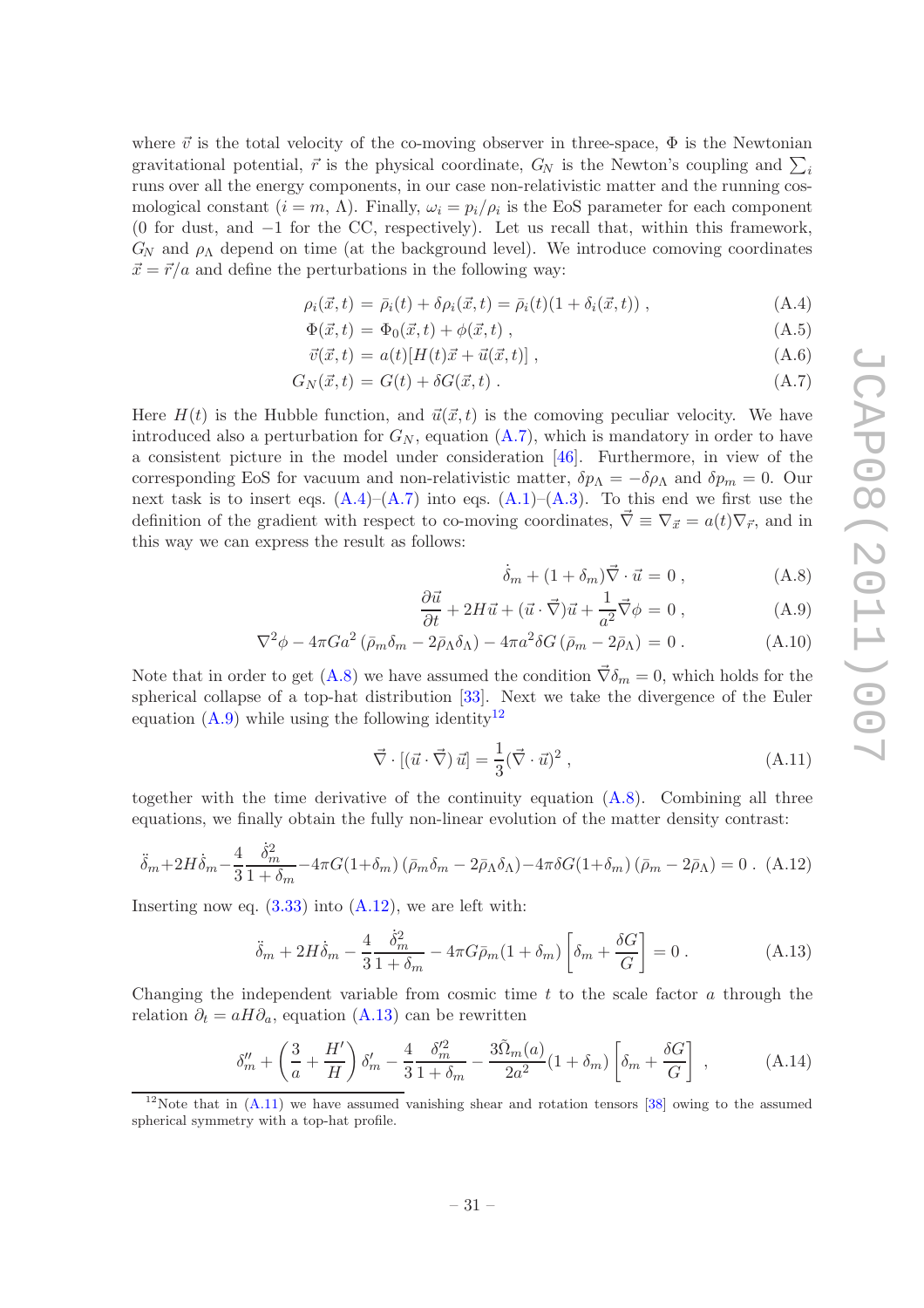where  $\tilde{\Omega}_m(a)$  is defined in [\(3.15\)](#page-11-0) and  $f' = \partial_a f$  for any f. In the particular case when G is constant there are no perturbations of G in  $(A.7)$  and then equation  $(A.14)$  boils down to eq.  $(18)$  in [\[38\]](#page-41-8), as it should (see also eq.  $(7)$  in [\[33](#page-40-6)]). Indeed, for constant G, the relation  $(3.15)$ tells us that  $\tilde{\Omega}_m(a) = \Omega_m(a)/E^2(a) = \Omega_m^0/(a^3 E^2(a))$ . Let us also remark that  $(A.14)$ reduces to

<span id="page-34-0"></span>
$$
\delta_m'' + \left(\frac{3}{a} + \frac{H'}{H}\right)\delta_m' - \frac{3\tilde{\Omega}_{m}(a)}{2a^2} \left(\delta_m + \frac{\delta G}{G}\right) = 0,
$$
\n(A.15)

if we keep only the linear terms. The latter is formally identical to equation [\(3.32\)](#page-14-1) of section [3.](#page-8-0)

Next, following the prescriptions of [\[38\]](#page-41-8), we compute  $\delta_c(a_f)$  (for any scale factor  $a_f$ , in particular for  $a_f = a_0 = 1$ ) by numerically integrating eqs. [\(A.14\)](#page-33-6) and [\(A.15\)](#page-34-0) in the following manner:

- 1. First, we run the second order non-linear differential equation  $(A.14)$  between  $a_i$  and  $a_f$  (where  $a_i$  is a sufficiently small scale factor, which we take as  $10^{-6}$ ). Our aim is to find the initial value  $\delta_m(a_i)$  for which the collapse takes place at  $a = a_f$ , i.e. such that  $\delta_m(a_f)$  is very large (formally infinite) at the collapsing time. In practice (in order to set the initial conditions), we may assume that the collapse is achieved once  $\delta_m$ is sufficiently large and set e.g.  $\delta_m(a_f) = 10^7$ . This coincides with the value chosen by [\[38\]](#page-41-8), although we have checked that our results remain practically the same if we take different large values for  $\delta_m(a_f)$ , say  $10^5$  or  $10^9$ . As for the initial condition on  $\delta'_m$ , and since we know that at  $a = a_i$  this derivative should very small, we can take (once more following [\[38\]](#page-41-8))  $\delta'_m(a_i) = 5 \cdot 10^{-5}$ . Again, any other small number (including 0) would yield virtually the same results.
- 2. Second, we use the value for  $\delta_m(a_i)$  computed in the first step (together with  $\delta'_m(a_i)$  = <sup>5</sup> · <sup>10</sup>−<sup>5</sup> ) as the initial condition for the linear equation [\(A.15\)](#page-34-0). Solving the latter for  $\delta_m(a_f)$  we find  $\delta_c(a_f)$  by definition of this quantity (the linearly extrapolated density threshold above which structures collapse).

Before proceeding with the above two-step procedure, we have to get rid of  $\delta G$  on the r.h.s. of [\(A.14\)](#page-33-6) and [\(A.15\)](#page-34-0) as follows. Since the growth factor in a pure matter (Einstein-de Sitter, i.e. CDM) universe evolves as  $D_{\text{EdS}} = a$ , we normalize our growth factor such as to get  $D \simeq a$  at early enough epochs due to the dominance of the non-relativistic matter component. Thus we first solve the third-order linear equation [\(3.34\)](#page-14-3) between  $a_i$  and  $a_f$ . We take  $D(a_i) = a_i$ ,  $D'(a_i) = 1$  and  $D''(a_i) = 0$  as the initial conditions, and then use the solution to construct an interpolation function for  $\delta G(a)$  through [\(3.33\)](#page-14-2) [in order to do that we assume  $\delta G(a_i) = 0$ . Using this function  $\delta G(a)$  as an input for eqs. [\(A.14\)](#page-33-6) and [\(A.15\)](#page-34-0) we finally proceed as explained in steps 1) and 2) above. The typical behavior of  $\delta G(a)$  can be seen in [\[46](#page-42-0)], figure 3b.

In the left panel of figure [6](#page-35-0) we present the evolution of  $\delta_c(z)$  in the  $\Lambda_t G_t$ CDM model, using the different values of  $\nu$  that have been considered throughout this paper. The corresponding values at the present epoch (effectively defining the collapse time) are indicated by  $\delta_c \equiv \delta_c(0)$ . They were used in the number counts analysis of section [7.2,](#page-25-0) and are listed in table 1. In the left panel of figure [6](#page-35-0) we have also included  $\delta_c(z)$  for the standard model  $\Lambda$ CDM (for which  $\delta_c(0) = 1.675$ ), and also the constant value for the CDM model.<sup>[13](#page-34-1)</sup>

For comparison, we have also computed  $\delta_c(z)$  by neglecting the perturbations in  $G(a)$ and  $\rho_{\Lambda}(a)$  ( $\delta G = \delta_{\Lambda} = 0$ ). This would correspond to the canonical or simplest approach (i)

<span id="page-34-1"></span><sup>&</sup>lt;sup>13</sup>For spherical collapse, the CDM result is known and can be computed exactly:  $\delta_c = \frac{3}{20}(12\pi)^{2/3} \approx 1.686$ .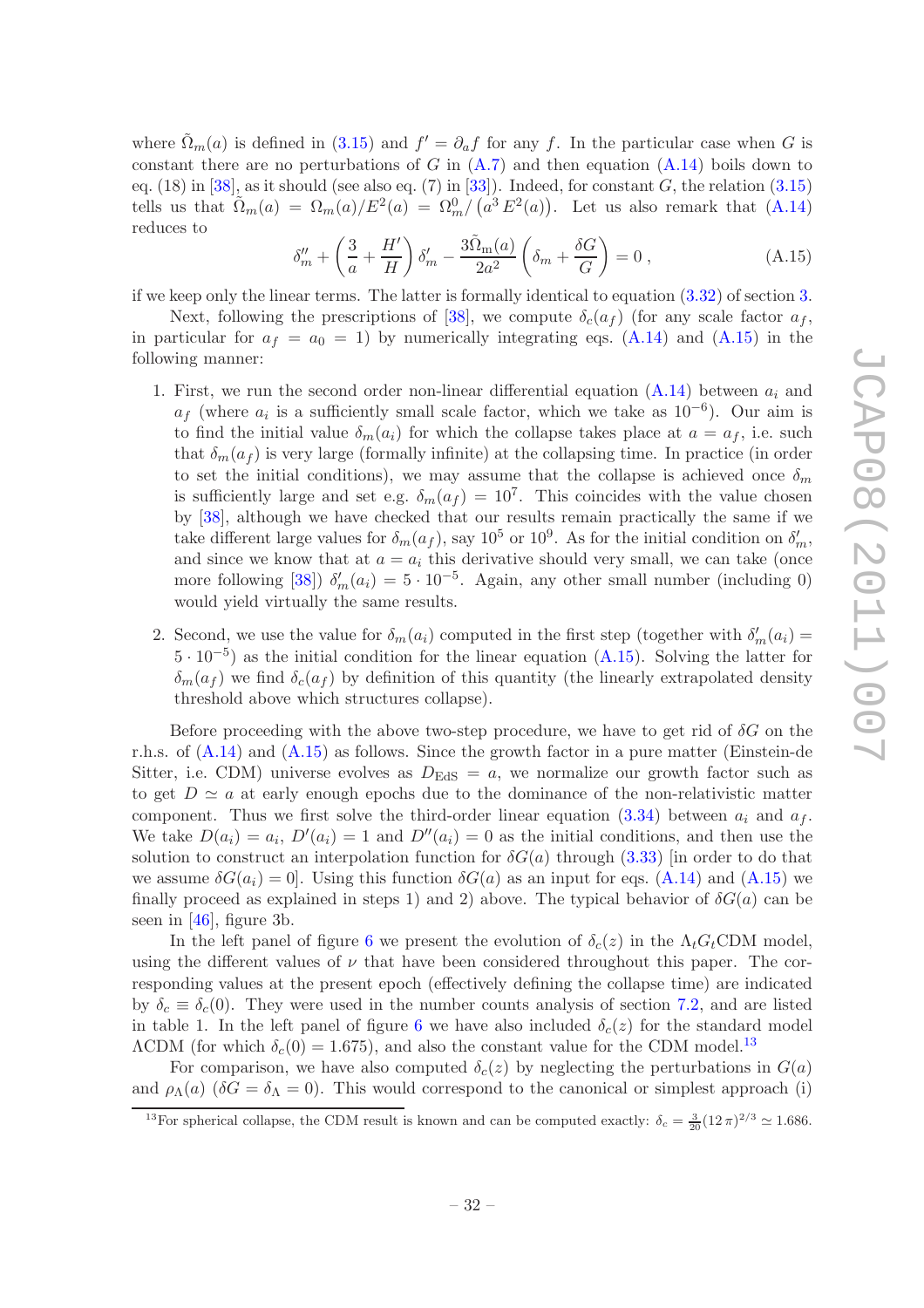

<span id="page-35-0"></span>**Figure 6.** The critical overdensity  $\delta_c(z)$  as a function of the redshift for the different models considered in the paper. The CDM and  $\Lambda$ CDM determinations of  $\delta_c(z)$  (with  $\Omega_m^0 = 0.284$ ) are represented by the dashed gray and solid black lines respectively. For the  $\Lambda_t G_t$ CDM model, we study the case where we allow for perturbations in  $\rho_{\Lambda}$  and G (left panel), with  $\Omega_m^0 = 0.283$  and three different values of  $\nu$  ( $\nu = -0.004$ , black squares;  $\nu = -0.001$ , black crosses;  $\nu = 0.002$ , green triangles) — cf. table 1 of section [7.2.](#page-25-0) Furthermore, for this model we also consider the situation where these perturbations are neglected (right panel). Finally, the dashed red line in the left panel corresponds to the best fit value for the  $\Lambda_t$ CDM model (i.e.  $\Omega_m^0 = 0.284$ ,  $\nu = -0.0017$ ). The precise values  $\delta_c(0)$  for the two RG models with different inputs are also collected in table 1 of section [7.2.](#page-25-0)

mentioned in subsection [7.1.](#page-24-0) Although the variable  $G(a)$  and  $\rho_{\Lambda}(a)$  affect now the dynamics only at the background level, they do influence non-trivially the evolution of the matter perturbations through the modified Hubble function. Indeed, in this approach, we have to solve equations [\(A.14\)](#page-33-6) and [\(A.15\)](#page-34-0) for  $\delta G = 0$ , with  $H(a)$  given by [\(3.16\)](#page-11-2) — where both G and  $\rho_{\Lambda}$  are variable. Alternatively, we may use formally the same approach as in [\[38](#page-41-8)] (in which  $\delta G = 0$  and  $G = G_0$ ) if we employ our equations  $(5.1)$ – $(5.2)$  and the non-trivial effective EoS given by [\(5.4\)](#page-18-0). The corresponding solution for  $\delta_c(z)$  is displayed in the right panel of figure 6. We can see that there are some differences with respect to the results obtained in the left panel for non-vanishing perturbations of  $\rho_{\Lambda}$  and  $G$ , but the numerical deviations are not dramatic (at the few per mil level).

**The**  $\Lambda_t$ **CDM model:** as before, we want to derive the second-order differential equation governing the non-linear evolution of the matter perturbations. In this case, however, the continuity equation involves exchange of energy between matter and vacuum:

<span id="page-35-1"></span>
$$
\frac{\partial \rho_m}{\partial t} + \nabla_{\vec{r}} \cdot (\rho_m \vec{v}) = -\dot{\rho}_\Lambda . \tag{A.16}
$$

The Euler and Poisson equations  $(A.2)$  and  $(A.3)$  remain unchanged, although we should remark that the Newton's coupling  $G_N = G_0$  is now strictly constant. As before, we introduce comoving coordinates and define the perturbations as in  $(A.4)$ – $(A.6)$ , but now (consistently with the approach we took in the paper) we will neglect the potential perturbations in the running cosmological constant density  $\rho_{\Lambda}$  [so in  $(A.4)$  we set  $i = m$ ]. Inserting eqs.  $(A.4)$ –  $(A.6)$  into eqs.  $(A.16)$ ,  $(A.2)$  and  $(A.3)$  we have:

<span id="page-35-2"></span>
$$
\dot{\delta}_m + (1 + \delta_m)\vec{\nabla} \cdot \vec{u} = -Q(t)\delta_m , \qquad (A.17)
$$

$$
\frac{\partial \vec{u}}{\partial t} + 2H\vec{u} + (\vec{u} \cdot \vec{\nabla})\vec{u} + \frac{1}{a^2}\vec{\nabla}\phi = 0,
$$
\n(A.18)

$$
\nabla^2 \phi - 4\pi G_0 a^2 \bar{\rho}_m \delta_m = 0 , \qquad (A.19)
$$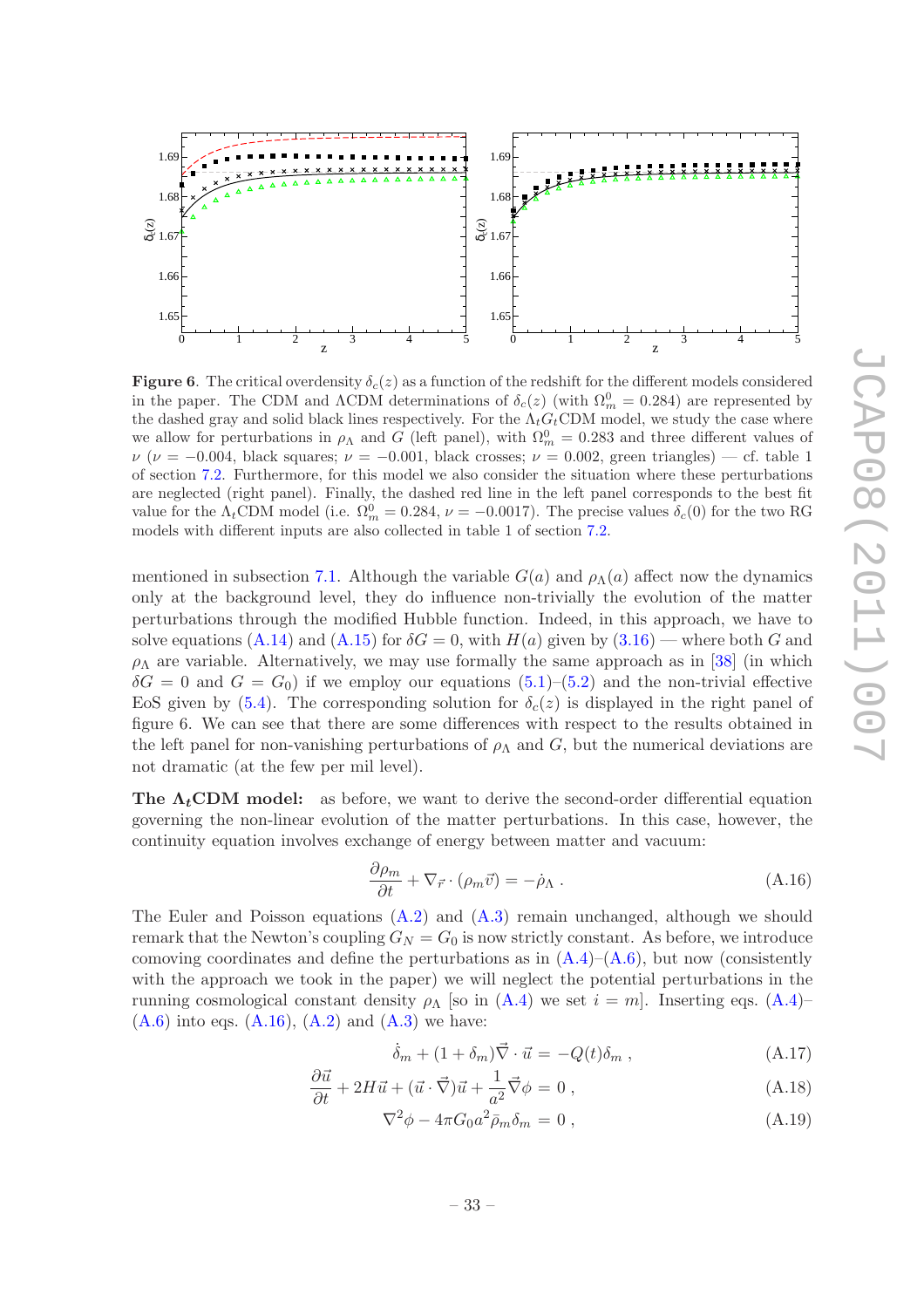where  $Q(t)$  was defined in section [4,](#page-14-0) see equation [\(4.11\)](#page-16-1). By taking the divergence of the Euler equation  $(A.18)$  [using once more the identity  $(A.11)$ ], the time derivative of the continuity equation [\(A.17\)](#page-35-2) and combining all three equations, we arrive at the fully non-linear evolution equation:

<span id="page-36-3"></span>
$$
\ddot{\delta}_m + (2H + Q)\dot{\delta}_m - \frac{4\dot{\delta}_m^2 + 5Q\delta_m\dot{\delta}_m + Q^2\delta_m^2}{3(1 + \delta_m)} + \left[2HQ + \dot{Q} - 4\pi G_0\bar{\rho}_m(1 + \delta_m)\right]\delta_m = 0,
$$
\n(A.20)

where we also used the background continuity equation  $(2.9)$ . As expected, in the linear regime  $(A.20)$  reduces to equation  $(4.10)$  of section [4:](#page-14-0)

<span id="page-36-4"></span>
$$
\ddot{\delta}_m + (2H + Q)\dot{\delta}_m - \left[4\pi G_0\bar{\rho}_m - 2HQ - \dot{Q}\right]\delta_m = 0.
$$
 (A.21)

It is convenient to change the independent variable from  $t$  to  $a$  and perform the numerical integration of  $(A.20)$  and  $(A.21)$  following the two-step procedure 1) and 2) described in detail above. In particular, equation  $(A.21)$  can be rewritten in the scale factor variable as

<span id="page-36-5"></span>
$$
\delta_m'' + \left(\frac{3}{a} + \frac{H'}{H} + \frac{Q}{aH}\right)\delta_m' - \left[\frac{3}{2}\tilde{\Omega}_m(a) - \frac{2Q}{H} - \frac{a}{H}Q'\right]\frac{\delta_m}{a^2} = 0\,,\tag{A.22}
$$

where again  $f' = \partial_a f$  for any quantity f in this equation. For the particular case of time independent vacuum energy ( $\dot{\rho}_\Lambda = 0$ ) we have  $Q = Q' = 0$ , and then upon using  $\Omega_m(a) =$  $\Omega_m^0/\left(a^3 E^2(a)\right)$  we see that  $(A.22)$  boils down to equation (19) of ref. [\[38\]](#page-41-8), as it should. The solution of  $(A.22)$ , as a part of the aforementioned two-step procedure, provides  $\delta_c$  as a function of the scale factor or as a function of the redshift  $z = (1 - a)/a$ , as shown in the left panel of figure [6](#page-35-0) (see the dashed red line in that figure). For the numerical analysis we used the inputs  $\Omega_m^0 = 0.284$  and  $\nu = -0.0017$ , as indicated in table 1. The corresponding result for  $\delta_c \equiv \delta_c(z=0)$  can be directly read off figure [6,](#page-35-0) and is quoted in that table.

From the range of  $\delta_c$  values obtained in table 1 for the two models, we see that they vary from 1.671 to 1.685, and hence correspond to variations of −2.4 per mil and +5.9 per mil, respectively, compared to the  $\Lambda$ CDM model value ( $\delta_c(0) = 1.675$ ).

#### References

<span id="page-36-0"></span>[1] SDSS collaboration, M. Tegmark et al., The 3D power spectrum of galaxies from the SDSS, [Astrophys. J.](http://dx.doi.org/10.1086/382125) 606 (2004) 702 [[astro-ph/0310725](http://arxiv.org/abs/astro-ph/0310725)] [\[SPIRES\]](http://www-spires.slac.stanford.edu/spires/find/hep/www?eprint=ASTRO-PH/0310725);

D.N. Spergel et al., *Wilkinson Microwave Anisotropy Probe (WMAP) three year results:* implications for cosmology, [Astrophys. J. Suppl.](http://dx.doi.org/10.1086/513700) 170 (2007) 377 [[astro-ph/0603449](http://arxiv.org/abs/astro-ph/0603449)] [\[SPIRES\]](http://www-spires.slac.stanford.edu/spires/find/hep/www?eprint=ASTRO-PH/0603449);

T.M. Davis et al., Scrutinizing exotic cosmological models using ESSENCE supernova data combined with other cosmological probes, [Astrophys. J.](http://dx.doi.org/10.1086/519988) 666 (2007) 716 [[astro-ph/0701510](http://arxiv.org/abs/astro-ph/0701510)] [\[SPIRES\]](http://www-spires.slac.stanford.edu/spires/find/hep/www?eprint=ASTRO-PH/0701510);

SUPERNOVA COSMOLOGY PROJECT collaboration, M. Kowalski et al., *Improved cosmological* constraints from new, old and combined Supernova datasets, [Astrophys. J.](http://dx.doi.org/10.1086/589937) 686 (2008) 749 [[arXiv:0804.4142](http://arxiv.org/abs/0804.4142)] [\[SPIRES\]](http://www-spires.slac.stanford.edu/spires/find/hep/www?eprint=0804.4142).

- <span id="page-36-2"></span>[2] M. Hicken et al., Improved dark energy constraints from ∼ 100 new CfA Supernova type Ia light curves, [Astrophys. J.](http://dx.doi.org/10.1088/0004-637X/700/2/1097) 700 (2009) 1097 [[arXiv:0901.4804](http://arxiv.org/abs/0901.4804)] [\[SPIRES\]](http://www-spires.slac.stanford.edu/spires/find/hep/www?eprint=0901.4804).
- <span id="page-36-1"></span>[3] E. Komatsu et al., Five-year Wilkinson Microwave Anisotropy Probe (WMAP) observations: cosmological interpretation, [Astrophys. J. Suppl.](http://dx.doi.org/10.1088/0067-0049/180/2/330) 180 (2009) 330 [[arXiv:0803.0547](http://arxiv.org/abs/0803.0547)] [\[SPIRES\]](http://www-spires.slac.stanford.edu/spires/find/hep/www?eprint=0803.0547); Seven-year Wilkinson Microwave Anisotropy Probe (WMAP) observations: cosmological interpretation, [Astrophys. J. Suppl.](http://dx.doi.org/10.1088/0067-0049/192/2/18) 192 (2011) 18 [[arXiv:1001.4538](http://arxiv.org/abs/1001.4538)] [\[SPIRES\]](http://www-spires.slac.stanford.edu/spires/find/hep/www?eprint=1001.4538).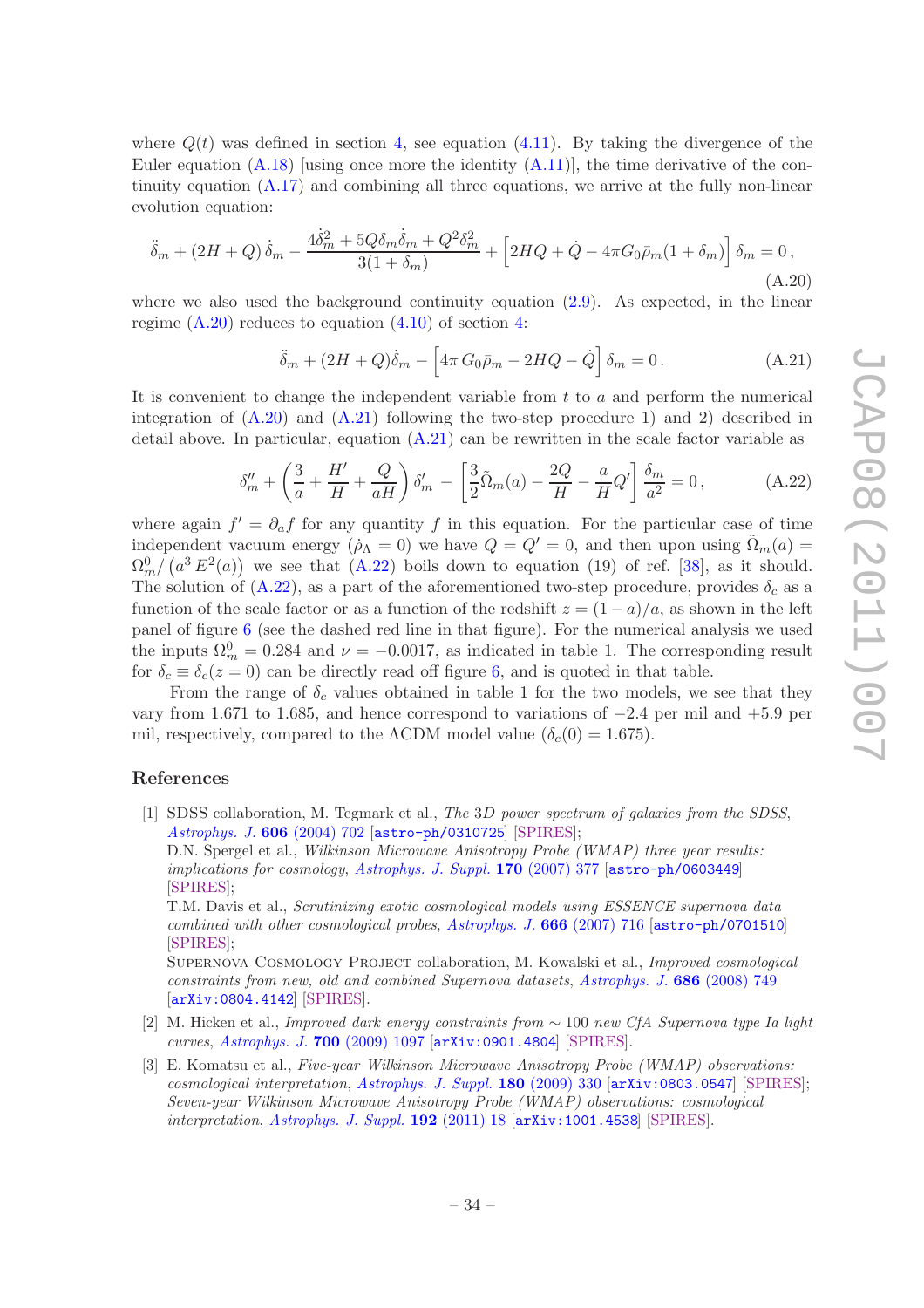- <span id="page-37-0"></span>[4] SUPERNOVA COSMOLOGY PROJECT collaboration, R.A. Knop et al., New constraints on  $\Omega_M$ ,  $\Omega_{\Lambda}$  and w from an independent set of eleven high-redshift supernovae observed with HST, [Astrophys. J.](http://dx.doi.org/10.1086/378560) 598 (2003) 102 [[astro-ph/0309368](http://arxiv.org/abs/astro-ph/0309368)] [\[SPIRES\]](http://www-spires.slac.stanford.edu/spires/find/hep/www?eprint=ASTRO-PH/0309368); SUPERNOVA SEARCH TEAM collaboration, A.G. Riess et al., Type Ia Supernova discoveries at  $z > 1$  from the Hubble space telescope: evidence for past deceleration and constraints on dark energy evolution, [Astrophys. J.](http://dx.doi.org/10.1086/383612)  $607$  (2004) 665 [[astro-ph/0402512](http://arxiv.org/abs/astro-ph/0402512)] [\[SPIRES\]](http://www-spires.slac.stanford.edu/spires/find/hep/www?eprint=ASTRO-PH/0402512).
- <span id="page-37-1"></span>[5] S. Weinberg, The cosmological constant problem, [Rev. Mod. Phys.](http://dx.doi.org/10.1103/RevModPhys.61.1) 61 (1989) 1 [\[SPIRES\]](http://www-spires.slac.stanford.edu/spires/find/hep/www?j=RMPHA,61,1).
- <span id="page-37-2"></span>[6] P.J.E. Peebles and B. Ratra, The cosmological constant and dark energy, [Rev. Mod. Phys.](http://dx.doi.org/10.1103/RevModPhys.75.559) 75 (2003) 559 [[astro-ph/0207347](http://arxiv.org/abs/astro-ph/0207347)] [\[SPIRES\]](http://www-spires.slac.stanford.edu/spires/find/hep/www?eprint=ASTRO-PH/0207347); T. Padmanabhan, Cosmological constant: the weight of the vacuum, [Phys. Rept.](http://dx.doi.org/10.1016/S0370-1573(03)00120-0) 380 (2003) 235 [[hep-th/0212290](http://arxiv.org/abs/hep-th/0212290)] [\[SPIRES\]](http://www-spires.slac.stanford.edu/spires/find/hep/www?eprint=hep-th/0212290); V. Sahni and A. Starobinsky, The case for a positive cosmological Λ-term, [Int. J. Mod. Phys.](http://dx.doi.org/10.1142/S0218271800000542) D 9 (2000) 373 [[astro-ph/9904398](http://arxiv.org/abs/astro-ph/9904398)] [\[SPIRES\]](http://www-spires.slac.stanford.edu/spires/find/hep/www?eprint=ASTRO-PH/9904398); S.M. Carroll, The cosmological constant, Living Rev. Rel. 4 (2001) 1 [[astro-ph/0004075](http://arxiv.org/abs/astro-ph/0004075)] [\[SPIRES\]](http://www-spires.slac.stanford.edu/spires/find/hep/www?eprint=ASTRO-PH/0004075); E.J. Copeland, M. Sami and S. Tsujikawa, Dynamics of dark energy, [Int. J. Mod. Phys.](http://dx.doi.org/10.1142/S021827180600942X) D 15 (2006) 1753 [[hep-th/0603057](http://arxiv.org/abs/hep-th/0603057)] [\[SPIRES\]](http://www-spires.slac.stanford.edu/spires/find/hep/www?eprint=HEP-TH/0603057).
- <span id="page-37-3"></span>[7] Y.B. Zeldovich, Cosmological constant and elementary particles, Sov. Phys. JETP Lett. 6 (1967) 3167 [Sov. Phys. Usp. 11 (1968) 381].
- <span id="page-37-4"></span>[8] P.J. Steinhardt, *Cosmological challenges for the*  $21<sup>st</sup>$  *century*, in *Critical problems in physics*, V.L. Fitch et al. eds., Princeton University Press, Princeton U.S.A. (1997); A quintessential introduction to dark energy, [Phil. Trans. R. Soc. Lond.](http://dx.doi.org/10.1098/rsta.2003.1290) A 361 (2003) 2497.
- <span id="page-37-5"></span>[9] F. Bauer, J. Solà and H. Stefančić, *Dynamically avoiding fine-tuning the cosmological constant:* the 'relaxed universe', JCAP 12 [\(2010\) 029](http://dx.doi.org/10.1088/1475-7516/2010/12/029) [[arXiv:1006.3944](http://arxiv.org/abs/1006.3944)] [\[SPIRES\]](http://www-spires.slac.stanford.edu/spires/find/hep/www?eprint=1006.3944).
- [10] F. Bauer, J. Solà and H. Štefančić, *The relaxed universe: towards solving the cosmological* constant problem dynamically from an effective action functional of gravity, [Phys. Lett.](http://dx.doi.org/10.1016/j.physletb.2010.04.029) B 688 (2010) 269 [[arXiv:0912.0677](http://arxiv.org/abs/0912.0677)] [\[SPIRES\]](http://www-spires.slac.stanford.edu/spires/find/hep/www?eprint=0912.0677).
- [11] F. Bauer, J. Solà and H. Stefancic, Relaxing a large cosmological constant, [Phys. Lett.](http://dx.doi.org/10.1016/j.physletb.2009.06.065) B 678 (2009) 427 [[arXiv:0902.2215](http://arxiv.org/abs/0902.2215)] [\[SPIRES\]](http://www-spires.slac.stanford.edu/spires/find/hep/www?eprint=0902.2215); F. Bauer, Perturbations in the relaxation mechanism for a large cosmological constant, [Class. Quant. Grav.](http://dx.doi.org/10.1088/0264-9381/27/5/055001) 27 (2010) 055001 [[arXiv:0909.2237](http://arxiv.org/abs/0909.2237)] [\[SPIRES\]](http://www-spires.slac.stanford.edu/spires/find/hep/www?eprint=0909.2237); The cosmological constant and the relaxed universe, [J. Phys. Conf. Ser.](http://dx.doi.org/10.1088/1742-6596/259/1/012083) 259 (2010) 012083 [[arXiv:1010.1106](http://arxiv.org/abs/1010.1106)] [\[SPIRES\]](http://www-spires.slac.stanford.edu/spires/find/hep/www?eprint=1010.1106); H. Stefančić, *The solution of the cosmological constant problem from the inhomogeneous* equation of state - a hint from modified gravity?, [Phys. Lett.](http://dx.doi.org/10.1016/j.physletb.2008.10.065)  $\bf{B}$  670 (2009) 246 [[arXiv:0807.3692](http://arxiv.org/abs/0807.3692)] [\[SPIRES\]](http://www-spires.slac.stanford.edu/spires/find/hep/www?eprint=0807.3692).
- <span id="page-37-7"></span>[12] J. Solà and H. Štefančić, *Dynamical dark energy or variable cosmological parameters?*, [Mod. Phys. Lett.](http://dx.doi.org/10.1142/S0217732306019554) A 21 (2006) 479 [[astro-ph/0507110](http://arxiv.org/abs/astro-ph/0507110)] [\[SPIRES\]](http://www-spires.slac.stanford.edu/spires/find/hep/www?eprint=ASTRO-PH/0507110); Effective equation of state for dark energy: mimicking quintessence and phantom energy through a variable Lambda, [Phys. Lett.](http://dx.doi.org/10.1016/j.physletb.2005.08.051) B 624 (2005) 147 [[astro-ph/0505133](http://arxiv.org/abs/astro-ph/0505133)] [\[SPIRES\]](http://www-spires.slac.stanford.edu/spires/find/hep/www?eprint=ASTRO-PH/0505133); Cosmology with variable parameters and effective equation of state for dark energy, J. Phys.  $\AA$  39 [\(2006\) 6753](http://dx.doi.org/10.1088/0305-4470/39/21/S76) [[gr-qc/0601012](http://arxiv.org/abs/gr-qc/0601012)] [\[SPIRES\]](http://www-spires.slac.stanford.edu/spires/find/hep/www?eprint=GR-QC/0601012).
- <span id="page-37-6"></span>[13] J. Grande, J. Solà and H. Stefančić,  $LXCDM: a \cos mon \, model \, solution \, to \, the \, cosmological$ coincidence problem?,  $JCAP$  08 [\(2006\) 011](http://dx.doi.org/10.1088/1475-7516/2006/08/011)  $[\text{gr-qc/0604057}]$  $[\text{gr-qc/0604057}]$  $[\text{gr-qc/0604057}]$  [\[SPIRES\]](http://www-spires.slac.stanford.edu/spires/find/hep/www?eprint=GR-QC/0604057); Composite dark energy: cosmon models with running cosmological term and gravitational coupling, [Phys. Lett.](http://dx.doi.org/10.1016/j.physletb.2006.12.040) B 645 (2007) 236 [[gr-qc/0609083](http://arxiv.org/abs/gr-qc/0609083)] [\[SPIRES\]](http://www-spires.slac.stanford.edu/spires/find/hep/www?eprint=GR-QC/0609083); Cosmologies with variable parameters and dynamical cosmon: Implications on the cosmic coincidence problem, J. Phys. A 40 [\(2007\) 6787](http://dx.doi.org/10.1088/1751-8113/40/25/S23) [[gr-qc/0701090](http://arxiv.org/abs/gr-qc/0701090)] [\[SPIRES\]](http://www-spires.slac.stanford.edu/spires/find/hep/www?eprint=GR-QC/0701090); What is there in the black box of dark energy: variable cosmological parameters or multiple (interacting) components?, J. Phys. A 40 [\(2007\) 6935](http://dx.doi.org/10.1088/1751-8113/40/25/S42) [[astro-ph/0701201](http://arxiv.org/abs/astro-ph/0701201)] [\[SPIRES\]](http://www-spires.slac.stanford.edu/spires/find/hep/www?eprint=ASTRO-PH/0701201); J. Grande, A. Pelinson and J. Solà, *Dark energy perturbations and cosmic coincidence*, Phys. Rev. D 79 [\(2009\) 043006](http://dx.doi.org/10.1103/PhysRevD.79.043006) [[arXiv:0809.3462](http://arxiv.org/abs/0809.3462)] [\[SPIRES\]](http://www-spires.slac.stanford.edu/spires/find/hep/www?eprint=0809.3462);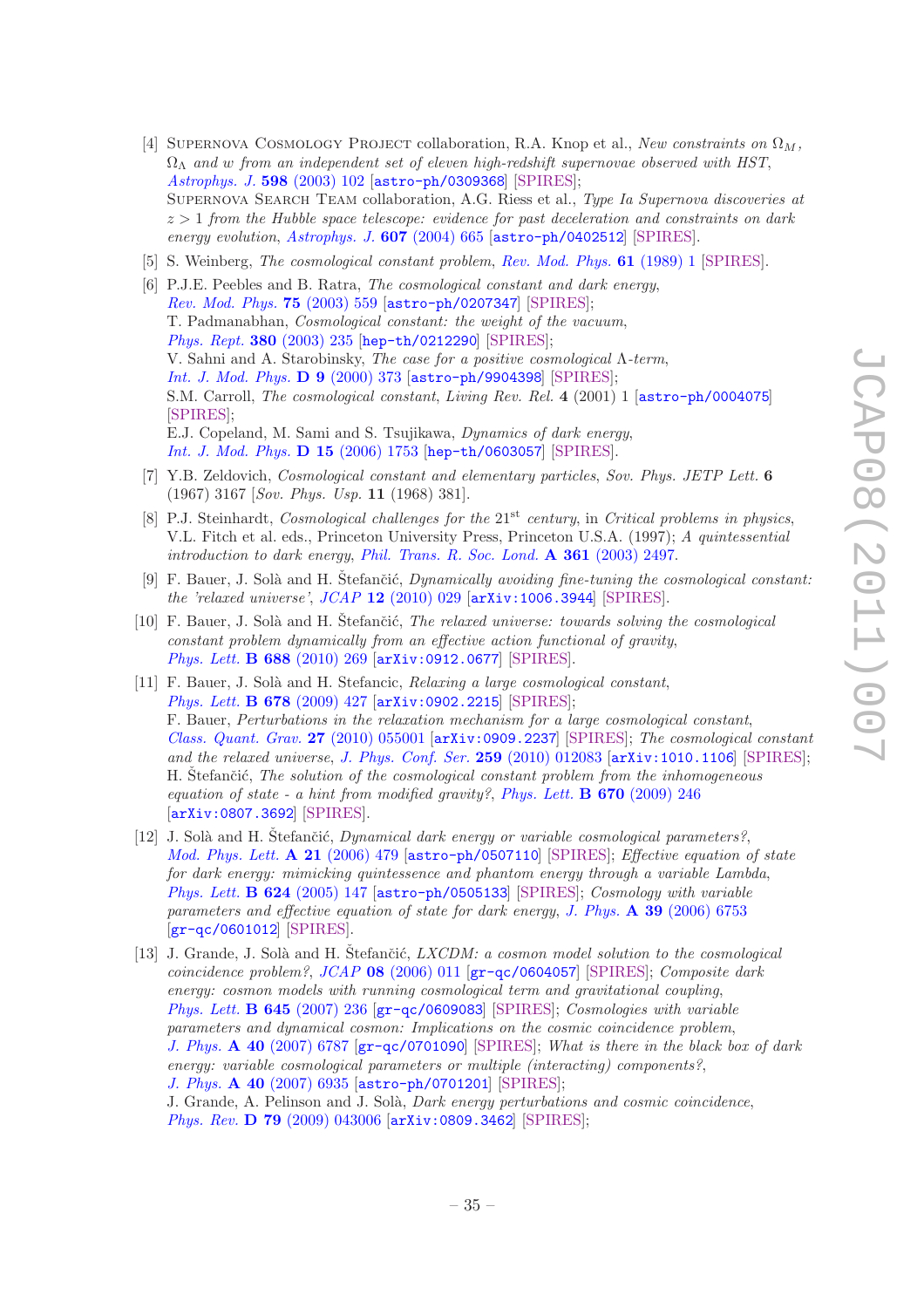J. Grande, R. Opher, A. Pelinson and J. Solà, *Effective growth of matter density fluctuations in* the running LCDM and LXCDM models,  $JCAP$  12 [\(2007\) 007](http://dx.doi.org/10.1088/1475-7516/2007/12/007)  $[arXiv:0709.2130]$  $[arXiv:0709.2130]$  $[arXiv:0709.2130]$  [\[SPIRES\]](http://www-spires.slac.stanford.edu/spires/find/hep/www?eprint=0709.2130); J. Grande, A. Pelinson and J. Solà, Dark energy perturbations and a possible solution to the *coincidence problem*, in the proceedings of the  $\tilde{\tau}^{th}$  *International Heidelberg Conference: Dark* matter in astrophysics and particle physics (Dark2009), V. Klapdor-Kleingrothaus and I.V. Krivosheina eds., World Scientific, Singapore (2009), [arXiv:0904.3293](http://arxiv.org/abs/0904.3293) [\[SPIRES\]](http://www-spires.slac.stanford.edu/spires/find/hep/www?eprint=0904.3293).

- <span id="page-38-3"></span>[14] J. Solà, Cosmologies with a time dependent vacuum, [J. Phys. Conf. Ser.](http://dx.doi.org/10.1088/1742-6596/283/1/012033)  $283$  (2011) 012033 [[arXiv:1102.1815](http://arxiv.org/abs/1102.1815)] [\[SPIRES\]](http://www-spires.slac.stanford.edu/spires/find/hep/www?eprint=1102.1815).
- <span id="page-38-0"></span>[15] N.C. Tsamis and R.P. Woodard, Post-inflationary evolution via gravitation, Phys. Rev. D 81 [\(2010\) 103509](http://dx.doi.org/10.1103/PhysRevD.81.103509) [[arXiv:1001.4929](http://arxiv.org/abs/1001.4929)] [\[SPIRES\]](http://www-spires.slac.stanford.edu/spires/find/hep/www?eprint=1001.4929); A phenomenological model for the early universe, Phys. Rev.  $D \ 80 \ (2009) \ 083512 \ [arXiv:0904.2368] \ [SPIRES].$  $D \ 80 \ (2009) \ 083512 \ [arXiv:0904.2368] \ [SPIRES].$  $D \ 80 \ (2009) \ 083512 \ [arXiv:0904.2368] \ [SPIRES].$  $D \ 80 \ (2009) \ 083512 \ [arXiv:0904.2368] \ [SPIRES].$  $D \ 80 \ (2009) \ 083512 \ [arXiv:0904.2368] \ [SPIRES].$
- <span id="page-38-4"></span>[16] M. Maggiore, Zero-point quantum fluctuations and dark energy, Phys. Rev. D 83 [\(2011\) 063514](http://dx.doi.org/10.1103/PhysRevD.83.063514) [[arXiv:1004.1782](http://arxiv.org/abs/1004.1782)] [\[SPIRES\]](http://www-spires.slac.stanford.edu/spires/find/hep/www?eprint=1004.1782); N. Bilic, Vacuum fluctuations in a supersymmetric model in FRW spacetime, Phys. Rev. D 83 [\(2011\) 105003](http://dx.doi.org/10.1103/PhysRevD.83.105003) [[arXiv:1104.1349](http://arxiv.org/abs/1104.1349)] [\[SPIRES\]](http://www-spires.slac.stanford.edu/spires/find/hep/www?eprint=1104.1349); G. Mangano, Shadows of trans-planckian physics on cosmology and the role of the zero-point energy density, Phys. Rev. **D 82** [\(2010\) 043519](http://dx.doi.org/10.1103/PhysRevD.82.043519) [[arXiv:1005.2758](http://arxiv.org/abs/1005.2758)] [\[SPIRES\]](http://www-spires.slac.stanford.edu/spires/find/hep/www?eprint=1005.2758).
- [17] F.R. Klinkhamer and G.E. Volovik, Dynamic vacuum variable and equilibrium approach in cosmology, Phys. Rev. D 78 [\(2008\) 063528](http://dx.doi.org/10.1103/PhysRevD.78.063528) [[arXiv:0806.2805](http://arxiv.org/abs/0806.2805)] [\[SPIRES\]](http://www-spires.slac.stanford.edu/spires/find/hep/www?eprint=0806.2805); Dynamics of the quantum vacuum: Cosmology as relaxation to the equilibrium state, [arXiv:1102.3152](http://arxiv.org/abs/1102.3152) [\[SPIRES\]](http://www-spires.slac.stanford.edu/spires/find/hep/www?eprint=1102.3152);

D.A. Demir, *Vacuum energy as the origin of the gravitational constant*, [Found. Phys.](http://dx.doi.org/10.1007/s10701-009-9364-z) 39 (2009) 1407;

V. Branchina and D. Zappala, Time evolution of  $T_{\mu\nu}$  and the cosmological constant problem, [Gen. Rel. Grav.](http://dx.doi.org/10.1007/s10714-009-0822-x) 42 (2010) 141 [[arXiv:0705.2299](http://arxiv.org/abs/0705.2299)] [\[SPIRES\]](http://www-spires.slac.stanford.edu/spires/find/hep/www?eprint=0705.2299); Dilution of zero point energies in the cosmological expansion, [Mod. Phys. Lett.](http://dx.doi.org/10.1142/S0217732310033670)  $\bf{A}$  **25** (2010) 2305 [[arXiv:1005.3657](http://arxiv.org/abs/1005.3657)] [\[SPIRES\]](http://www-spires.slac.stanford.edu/spires/find/hep/www?eprint=1005.3657); J. Beltran Jiménez and A.L. Maroto, Cosmological electromagnetic fields and dark energy, JCAP 03 [\(2009\) 016](http://dx.doi.org/10.1088/1475-7516/2009/03/016) [[arXiv:0811.0566](http://arxiv.org/abs/0811.0566)] [\[SPIRES\]](http://www-spires.slac.stanford.edu/spires/find/hep/www?eprint=0811.0566);

P. Batra, K. Hinterbichler, L. Hui and D.N. Kabat, Pseudo-redundant vacuum energy, Phys. Rev. D 78 [\(2008\) 043507](http://dx.doi.org/10.1103/PhysRevD.78.043507) [[arXiv:0801.4526](http://arxiv.org/abs/0801.4526)] [\[SPIRES\]](http://www-spires.slac.stanford.edu/spires/find/hep/www?eprint=0801.4526);

S.M. Barr, S.-P. Ng and R.J. Scherrer, Classical cancellation of the cosmological constant re-considered, Phys. Rev. D 73 [\(2006\) 063530](http://dx.doi.org/10.1103/PhysRevD.73.063530) [[hep-ph/0601053](http://arxiv.org/abs/hep-ph/0601053)] [\[SPIRES\]](http://www-spires.slac.stanford.edu/spires/find/hep/www?eprint=HEP-PH/0601053);

Y. Du, H. Zhang and X.-Z. Li, New mechanism to cross the phantom divide,

[Eur. Phys. J.](http://dx.doi.org/10.1140/epjc/s10052-011-1660-z) 71 (2011) 1660 [[arXiv:1008.4421](http://arxiv.org/abs/1008.4421)] [\[SPIRES\]](http://www-spires.slac.stanford.edu/spires/find/hep/www?eprint=1008.4421);

M.M. Verma, Dark energy as a manifestation of the non-constant cosmological constant, [Astrophys. Space Sci.](http://dx.doi.org/10.1007/s10509-010-0347-5) 330 (2010) 101 [\[SPIRES\]](http://www-spires.slac.stanford.edu/spires/find/hep/www?j=APSSB,330,101);

B. Feng, X.-L. Wang and X.-M. Zhang, Dark energy constraints from the cosmic age and Supernova, [Phys. Lett.](http://dx.doi.org/10.1016/j.physletb.2004.12.071) B 607 (2005) 35 [[astro-ph/0404224](http://arxiv.org/abs/astro-ph/0404224)] [\[SPIRES\]](http://www-spires.slac.stanford.edu/spires/find/hep/www?eprint=ASTRO-PH/0404224).

<span id="page-38-1"></span>[18] U. Mukhopadhyay, P.P. Ghosh, M. Khlopov and S. Ray, Phenomenology of Λ-CDM model: a possibility of accelerating Universe with positive pressure, [Int. J. Theor. Phys.](http://dx.doi.org/10.1007/s10773-010-0639-0) 50 (2011) 939 [[arXiv:0711.0686](http://arxiv.org/abs/0711.0686)] [\[SPIRES\]](http://www-spires.slac.stanford.edu/spires/find/hep/www?eprint=0711.0686);

M.M. Verma, Dark energy as a manifestation of the non-constant cosmological constant, [Astrophys. Space Sci.](http://dx.doi.org/10.1007/s10509-010-0347-5) 330 (2010) 101 [\[SPIRES\]](http://www-spires.slac.stanford.edu/spires/find/hep/www?j=APSSB,330,101);

G. Leon, Y. Leyva, E.N. Saridakis, O. Martin and R. Cardenas, Falsifying field-based dark energy models,  $arXiv:0912.0542$  [\[SPIRES\]](http://www-spires.slac.stanford.edu/spires/find/hep/www?eprint=0912.0542);

J. Lu, E.N. Saridakis, M.R. Setare and L. Xu, Observational constraints on holographic dark energy with varying gravitational constant,  $JCAP$  03 [\(2010\) 031](http://dx.doi.org/10.1088/1475-7516/2010/03/031)  $\left[$ [arXiv:0912.0923](http://arxiv.org/abs/0912.0923) $\right]$  [\[SPIRES\]](http://www-spires.slac.stanford.edu/spires/find/hep/www?eprint=0912.0923); M. Jamil, E.N. Saridakis and M.R. Setare, Holographic dark energy with varying gravitational constant, [Phys. Lett.](http://dx.doi.org/10.1016/j.physletb.2009.07.048) B 679 (2009) 172 [[arXiv:0906.2847](http://arxiv.org/abs/0906.2847)] [\[SPIRES\]](http://www-spires.slac.stanford.edu/spires/find/hep/www?eprint=0906.2847).

<span id="page-38-2"></span>[19] A.D. Dolgov, An attempt to get rid of the cosmological constant, in The very Early Universe, G. Gibbons et al. eds., Cambridge University Press, Cambridge U.K. (1982); L.F. Abbott, A mechanism for reducing the value of the cosmological constant,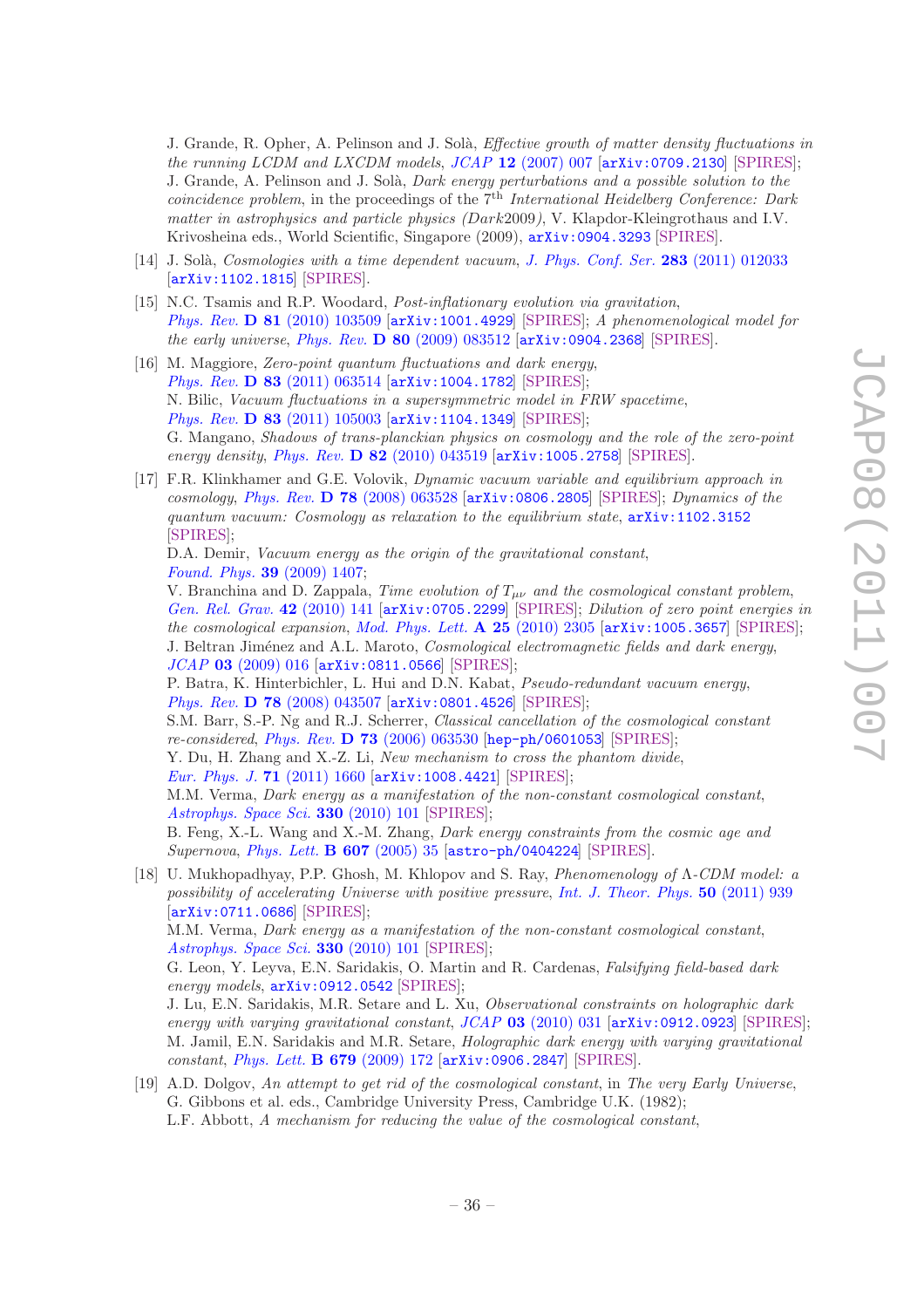[Phys. Lett.](http://dx.doi.org/10.1016/0370-2693(85)90459-9) B 150 (1985) 427 [\[SPIRES\]](http://www-spires.slac.stanford.edu/spires/find/hep/www?j=PHLTA,B150,427);

L.H. Ford, Cosmological constant damping by unstable scalar fields, Phys. Rev. D 35 [\(1987\) 2339](http://dx.doi.org/10.1103/PhysRevD.35.2339) [\[SPIRES\]](http://www-spires.slac.stanford.edu/spires/find/hep/www?j=PHRVA,D35,2339);

R.D. Peccei, J. Solà and C. Wetterich, Adjusting the cosmological constant dynamically: cosmons and a new force weaker than gravity, [Phys. Lett.](http://dx.doi.org/10.1016/0370-2693(87)91191-9) B 195 (1987) 183 [\[SPIRES\]](http://www-spires.slac.stanford.edu/spires/find/hep/www?j=PHLTA,B195,183); S.M. Barr, An attempt at a classical cancellation of the cosmological constant, Phys. Rev. D 36 [\(1987\) 1691](http://dx.doi.org/10.1103/PhysRevD.36.1691) [\[SPIRES\]](http://www-spires.slac.stanford.edu/spires/find/hep/www?j=PHRVA,D36,1691); S.M. Barr and D. Hochberg, Dynamical adjustment of the cosmological constant, [Phys. Lett.](http://dx.doi.org/10.1016/0370-2693(88)90805-2) B 211 (1988) 49 [\[SPIRES\]](http://www-spires.slac.stanford.edu/spires/find/hep/www?j=PHLTA,B211,49);

J. Solà, The cosmological constant and the fate of the cosmon in Weyl conformal gravity, [Phys. Lett.](http://dx.doi.org/10.1016/0370-2693(89)91552-9) **B 228** (1989) 317 [\[SPIRES\]](http://www-spires.slac.stanford.edu/spires/find/hep/www?j=PHLTA,B228,317); Scale gauge symmetry and the standard model, [Int. J. Mod. Phys.](http://dx.doi.org/10.1142/S0217751X90001756) A 5 (1990) 4225 [\[SPIRES\]](http://www-spires.slac.stanford.edu/spires/find/hep/www?j=IMPAE,A5,4225).

- <span id="page-39-0"></span>[20] C. Wetterich, *Cosmology and the fate of dilatation symmetry, [Nucl. Phys.](http://dx.doi.org/10.1016/0550-3213(88)90193-9)* **B** 302 (1988) 668 [\[SPIRES\]](http://www-spires.slac.stanford.edu/spires/find/hep/www?j=NUPHA,B302,668); P.J.E. Peebles and B. Ratra, Cosmology with a time variable cosmological constant, [Astrophys. J.](http://dx.doi.org/10.1086/185100) 325 (1988) L17 [\[SPIRES\]](http://www-spires.slac.stanford.edu/spires/find/hep/www?j=ASJOA,325,L17); Cosmological consequences of a rolling homogeneous scalar field, Phys. Rev.  $\bf{D}$  37 [\(1988\) 3406](http://dx.doi.org/10.1103/PhysRevD.37.3406) [\[SPIRES\]](http://www-spires.slac.stanford.edu/spires/find/hep/www?j=PHRVA,D37,3406); P.G. Ferreira and M. Joyce, Cosmology with a primordial scaling field, Phys. Rev. D 58 [\(1998\) 023503](http://dx.doi.org/10.1103/PhysRevD.58.023503) [[astro-ph/9711102](http://arxiv.org/abs/astro-ph/9711102)] [\[SPIRES\]](http://www-spires.slac.stanford.edu/spires/find/hep/www?eprint=ASTRO-PH/9711102); R.R. Caldwell, R. Dave and P.J. Steinhardt, *Cosmological imprint of an energy component with* general equation-of-state, [Phys. Rev. Lett.](http://dx.doi.org/10.1103/PhysRevLett.80.1582) 80 (1998) 1582 [[astro-ph/9708069](http://arxiv.org/abs/astro-ph/9708069)] [\[SPIRES\]](http://www-spires.slac.stanford.edu/spires/find/hep/www?eprint=ASTRO-PH/9708069); P.J. Steinhardt, L.-M. Wang and I. Zlatev, *Cosmological tracking solutions*, Phys. Rev. D 59 [\(1999\) 123504](http://dx.doi.org/10.1103/PhysRevD.59.123504) [[astro-ph/9812313](http://arxiv.org/abs/astro-ph/9812313)] [\[SPIRES\]](http://www-spires.slac.stanford.edu/spires/find/hep/www?eprint=ASTRO-PH/9812313); V. Sahni and L.-M. Wang, A new cosmological model of quintessence and dark matter, Phys. Rev. D 62 [\(2000\) 103517](http://dx.doi.org/10.1103/PhysRevD.62.103517) [[astro-ph/9910097](http://arxiv.org/abs/astro-ph/9910097)] [\[SPIRES\]](http://www-spires.slac.stanford.edu/spires/find/hep/www?eprint=ASTRO-PH/9910097). [21] O. Bertolami, Time dependent cosmological term, [Nuovo Cim.](http://dx.doi.org/10.1007/BF02728301) 93B (1986) 36;
- <span id="page-39-1"></span>M. Ozer and M.O. Taha, A model of the universe with time dependent cosmological constant free of cosmological problems, [Nucl. Phys.](http://dx.doi.org/10.1016/0550-3213(87)90128-3) **B 287** (1987) 776 [\[SPIRES\]](http://www-spires.slac.stanford.edu/spires/find/hep/www?j=NUPHA,B287,776); O.K. Freese et al. *Cosmology with decaying vacuum energy, [Nucl. Phys](http://dx.doi.org/10.1016/0550-3213(87)90129-5).* **287** (1987) 797; J.C. Carvalho, J.A.S. Lima and I. Waga, On the cosmological consequences of a time dependent lambda term, Phys. Rev. D 46 [\(1992\) 2404](http://dx.doi.org/10.1103/PhysRevD.46.2404) [\[SPIRES\]](http://www-spires.slac.stanford.edu/spires/find/hep/www?j=PHRVA,D46,2404); W. Chen and Y.S. Wu, Implications of a cosmological constant varying as  $R^{-2}$ , [Phys. Rev.](http://dx.doi.org/10.1103/PhysRevD.41.695) D 41 (1990) 695 [\[SPIRES\]](http://www-spires.slac.stanford.edu/spires/find/hep/www?j=PHRVA,D41,695); J.A.S. Lima and J.M.F. Maia, Deflationary cosmology with decaying vacuum energy density, Phys. Rev. D 49 [\(1994\) 5597](http://dx.doi.org/10.1103/PhysRevD.49.5597) [\[SPIRES\]](http://www-spires.slac.stanford.edu/spires/find/hep/www?j=PHRVA,D49,5597); J.A.S. Lima, Thermodynamics of decaying vacuum cosmologies, Phys. Rev. D 54 [\(1996\) 2571](http://dx.doi.org/10.1103/PhysRevD.54.2571) [[gr-qc/9605055](http://arxiv.org/abs/gr-qc/9605055)] [\[SPIRES\]](http://www-spires.slac.stanford.edu/spires/find/hep/www?eprint=GR-QC/9605055); A.I. Arbab and A.M.M. Abdel-Rahman, Nonsingular cosmology with a time dependent cosmological term, Phys. Rev. D 50 [\(1994\) 7725](http://dx.doi.org/10.1103/PhysRevD.50.7725) [\[SPIRES\]](http://www-spires.slac.stanford.edu/spires/find/hep/www?j=PHRVA,D50,7725).
- <span id="page-39-2"></span>[22] J.M. Overduin and F.I. Cooperstock, Evolution of the scale factor with a variable cosmological term, Phys. Rev. D 58 [\(1998\) 043506](http://dx.doi.org/10.1103/PhysRevD.58.043506) [[astro-ph/9805260](http://arxiv.org/abs/astro-ph/9805260)] [\[SPIRES\]](http://www-spires.slac.stanford.edu/spires/find/hep/www?eprint=ASTRO-PH/9805260).
- <span id="page-39-3"></span>[23] J. Solà, Dark energy: a quantum fossil from the inflationary Universe?, J. Phys. A 41 [\(2008\) 164066](http://dx.doi.org/10.1088/1751-8113/41/16/164066) [[arXiv:0710.4151](http://arxiv.org/abs/0710.4151)] [\[SPIRES\]](http://www-spires.slac.stanford.edu/spires/find/hep/www?eprint=0710.4151).
- <span id="page-39-5"></span>[24] I.L. Shapiro and J. Solà, On the possible running of the cosmological 'constant', [Phys. Lett.](http://dx.doi.org/10.1016/j.physletb.2009.10.073) **B** 682 (2009) 105  $arXiv:0910.4925$  [\[SPIRES\]](http://www-spires.slac.stanford.edu/spires/find/hep/www?eprint=0910.4925); see also the detailed review: *Can* the cosmological 'constant' run? — It may run,  $arXiv:0808.0315$  [\[SPIRES\]](http://www-spires.slac.stanford.edu/spires/find/hep/www?eprint=0808.0315) on the quantum field theory of the CC term.
- <span id="page-39-6"></span>[25] S. Basilakos, Solving the main cosmological puzzles with a generalized time varying vacuum energy, [Astron. Astrophys.](http://dx.doi.org/10.1051/0004-6361/200912575) 508 (2009) 575.
- <span id="page-39-4"></span>[26] B.F.L. Ward, On the running of the cosmological constant in quantum general relativity, [Mod. Phys. Lett.](http://dx.doi.org/10.1142/S021773231003269X) A 25 (2010) 607 [[arXiv:0908.1764](http://arxiv.org/abs/0908.1764)] [\[SPIRES\]](http://www-spires.slac.stanford.edu/spires/find/hep/www?eprint=0908.1764); Planck scale cosmology and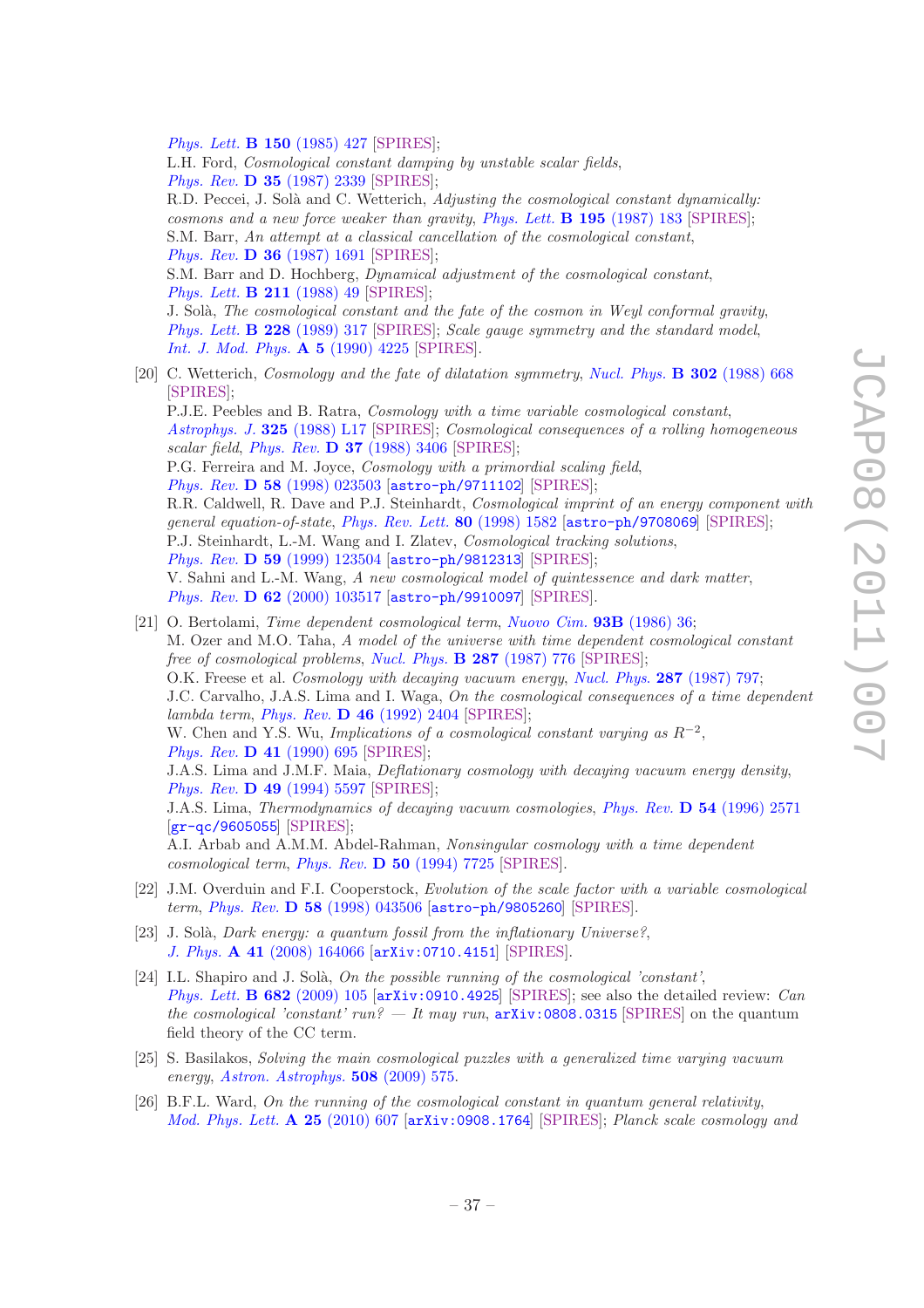resummed quantum gravity, [arXiv:0910.0490](http://arxiv.org/abs/0910.0490) [\[SPIRES\]](http://www-spires.slac.stanford.edu/spires/find/hep/www?eprint=0910.0490); Resummed quantum gravity, [Int. J. Mod. Phys.](http://dx.doi.org/10.1142/S021827180801236X) D 17 (2008) 627 [[hep-ph/0610232](http://arxiv.org/abs/hep-ph/0610232)] [\[SPIRES\]](http://www-spires.slac.stanford.edu/spires/find/hep/www?eprint=HEP-PH/0610232); Planck scale cosmology in resummed quantum gravity, [Mod. Phys. Lett.](http://dx.doi.org/10.1142/S0217732308028624)  $\bf{A}$  23 (2008) 3299 [[arXiv:0808.3124](http://arxiv.org/abs/0808.3124)] [\[SPIRES\]](http://www-spires.slac.stanford.edu/spires/find/hep/www?eprint=0808.3124); B. Koch and I. Ramirez, Exact renormalization group with optimal scale and its application to cosmology, [Class. Quant. Grav.](http://dx.doi.org/10.1088/0264-9381/28/5/055008) 28 (2011) 055008 [[arXiv:1010.2799](http://arxiv.org/abs/1010.2799)] [\[SPIRES\]](http://www-spires.slac.stanford.edu/spires/find/hep/www?eprint=1010.2799).

- <span id="page-40-0"></span>[27] I.L. Shapiro and J. Solà, Scaling behavior of the cosmological constant: interface between quantum field theory and cosmology, JHEP  $02$  [\(2002\) 006](http://dx.doi.org/10.1088/1126-6708/2002/02/006) [[hep-th/0012227](http://arxiv.org/abs/hep-th/0012227)] [\[SPIRES\]](http://www-spires.slac.stanford.edu/spires/find/hep/www?eprint=HEP-TH/0012227); On the scaling behavior of the cosmological constant and the possible existence of new forces and new light degrees of freedom, [Phys. Lett.](http://dx.doi.org/10.1016/S0370-2693(00)00090-3) B 475 (2000) 236 [[hep-ph/9910462](http://arxiv.org/abs/hep-ph/9910462)] [\[SPIRES\]](http://www-spires.slac.stanford.edu/spires/find/hep/www?eprint=HEP-PH/9910462).
- <span id="page-40-4"></span>[28] I.L. Shapiro, J. Solà, C. España-Bonet and P. Ruiz-Lapuente, Variable cosmological constant as a Planck scale effect, [Phys. Lett.](http://dx.doi.org/10.1016/j.physletb.2003.09.016)  $\bf{B}$  574 (2003) 149 [[astro-ph/0303306](http://arxiv.org/abs/astro-ph/0303306)] [\[SPIRES\]](http://www-spires.slac.stanford.edu/spires/find/hep/www?eprint=ASTRO-PH/0303306); C. Espana-Bonet, P. Ruiz-Lapuente, I.L. Shapiro and J. Solà, *Testing the running of the* cosmological constant with type-IA supernovae at high  $z$ , JCAP 02 [\(2004\) 006](http://dx.doi.org/10.1088/1475-7516/2004/02/006) [[hep-ph/0311171](http://arxiv.org/abs/hep-ph/0311171)] [\[SPIRES\]](http://www-spires.slac.stanford.edu/spires/find/hep/www?eprint=HEP-PH/0311171); I.L. Shapiro and J. Solà, *Cosmological constant, renormalization group and Planck scale*

physics, [Nucl. Phys. Proc. Suppl.](http://dx.doi.org/10.1016/S0920-5632(03)02402-2) 127 (2004) 71 [[hep-ph/0305279](http://arxiv.org/abs/hep-ph/0305279)] [\[SPIRES\]](http://www-spires.slac.stanford.edu/spires/find/hep/www?eprint=HEP-PH/0305279); A Friedmann-Lemaitre-Robertson-Walker cosmological model with running Lambda, [astro-ph/0401015](http://arxiv.org/abs/astro-ph/0401015) [\[SPIRES\]](http://www-spires.slac.stanford.edu/spires/find/hep/www?eprint=ASTRO-PH/0401015).

- <span id="page-40-1"></span>[29] A. Babic, B. Guberina, R. Horvat and H. Štefančić, Renormalization-group running of the cosmological constant and its implication for the Higgs boson mass in the standard model, Phys. Rev. D 65 [\(2002\) 085002](http://dx.doi.org/10.1103/PhysRevD.65.085002) [[hep-ph/0111207](http://arxiv.org/abs/hep-ph/0111207)] [\[SPIRES\]](http://www-spires.slac.stanford.edu/spires/find/hep/www?eprint=HEP-PH/0111207); B. Guberina, R. Horvat and H. Stefančić, Renormalization-group running of the cosmological constant and the fate of the universe, Phys. Rev.  $\bf{D} 67 (2003) 083001$  $\bf{D} 67 (2003) 083001$  [[hep-ph/0211184](http://arxiv.org/abs/hep-ph/0211184)] [\[SPIRES\]](http://www-spires.slac.stanford.edu/spires/find/hep/www?eprint=HEP-PH/0211184); I.L. Shapiro, J. Solà and H. Stefančić,  $Running G$  and  $\Lambda$  at low energies from physics at  $M(X)$ : Possible cosmological and astrophysical implications, JCAP 01 [\(2005\) 012](http://dx.doi.org/10.1088/1475-7516/2005/01/012) [[hep-ph/0410095](http://arxiv.org/abs/hep-ph/0410095)] [\[SPIRES\]](http://www-spires.slac.stanford.edu/spires/find/hep/www?eprint=HEP-PH/0410095); F. Bauer, The running of the cosmological and the Newton constant controlled by the cosmological event horizon, [Class. Quant. Grav.](http://dx.doi.org/10.1088/0264-9381/22/17/012) 22 (2005) 3533  $\left[\text{gr-qc/0501078}\right]$  $\left[\text{gr-qc/0501078}\right]$  $\left[\text{gr-qc/0501078}\right]$  [\[SPIRES\]](http://www-spires.slac.stanford.edu/spires/find/hep/www?eprint=GR-QC/0501078); The cosmological constant and discrete space-times, [hep-th/0610178](http://arxiv.org/abs/hep-th/0610178) [\[SPIRES\]](http://www-spires.slac.stanford.edu/spires/find/hep/www?eprint=HEP-TH/0610178); Scaling laws for the cosmological constant,  $gr-qc/0512007$  [\[SPIRES\]](http://www-spires.slac.stanford.edu/spires/find/hep/www?eprint=GR-QC/0512007).
- <span id="page-40-2"></span>[30] L.E. Parker and D.J. Toms, Quantum field theory in curved spacetime: quantized fields and gravity, Cambridge University Press, Cambridge U.K. (2009).
- <span id="page-40-3"></span>[31] S. Basilakos, M. Plionis and J. Solà, *Hubble expansion*  $\mathscr B$  structure formation in time varying vacuum models, Phys. Rev. D 80 [\(2009\) 083511](http://dx.doi.org/10.1103/PhysRevD.80.083511) [[arXiv:0907.4555](http://arxiv.org/abs/0907.4555)] [\[SPIRES\]](http://www-spires.slac.stanford.edu/spires/find/hep/www?eprint=0907.4555).
- <span id="page-40-5"></span>[32] O. Lahav, P.B. Lilje, J.R. Primack and M.J. Rees, Dynamical effects of the cosmological constant, Mon. Not. Roy. Astron. Soc. 251 (1991) 128 [\[SPIRES\]](http://www-spires.slac.stanford.edu/spires/find/hep/www?j=MNRAA,251,128); L.-M. Wang and P.J. Steinhardt, Cluster abundance constraints on quintessence models, [Astrophys. J.](http://dx.doi.org/10.1086/306436) 508 (1998) 483 [[astro-ph/9804015](http://arxiv.org/abs/astro-ph/9804015)] [\[SPIRES\]](http://www-spires.slac.stanford.edu/spires/find/hep/www?eprint=ASTRO-PH/9804015); I.T. Iliev and P.R. Shapiro, The postcollapse equilibrium structure of cosmological haloes in a low-density universe, [Mon. Not. Roy. Astron. Soc.](http://dx.doi.org/10.1046/j.1365-8711.2001.04422.x) 325 (2001) 468 [[astro-ph/0101067](http://arxiv.org/abs/astro-ph/0101067)] [\[SPIRES\]](http://www-spires.slac.stanford.edu/spires/find/hep/www?eprint=ASTRO-PH/0101067); E.L. Lokas, Structure formation in the quintessential Universe, Acta Phys. Polon. B 32 (2001) 3643 [[astro-ph/0112031](http://arxiv.org/abs/astro-ph/0112031)]; R.A. Battye and J. Weller, Constraining cosmological parameters using Sunyaev-Zel'dovich cluster surveys, Phys. Rev.  $\bf{D} 68 (2003) 083506$  $\bf{D} 68 (2003) 083506$  [[astro-ph/0305568](http://arxiv.org/abs/astro-ph/0305568)] [\[SPIRES\]](http://www-spires.slac.stanford.edu/spires/find/hep/www?eprint=ASTRO-PH/0305568); R. Mainini, A.V. Maccio, S.A. Bonometto and A. Klypin, Modeling dynamical dark energy,

[Astrophys. J.](http://dx.doi.org/10.1086/379236) 599 (2003) 24 [[astro-ph/0303303](http://arxiv.org/abs/astro-ph/0303303)] [\[SPIRES\]](http://www-spires.slac.stanford.edu/spires/find/hep/www?eprint=ASTRO-PH/0303303).

<span id="page-40-6"></span>[33] L.R. Abramo, R.C. Batista, L. Liberato and R. Rosenfeld, Structure formation in the presence of dark energy perturbations, JCAP 11 [\(2007\) 012](http://dx.doi.org/10.1088/1475-7516/2007/11/012) [[arXiv:0707.2882](http://arxiv.org/abs/0707.2882)] [\[SPIRES\]](http://www-spires.slac.stanford.edu/spires/find/hep/www?eprint=0707.2882); Physical approximations for the nonlinear evolution of perturbations in inhomogeneous dark energy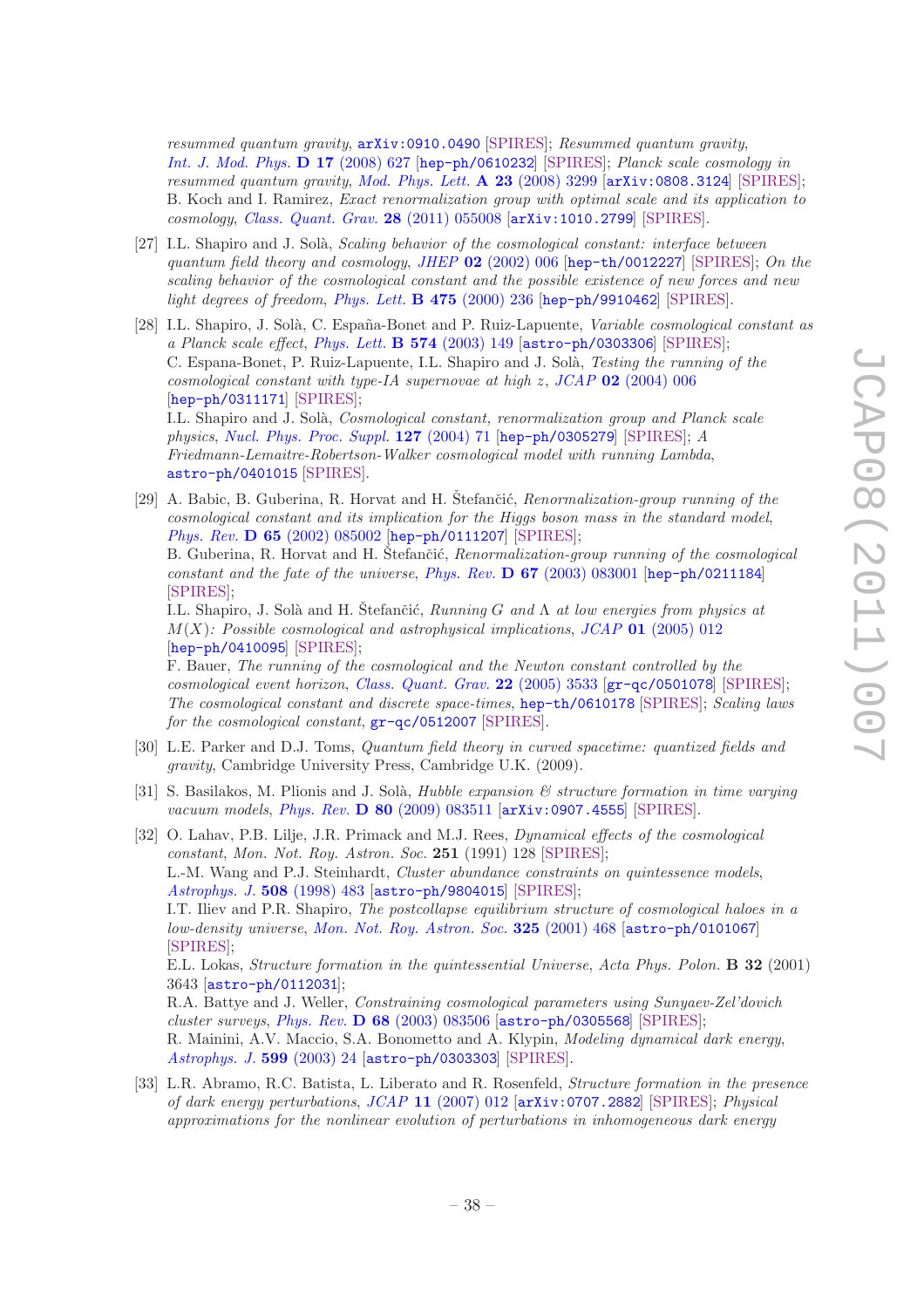scenarios, Phys. Rev. D 79 [\(2009\) 023516](http://dx.doi.org/10.1103/PhysRevD.79.023516) [[arXiv:0806.3461](http://arxiv.org/abs/0806.3461)] [\[SPIRES\]](http://www-spires.slac.stanford.edu/spires/find/hep/www?eprint=0806.3461).

- <span id="page-41-7"></span>[34] N.N. Weinberg and M. Kamionkowski, Constraining dark energy from the abundance of weak gravitational lenses, [Mon. Not. Roy. Astron. Soc.](http://dx.doi.org/10.1046/j.1365-8711.2003.06421.x) 341 (2003) 251 [[astro-ph/0210134](http://arxiv.org/abs/astro-ph/0210134)] [\[SPIRES\]](http://www-spires.slac.stanford.edu/spires/find/hep/www?eprint=ASTRO-PH/0210134).
- <span id="page-41-5"></span>[35] D.F. Mota and C. van de Bruck, On the spherical collapse model in dark energy cosmologies, [Astron. Astrophys.](http://dx.doi.org/10.1051/0004-6361:20041090) 421 (2004) 71 [[astro-ph/0401504](http://arxiv.org/abs/astro-ph/0401504)] [\[SPIRES\]](http://www-spires.slac.stanford.edu/spires/find/hep/www?eprint=ASTRO-PH/0401504).
- [36] N.J. Nunes and D.F. Mota, Structure formation in inhomogeneous dark energy models, [Mon. Not. Roy. Astron. Soc.](http://dx.doi.org/10.1111/j.1365-2966.2006.10166.x) 368 (2006) 751 [[astro-ph/0409481](http://arxiv.org/abs/astro-ph/0409481)] [\[SPIRES\]](http://www-spires.slac.stanford.edu/spires/find/hep/www?eprint=ASTRO-PH/0409481); M. Manera and D.F. Mota, Cluster number counts dependence on dark energy inhomogeneities and coupling to dark matter, [Mon. Not. Roy. Astron. Soc.](http://dx.doi.org/10.1111/j.1365-2966.2006.10774.x) 371 (2006) 1373 [[astro-ph/0504519](http://arxiv.org/abs/astro-ph/0504519)] [\[SPIRES\]](http://www-spires.slac.stanford.edu/spires/find/hep/www?eprint=ASTRO-PH/0504519); C. Horellou and J. Berge, Dark energy and the evolution of spherical overdensities, [Mon. Not. Roy. Astron. Soc.](http://dx.doi.org/10.1111/j.1365-2966.2005.09140.x) 360 (2005) 1393 [[astro-ph/0504465](http://arxiv.org/abs/astro-ph/0504465)] [\[SPIRES\]](http://www-spires.slac.stanford.edu/spires/find/hep/www?eprint=ASTRO-PH/0504465); D.-F. Zeng and Y.-H. Gao, Spherical collapse model and dark energy. II, [astro-ph/0505164](http://arxiv.org/abs/astro-ph/0505164) [\[SPIRES\]](http://www-spires.slac.stanford.edu/spires/find/hep/www?eprint=ASTRO-PH/0505164); I. Maor and O. Lahav, On virialization with dark energy, JCAP 07 [\(2005\) 003](http://dx.doi.org/10.1088/1475-7516/2005/07/003) [[astro-ph/0505308](http://arxiv.org/abs/astro-ph/0505308)] [\[SPIRES\]](http://www-spires.slac.stanford.edu/spires/find/hep/www?eprint=ASTRO-PH/0505308); W.J. Percival, Cosmological structure formation in a homogeneous dark energy background, [Astron. Astrophys.](http://dx.doi.org/10.1051/0004-6361:20053637) 443 (2005) 819 [[astro-ph/0508156](http://arxiv.org/abs/astro-ph/0508156)] [\[SPIRES\]](http://www-spires.slac.stanford.edu/spires/find/hep/www?eprint=ASTRO-PH/0508156); P. Wang, Virialization in dark energy cosmology, [Astrophys. J.](http://dx.doi.org/10.1086/500074) 640 (2006) 18 [[astro-ph/0507195](http://arxiv.org/abs/astro-ph/0507195)] [\[SPIRES\]](http://www-spires.slac.stanford.edu/spires/find/hep/www?eprint=ASTRO-PH/0507195); M. Bartelmann, M. Doran and C. Wetterich, Non-linear structure formation in cosmologies with early dark energy, [Astron. Astrophys.](http://dx.doi.org/10.1051/0004-6361:20053922) 454 (2006) 27 [[astro-ph/0507257](http://arxiv.org/abs/astro-ph/0507257)] [\[SPIRES\]](http://www-spires.slac.stanford.edu/spires/find/hep/www?eprint=ASTRO-PH/0507257).
- [37] S. Basilakos and N. Voglis, Virialization of cosmological structures in models with time varying equation of state, [Mon. Not. Roy. Astron. Soc.](http://dx.doi.org/10.1111/j.1365-2966.2006.11158.x) 374 (2007) 269 [[astro-ph/0610184](http://arxiv.org/abs/astro-ph/0610184)] [\[SPIRES\]](http://www-spires.slac.stanford.edu/spires/find/hep/www?eprint=ASTRO-PH/0610184); S. Basilakos, J.C. Sanchez and L. Perivolaropoulos, Spherical collapse model and cluster formation beyond the  $\Lambda$  cosmology: Indications for a clustered dark energy?, Phys. Rev. D 80 [\(2009\) 3530](http://dx.doi.org/10.1103/PhysRevD.80.043530) [[arXiv:0908.1333](http://arxiv.org/abs/0908.1333)] [\[SPIRES\]](http://www-spires.slac.stanford.edu/spires/find/hep/www?eprint=0908.1333).
- <span id="page-41-8"></span>[38] F. Pace, J.C. Waizmann and M. Bartelmann, Spherical collapse model in dark energy cosmologies, [arXiv:1005.0233](http://arxiv.org/abs/1005.0233) [\[SPIRES\]](http://www-spires.slac.stanford.edu/spires/find/hep/www?eprint=1005.0233).
- <span id="page-41-6"></span>[39] F. Schmidt, W. Hu and M. Lima, Spherical collapse and the halo model in braneworld gravity, Phys. Rev. D 81 [\(2010\) 063005](http://dx.doi.org/10.1103/PhysRevD.81.063005) [[arXiv:0911.5178](http://arxiv.org/abs/0911.5178)] [\[SPIRES\]](http://www-spires.slac.stanford.edu/spires/find/hep/www?eprint=0911.5178).
- <span id="page-41-9"></span>[40] S. Basilakos, M. Plionis and J.A.S. Lima, Confronting dark energy models using galaxy cluster number counts, *Phys. Rev.* **D 82** [\(2010\) 3517](http://dx.doi.org/10.1103/PhysRevD.82.083517) [[arXiv:1006.3418](http://arxiv.org/abs/1006.3418)] [\[SPIRES\]](http://www-spires.slac.stanford.edu/spires/find/hep/www?eprint=1006.3418).
- <span id="page-41-0"></span>[41] S. Basilakos, M. Plionis and J. Solà, *The spherical collapse model in time varying vacuum* cosmologies, Phys. Rev. D 82 [\(2010\) 083512](http://dx.doi.org/10.1103/PhysRevD.82.083512) [[arXiv:1005.5592](http://arxiv.org/abs/1005.5592)] [\[SPIRES\]](http://www-spires.slac.stanford.edu/spires/find/hep/www?eprint=1005.5592).
- <span id="page-41-1"></span>[42] S. Basilakos, J. Grande, M. Plionis and J. Solà, in preparation.
- <span id="page-41-2"></span>[43] J. Grande and J. Solà, in preparation; J. Grande, Dynamical models for the cosmological parameters in QFT: cosmological applications of the renormalization group, Ph.D. Thesis, Universidat de Barcelona, Barcelona, Spain (2010).
- <span id="page-41-3"></span>[44] B.L. Nelson and P. Panangaden, Scaling behavior of interacting quantum fields in curved space-time, Phys. Rev.  $\bf{D}$  25 [\(1982\) 1019](http://dx.doi.org/10.1103/PhysRevD.25.1019) [\[SPIRES\]](http://www-spires.slac.stanford.edu/spires/find/hep/www?j=PHRVA,D25,1019); D.J. Toms, The effective action and the renormalization group equation in curved space-time, [Phys. Lett.](http://dx.doi.org/10.1016/0370-2693(83)90011-4) B 126 (1983) 37 [\[SPIRES\]](http://www-spires.slac.stanford.edu/spires/find/hep/www?j=PHLTA,B126,37); L. Parker and D.J. Toms, Renormalization group analysis of grand unified theories in curved space-time, Phys. Rev. **D 29** [\(1984\) 1584](http://dx.doi.org/10.1103/PhysRevD.29.1584) [\[SPIRES\]](http://www-spires.slac.stanford.edu/spires/find/hep/www?j=PHRVA,D29,1584); Renormalization group and nonlocal terms in the curved space-time effective action: weak field results, Phys. Rev.  $\bf{D}$  32 [\(1985\) 1409](http://dx.doi.org/10.1103/PhysRevD.32.1409) [\[SPIRES\]](http://www-spires.slac.stanford.edu/spires/find/hep/www?j=PHRVA,D32,1409).
- <span id="page-41-4"></span>[45] A. Bonanno and M. Reuter, Renormalization group improved black hole spacetimes, Phys. Rev. D 62 [\(2000\) 043008](http://dx.doi.org/10.1103/PhysRevD.62.043008) [[hep-th/0002196](http://arxiv.org/abs/hep-th/0002196)] [\[SPIRES\]](http://www-spires.slac.stanford.edu/spires/find/hep/www?eprint=HEP-TH/0002196); Cosmology of the Planck era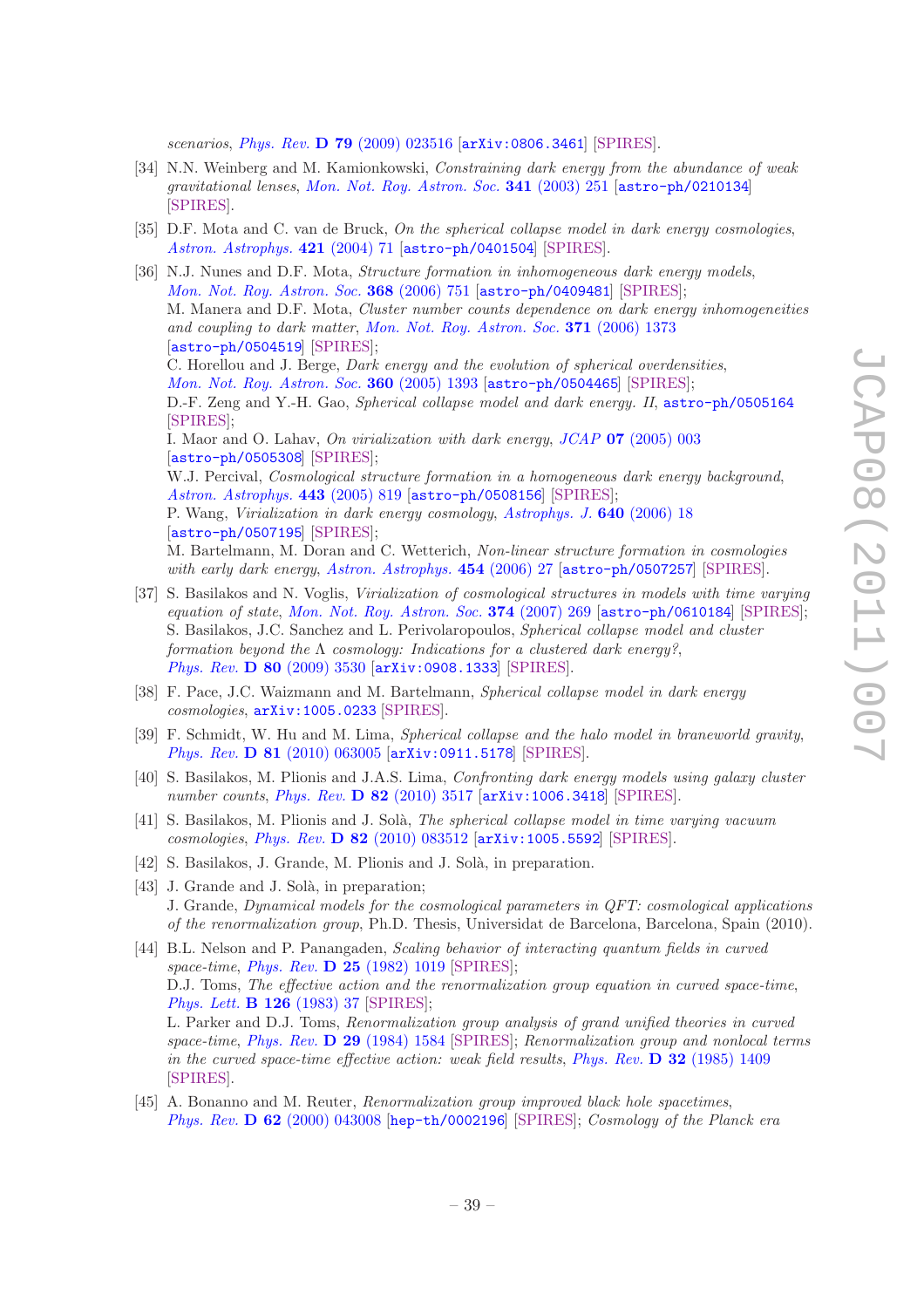from a renormalization group for quantum gravity, *Phys. Rev.* **D 65** [2002 043508](http://dx.doi.org/10.1103/PhysRevD.65.043508) [[hep-th/0106133](http://arxiv.org/abs/hep-th/0106133)] [\[SPIRES\]](http://www-spires.slac.stanford.edu/spires/find/hep/www?eprint=HEP-TH/0106133);

E. Bentivegna, A. Bonanno and M. Reuter, Confronting the IR fixed point cosmology with high-redshift observations, JCAP 01 [\(2004\) 001.](http://dx.doi.org/10.1088/1475-7516/2004/01/001)

- <span id="page-42-0"></span>[46] J. Grande, J. Solà, J.C. Fabris and I.L. Shapiro, *Cosmic perturbations with running G and* Lambda, [Class. Quant. Grav.](http://dx.doi.org/10.1088/0264-9381/27/10/105004) 27 (2010) 105004 [[arXiv:1001.0259](http://arxiv.org/abs/1001.0259)] [\[SPIRES\]](http://www-spires.slac.stanford.edu/spires/find/hep/www?eprint=1001.0259).
- <span id="page-42-4"></span>[47] I.L. Shapiro, J. Solà and H. Štefančić,  $Running G$  and  $\Lambda$  at low energies from physics at  $M(X)$ : possible cosmological and astrophysical implications, JCAP 01 [\(2005\) 012](http://dx.doi.org/10.1088/1475-7516/2005/01/012) [[hep-ph/0410095](http://arxiv.org/abs/hep-ph/0410095)] [\[SPIRES\]](http://www-spires.slac.stanford.edu/spires/find/hep/www?eprint=HEP-PH/0410095).
- <span id="page-42-1"></span>[48] D.C. Rodrigues, P.S. Letelier and I.L. Shapiro, *Galaxy rotation curves from general relativity* with renormalization group corrections,  $JCAP$  04 [\(2010\) 020](http://dx.doi.org/10.1088/1475-7516/2010/04/020)  $[\text{arXiv:0911.4967}]$  $[\text{arXiv:0911.4967}]$  $[\text{arXiv:0911.4967}]$  [\[SPIRES\]](http://www-spires.slac.stanford.edu/spires/find/hep/www?eprint=0911.4967); S. Domazet and H. Štefančić, *Renormalization group scale-setting in astrophysical systems*, [arXiv:1010.3585](http://arxiv.org/abs/1010.3585) [\[SPIRES\]](http://www-spires.slac.stanford.edu/spires/find/hep/www?eprint=1010.3585); Y.-H. Li and X. Zhang, Running coupling: does the coupling between dark energy and dark matter change sign during the cosmological evolution?, [Eur. Phys. J.](http://dx.doi.org/10.1140/epjc/s10052-011-1700-8)  $C 71$  (2011) 1700 [[arXiv:1103.3185](http://arxiv.org/abs/1103.3185)] [\[SPIRES\]](http://www-spires.slac.stanford.edu/spires/find/hep/www?eprint=1103.3185).
- <span id="page-42-2"></span>[49] M.T. Murphy, J.K. Webb and V.V. Flambaum, Further evidence for a variable fine-structure constant from Keck/HIRES QSO absorption spectra, [Mon. Not. Roy. Astron. Soc.](http://dx.doi.org/10.1046/j.1365-8711.2003.06970.x) 345 (2003) 609 [[astro-ph/0306483](http://arxiv.org/abs/astro-ph/0306483)] [\[SPIRES\]](http://www-spires.slac.stanford.edu/spires/find/hep/www?eprint=ASTRO-PH/0306483).
- <span id="page-42-3"></span>[50] P. Jordan, Formation of the stars and development of the universe, Nature 164 [\(1949\) 637;](http://dx.doi.org/10.1038/164637a0) C. Brans and R.H. Dicke, Mach's principle and a relativistic theory of gravitation, Phys. Rev. D 124 [\(1961\) 925.](http://dx.doi.org/10.1103/PhysRev.124.925)
- <span id="page-42-5"></span>[51] H.A. Borges, S. Carneiro and J.C. Fabris, Evolution of density perturbations in decaying vacuum cosmology: The case of nonzero perturbations in the cosmological term, Phys. Rev. D 78 [\(2008\) 123522;](http://dx.doi.org/10.1103/PhysRevD.78.123522) M.L. Tong and H. Noh, Observational constraints on decaying vacuum dark energy model, [Eur. Phys. J.](http://dx.doi.org/10.1140/epjc/s10052-011-1586-5) C 71 (2011) 1586 [[arXiv:1102.3254](http://arxiv.org/abs/1102.3254)] [\[SPIRES\]](http://www-spires.slac.stanford.edu/spires/find/hep/www?eprint=1102.3254).
- <span id="page-42-7"></span>[52] P. Wang and X.-H. Meng, Can vacuum decay in our universe?, [Class. Quant. Grav.](http://dx.doi.org/10.1088/0264-9381/22/2/003) 22 (2005) 283 [[astro-ph/0408495](http://arxiv.org/abs/astro-ph/0408495)] [\[SPIRES\]](http://www-spires.slac.stanford.edu/spires/find/hep/www?eprint=ASTRO-PH/0408495).
- <span id="page-42-8"></span>[53] J.S. Alcaniz and J.A.S. Lima, *Interpreting cosmological vacuum decay*, Phys. Rev. D 72 [\(2005\) 063516](http://dx.doi.org/10.1103/PhysRevD.72.063516) [[astro-ph/0507372](http://arxiv.org/abs/astro-ph/0507372)] [\[SPIRES\]](http://www-spires.slac.stanford.edu/spires/find/hep/www?eprint=ASTRO-PH/0507372).
- <span id="page-42-6"></span>[54] P.J.E. Peebles, Principles of physical cosmology, Princeton University Press, Princeton U.S.A. (1993).
- <span id="page-42-9"></span>[55] J.C. Fabris, I.L. Shapiro and J. Solà, *Density perturbations for running cosmological constant*, JCAP 02 [\(2007\) 016](http://dx.doi.org/10.1088/1475-7516/2007/02/016) [[gr-qc/0609017](http://arxiv.org/abs/gr-qc/0609017)] [\[SPIRES\]](http://www-spires.slac.stanford.edu/spires/find/hep/www?eprint=GR-QC/0609017); A.M. Velasquez-Toribio, *Cosmological perturbations and the running cosmological constant* model, [arXiv:0907.3518](http://arxiv.org/abs/0907.3518) [\[SPIRES\]](http://www-spires.slac.stanford.edu/spires/find/hep/www?eprint=0907.3518).
- <span id="page-42-10"></span>[56] SDSS collaboration, D.J. Eisenstein et al., Detection of the baryon acoustic peak in the large-scale correlation function of SDSS luminous red galaxies, [Astrophys. J.](http://dx.doi.org/10.1086/466512) 633 (2005) 560 [[astro-ph/0501171](http://arxiv.org/abs/astro-ph/0501171)] [\[SPIRES\]](http://www-spires.slac.stanford.edu/spires/find/hep/www?eprint=ASTRO-PH/0501171); SDSS collaboration, N. Padmanabhan et al., The clustering of luminous red galaxies in the Sloan Digital Sky Survey imaging data, [Mon. Not. Roy. Astron. Soc.](http://dx.doi.org/10.1111/j.1365-2966.2007.11593.x) 378 (2007) 852 [[astro-ph/0605302](http://arxiv.org/abs/astro-ph/0605302)] [\[SPIRES\]](http://www-spires.slac.stanford.edu/spires/find/hep/www?eprint=ASTRO-PH/0605302).
- <span id="page-42-11"></span>[57] SDSS collaboration, B.A. Reid et al., *Baryon acoustic oscillations in the sloan digital sky* survey data release 7 galaxy sample, [Mon. Not. Roy. Astron. Soc.](http://dx.doi.org/10.1111/j.1365-2966.2009.15812.x) 401 (2010) 2148 [[arXiv:0907.1660](http://arxiv.org/abs/0907.1660)] [\[SPIRES\]](http://www-spires.slac.stanford.edu/spires/find/hep/www?eprint=0907.1660).
- <span id="page-42-12"></span>[58] E.A. Kazin et al., The baryonic acoustic feature and large-scale clustering in the SDSS LRG sample, [Astrophys. J.](http://dx.doi.org/10.1088/0004-637X/710/2/1444) 710 (2010) 1444 [[arXiv:0908.2598](http://arxiv.org/abs/0908.2598)] [\[SPIRES\]](http://www-spires.slac.stanford.edu/spires/find/hep/www?eprint=0908.2598).